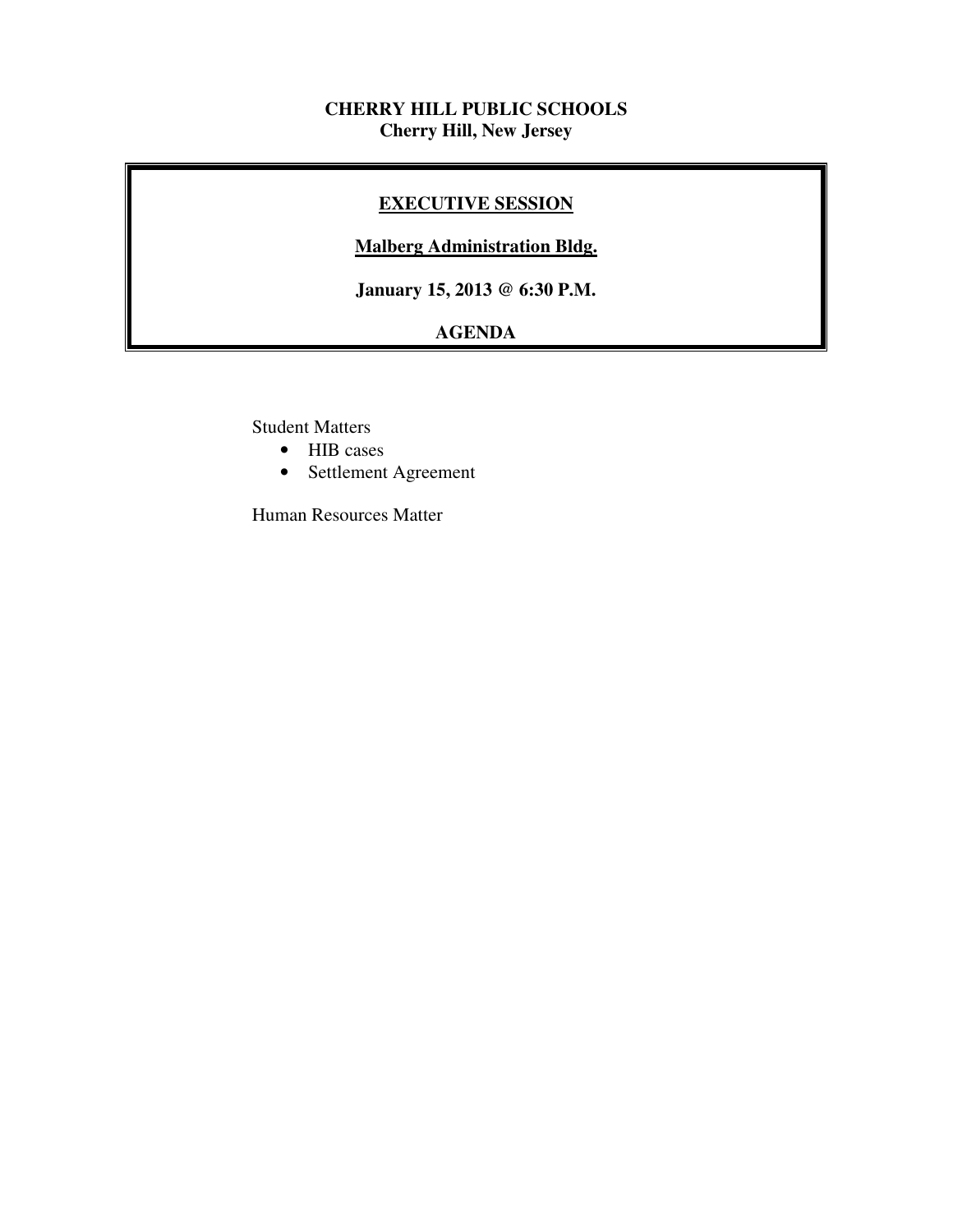#### **SPECIAL ACTION AGENDA**

 Malberg Administration Building – Board Room January 15, 2013 7:00 PM

Meeting called to order by -\_\_\_\_\_\_\_\_\_\_\_\_\_\_\_\_\_\_\_\_\_\_\_\_\_\_

#### **ROLL CALL**

 Mrs. Kathy Judge, President Mrs. Carol Matlack, Vice President Mrs. Sherrie Cohen Dr. J. Barry Dickinson Mr. Eric Goodwin Mrs. Colleen Horiates Mr. Seth Klukoff Mr. Steven Robbins Mr. Elliott Roth

#### *Student Representatives to the Board of Education*

**Rebecca Fisher, H.S. East Andrew Adler, H.S. East Alternate** 

*Christopher Blandy, H.S. West Andrew Adler, H.S. East Alternate Melissa Malik, H.S. West Alternate* 

 *Dr. Maureen Reusche, Superintendent Mr. James Devereaux, Assistant Superintendent, Business/Board Secretary Dr. Lawyer Chapman, Assistant Superintendent, Pre-K – 12 Ms. LaCoyya Weathington, Director of Pupil Services Mr. Steve Levine, Interim Director of Curriculum Mr. Donald Bart, Director of Support Operations Mrs. Susan Bastnagel, Public Information Officer Ms. Nancy Adrian, Director of Human Resources* 

 *Mr. Paul Green – Board Solicitor* 

 *Public Discussion (up to three minutes per person) Action Agenda*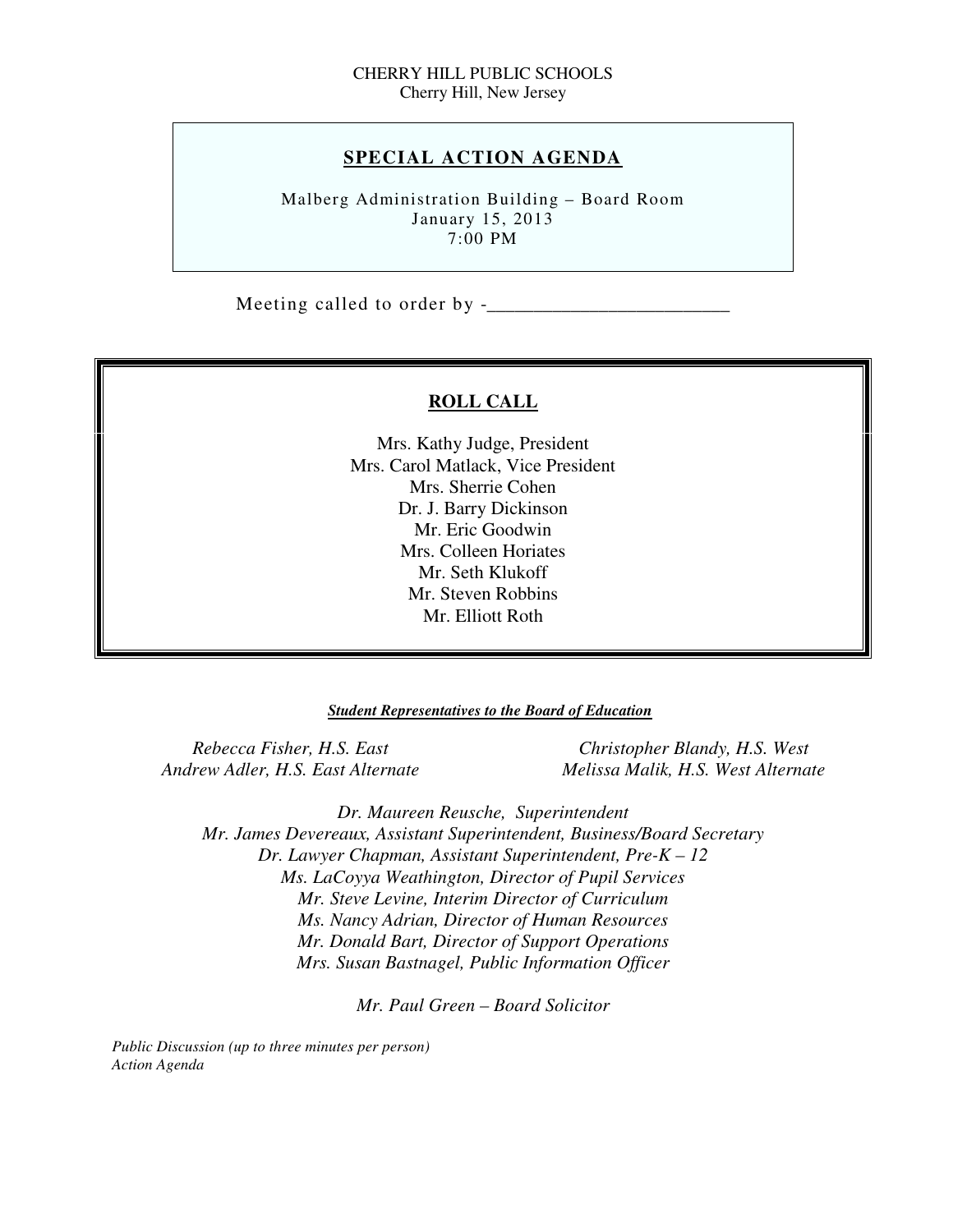#### **Board of Education Committees:**

#### **Curriculum & Instruction Committee Members (yellow)**

Chairperson: Sherrie Cohen

Administrative Liaison: Lawyer Chapman

Committee Members: Eric Goodwin, Carol Matlack, Steve Robbins

#### **Business & Facilities Committee Members (blue)**

Chairperson: Elliott Roth

Administrative Liaison: James Devereaux

Committee Members: Seth Klukoff, Kathy Judge, J. Barry Dickinson

#### **Negotiations, Human Resources & Litigation Committee Members (pink)**

Chairperson: Colleen Horiates

Administrative Liaison: Nancy Adrian

Committee Members: Sherrie Cohen, Kathy Judge, Carol Matlack

#### **Policy & Legislation Committee Members (green)**

 Chairperson: Steve Robbins – Policy Chairperson: Eric Goodwin - Legislative

Administrative Liaison: Maureen Reusche

Committee Members: Sherrie Cohen, Colleen Horiates

#### **Strategic Planning (buff)**

Chairperson: Seth Klukoff

Administrative Liaison: James Devereaux

Kathy Judge, Carol Matlack, Elliott Roth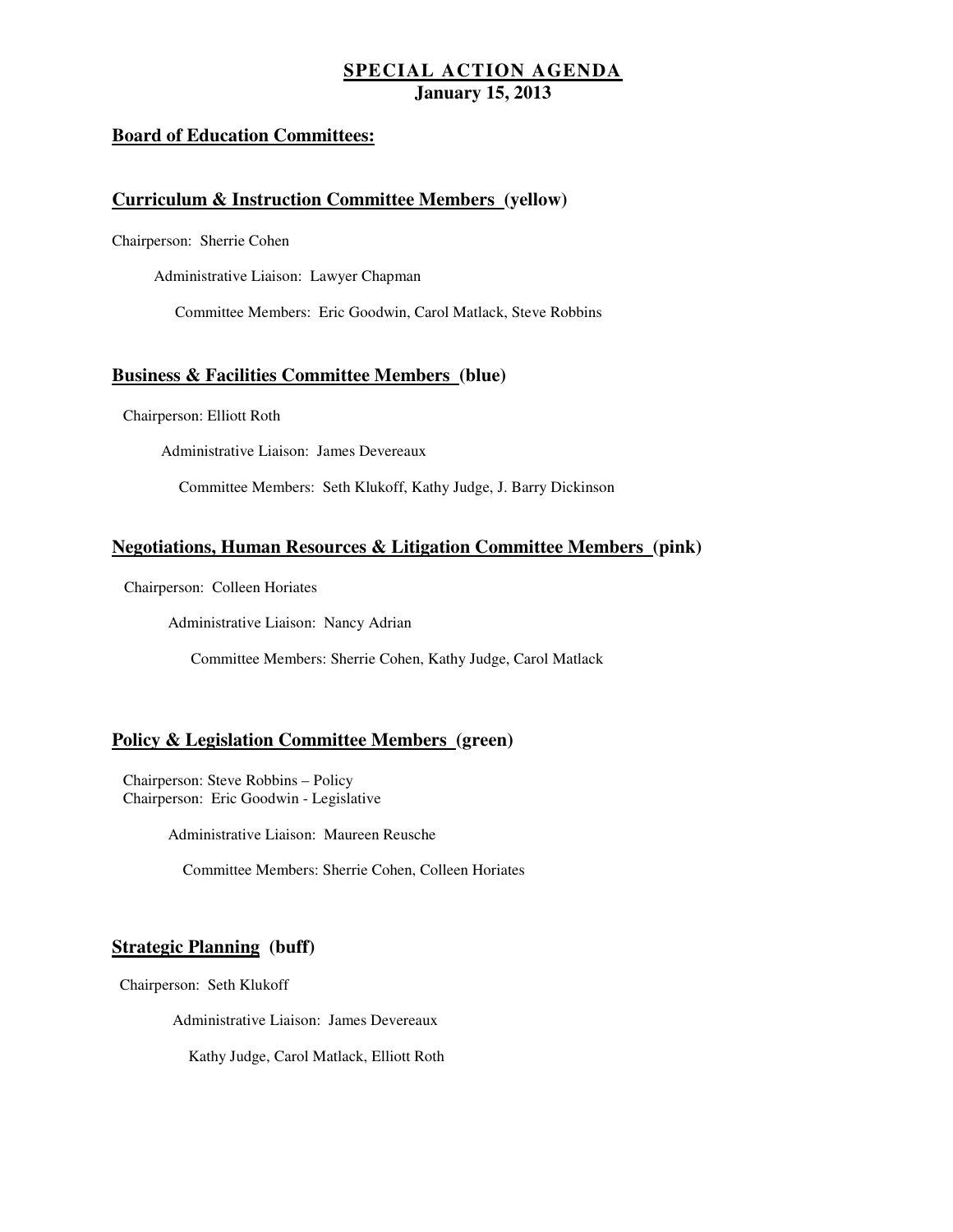### **A. CURRICULUM & INSTRUCTION**

#### **Board Goals**

- • **Continue to improve student achievement at all grade levels for all students and close achievement gaps where they exist.**
- **•** Create a cost-effective budget that provides for education resources as well as  **preventive maintenances and ongoing facilities improvement in all schools.**
- • **Enhance communication with and outreach to internal and external stakeholders.**

The Superintendent recommends the following:

- 1. Approval of Attendance at Conferences and Workshops
- 2. Approval of Contracts for 2012-2013 School Year

#### **ITEM 1. APPROVAL OF ATTENDANCE AT CONFRENCES AND WORKSHOPS**

 **WHEREAS**, certain Cherry Hill School District employees have requested authorization to attend the conference(s)/workshop(s) listed below, and

 **WHEREAS**, the attendance of each employee at the specified conference/workshop is educationally necessary, fiscally prudent and 1) directly related to and within the scope of the employee's current responsibilities and the District's professional development plan, and 2) critical to the instructional needs of the District or furthers the efficient operation of the District;

 **NOW, THEREFORE, BE IT RESOLVED**, that the Cherry Hill Board of Education authorizes the attendance of the employees at the specified conferences/workshops listed below, and be it

 **FURTHER RESOLVED**, that the Board hereby determines that the estimated expenses related to the authorized travel listed below are justified and THEREFORE authorizes payment of any registration fees and reimbursement of statutorily authorized travel expenditures to the designated employees, not to exceed District budgetary limitations and to be in accordance with the provisions of *N.J.S.A.* 18A:11-12, the District's travel policy and procedures, State travel payment guidelines established by the Department of Treasury in NJOMB circular letter 08-13 OMB, and with guidelines established by the federal Office of Management and Budget:

| #  | <b>NAME</b>                      | <b>CONFERENCE</b>                     | <b>DATE</b>     | <b>COST</b><br><b>NOT TO EXCEED</b>                                           |
|----|----------------------------------|---------------------------------------|-----------------|-------------------------------------------------------------------------------|
| Α. | Marc Plevinsky $-$<br>Technology | Techspo $2013 -$<br>Atlantic City, NJ | $1/31 - 2/1/13$ | \$473.88<br>Registration, Mileage,<br>Tolls, Parking<br><b>District Funds</b> |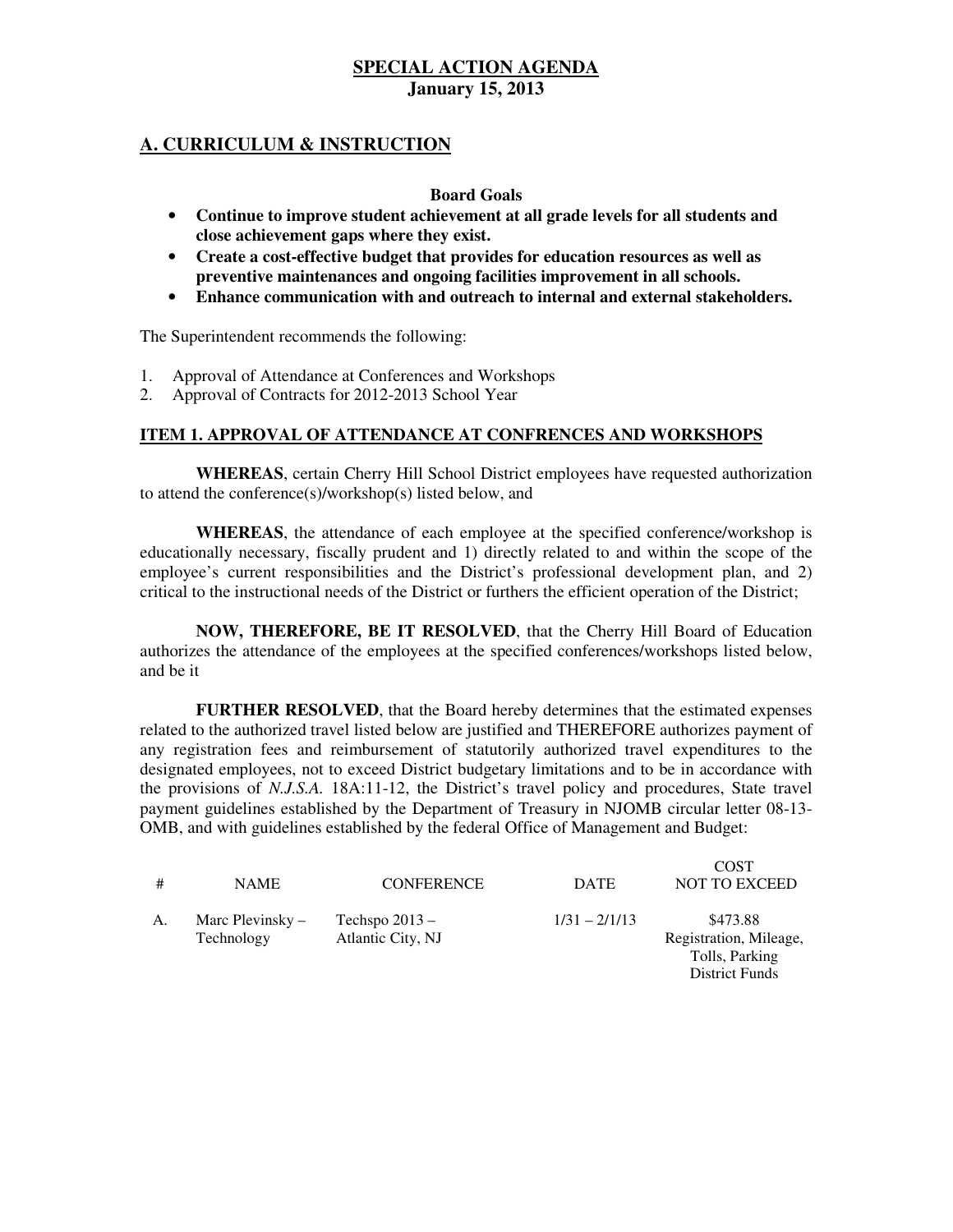### **A. CURRICULUM & INSTRUCTION**

#### **ITEM 1. APPROVAL OF ATTENDANCE AT CONFRENCES AND WORKSHOPS – CONTINUED**

| # | <b>NAME</b>                       | <b>CONFERENCE</b>                                            | <b>DATE</b>     | <b>COST</b><br><b>NOT TO EXCEED</b>               |
|---|-----------------------------------|--------------------------------------------------------------|-----------------|---------------------------------------------------|
| B | Susan<br>McGunnigle<br>Technology | Techspo $2013 -$<br>Atlantic City, NJ                        | $1/31 - 2/1/13$ | \$375.00<br>Registration<br><b>District Funds</b> |
| C | John C. Cafagna-<br>Harte         | Techspo $2013 -$<br>Atlantic City, NJ                        | $1/31 - 2/1/13$ | \$375.00<br>Registration<br><b>District Funds</b> |
| D | Michael Nuzzo-<br>Central         | FBI Warning Signs of School<br>$V$ iolence –<br>Monmouth, NJ | 1/29/13         | \$37.42<br>Mileage<br><b>District Funds</b>       |

#### **ITEM 2. APPROVAL OF CONTRACTS FOR 2012-2013**

#### **a) A RESOLUTION APPROVING THE PURCHASE/LICENSING OF A DIAGNOSTIC ASSESSMENT PLATFORM AND ASSOCIATED PROFESSIONAL DEVELOPMENT**

 **WHEREAS**, on September 13, 2011, the Cherry Hill Board of Education, under a fair and open competitive contract process pursuant to *N.J.S.A.* 18A:18A-4.1 *et seq.,* awarded a contract to North West Evaluation Assessment, Inc. ("NWEA") for the provision of a diagnostic assessment platform and associated professional development for an initial term of September 1, 2011 through June 30, 2012;

 **NOW, THEREFORE, BE IT RESOLVED,** that the Cherry Hill Board of Education approves the continuation of the term of its contract with NWEA and authorizes the expenditure of funds in accordance with the provisions of such contract for the provision of the diagnostic assessment platform for the term July 1, 2012 through June 30, 2013 at a rate of \$11.50 per student; and be it

 **FURTHER RESOLVED,** that the total expenditure for services provided by NWEA for the 2012-2013 school year shall not exceed One Hundred Thirteen Thousand Eight Hundred Sixty Four Dollars *(\$113,864.00)* including associated professional development; and be it

 **FURTHER RESOLVED**, that the Board authorizes its President and Secretary to execute any forms necessary to effectuate the terms of this Resolution.

#### **PO # 13-06153**

#### **Amount Not to Exceed: \$113,864.00**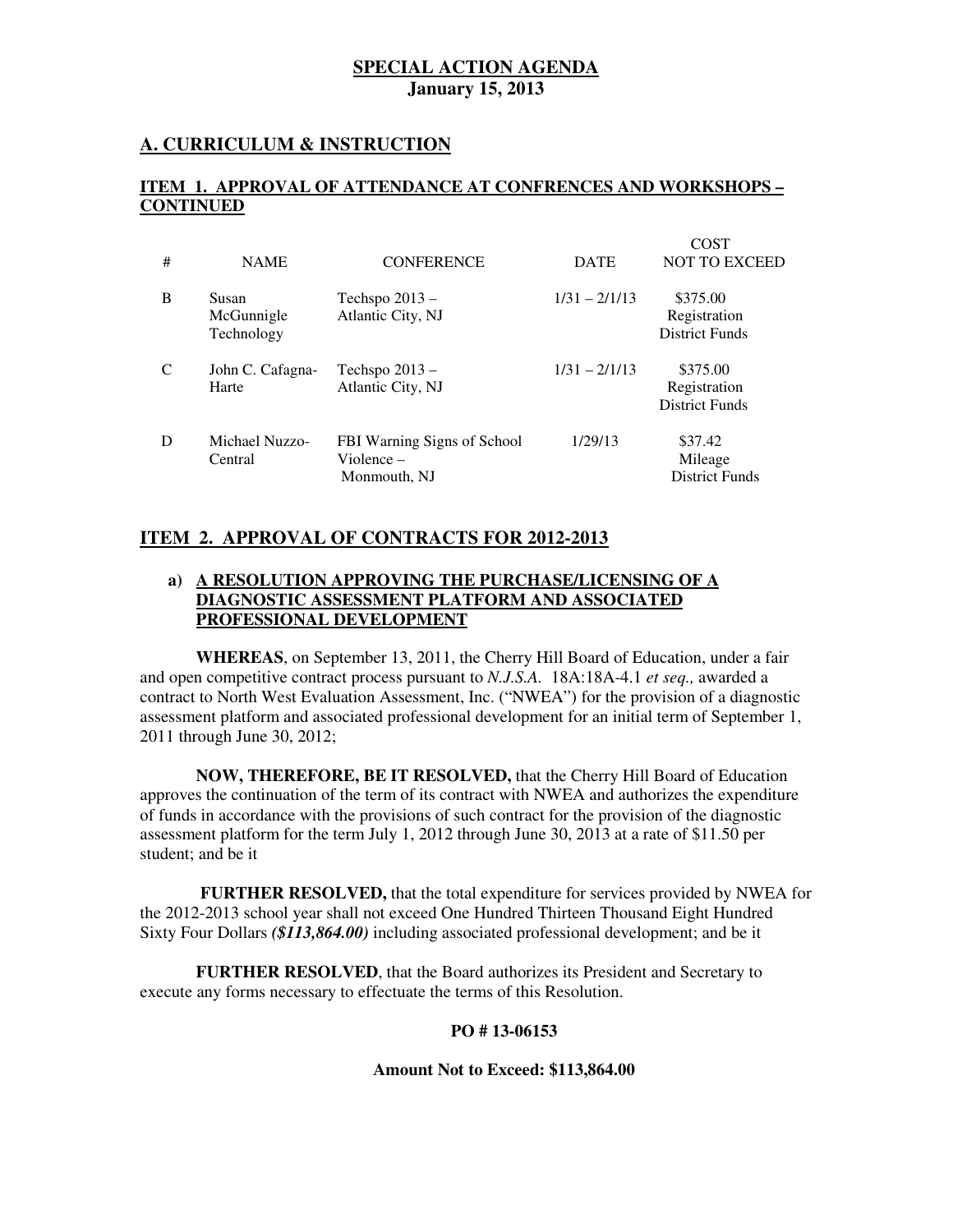### **A. CURRICULUM & INSTRUCTION**

#### **ITEM 2. APPROVAL OF CONTRACTS FOR 2012-2013 (CONTINUED)**

### **b) A RESOLUTION APPROVING THE LEARNING SERVICES INTERNATIONAL (LSI) CONTRACT FOR THE 2013-2014 SCHOOL YEAR**

 to adopt the Marzano Causal Teacher Evaluation Framework as the basis for teacher evaluation during the 2013-2014 school year; and **WHEREAS,** on or about December 18, 2012, the Cherry Hill Board of Education voted

 **WHEREAS,** in anticipation of implementation of the Marzano Causal Teacher Evaluation Framework as the basis for compliance with state-mandated changes in tenure law and teacher evaluation, all professional staff need to clearly understand concepts and vocabulary associated with this change; and

 **WHEREAS**, Learning Services International ("LSI") provides licensed professional development in the concepts and vocabulary associated with high yield instructional strategies associated with the Marzano Causal Teacher Evaluation Model; and

 **WHEREAS,** the provision of the referenced professional development services are independent of any goods or services to be subsequently provided in connection with the teacher threshold established by the Public School Contracts Law;

 **NOW, THEREFORE, BE IT RESOLVED,** that the Cherry Hill Board of Education authorizes the purchase of two professional development training days from LSI not to exceed Ten Thousand Dollars (*\$10,000)*, together with an electronic professional development materials license not to exceed One Thousand Dollars (**\$1,000**), for a total expenditure not to exceed Eleven Thousand Dollars **(***\$11,000);* and be it

 **FURTHER RESOLVED**, that the Board authorizes its President and Secretary to execute any required licensing agreement with LSI upon final approval of the form of same by the Board Solicitor.

### **PO # 13-06297**

#### **Amount Not to Exceed: \$11,000**

Motion

Second  $\blacksquare$ 

 $Vote$ <sub>\_\_\_\_\_</sub>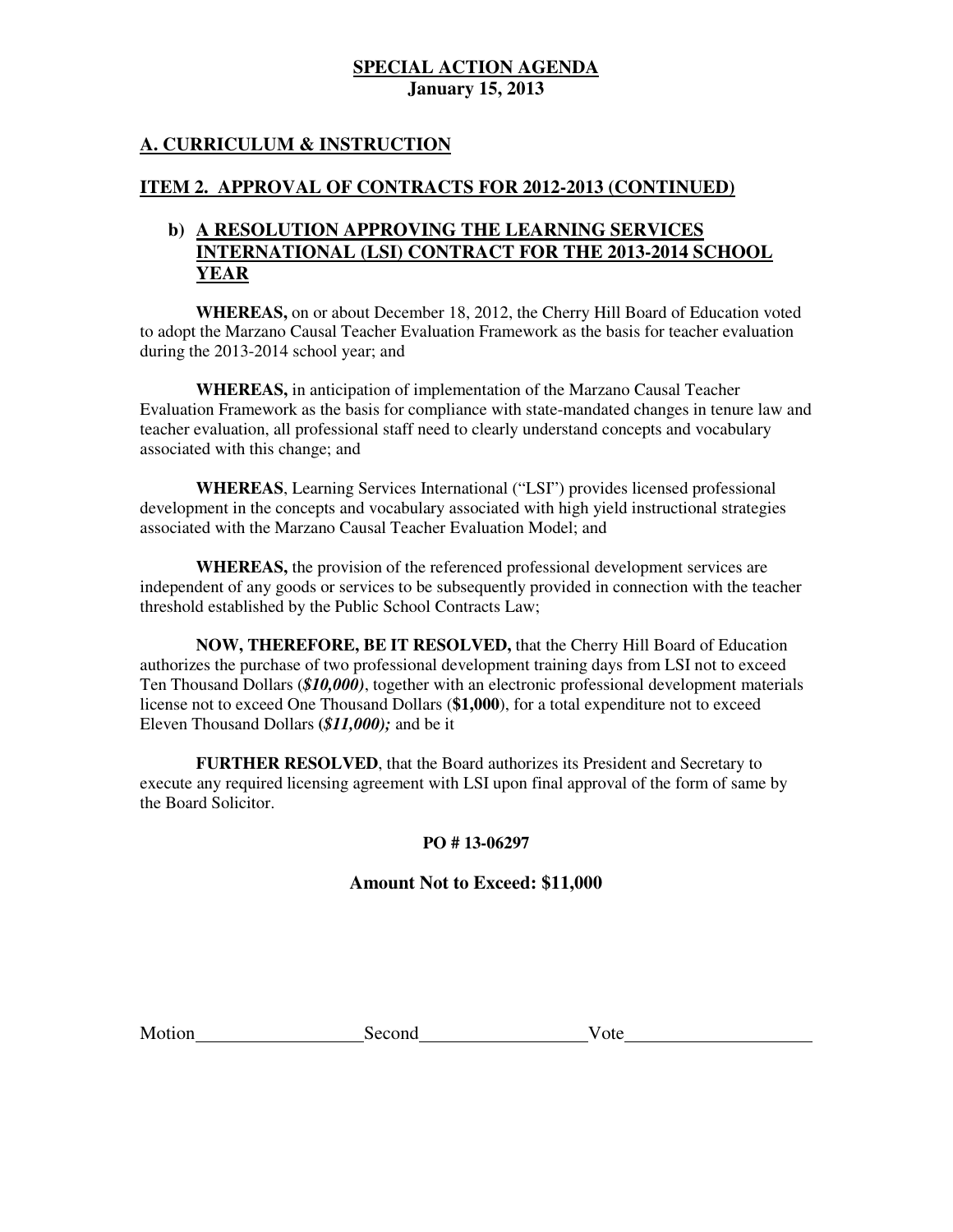#### **B.** BUSINESS AND FACILITIES

#### **Board Goals**

- • **Continue to improve student achievement at all grade levels for all students and close achievement gaps where they exist.**
- • **Create a cost-effective budget that provides for education resources as well as preventive maintenances and ongoing facilities improvement in all schools.**
- • **Enhance communication with and outreach to internal and external stakeholders.**

The Superintendent recommends the following:

- 1. Approval of Bill List
- 2. Resolutions

#### **ITEM 1. FINANCIAL REPORTS**

#### **APPROVAL OF BILL LIST**

 and the Bill List dated January 15, 2013 in the amount of \$3,018,695.14 be approved as submitted. It is recommended that the Bill List dated January 2, 2013 in the amount of \$461,225.40

#### **ITEM 2. RESOLUTIONS**

a) RESOLUTION FOR SHARED SERVICES AGREEMENTS BETWEEN THE TOWNSHIP OF CHERRY HILL AND THE CHERRY HILL BOARD OF EDUCATION.

 RESOLVED, upon the recommendation of the Superintendent of Schools and the Assistant Superintendent-Business, that the Cherry Hill Board of Education hereby approves the Shared Services Agreement between the Board and the Township of Cherry Hill for:

- Police Outside Employment, including security, traffic control or other police-related duties and
- Share Materials and Services, and be it

 FURTHER RESOLVED, that the Board President and Secretary are authorized and directed to execute such Agreements on behalf of the Board.

| M <sub>O</sub><br>.<br>.<br>. | <br>. | ---- |
|-------------------------------|-------|------|
|                               |       |      |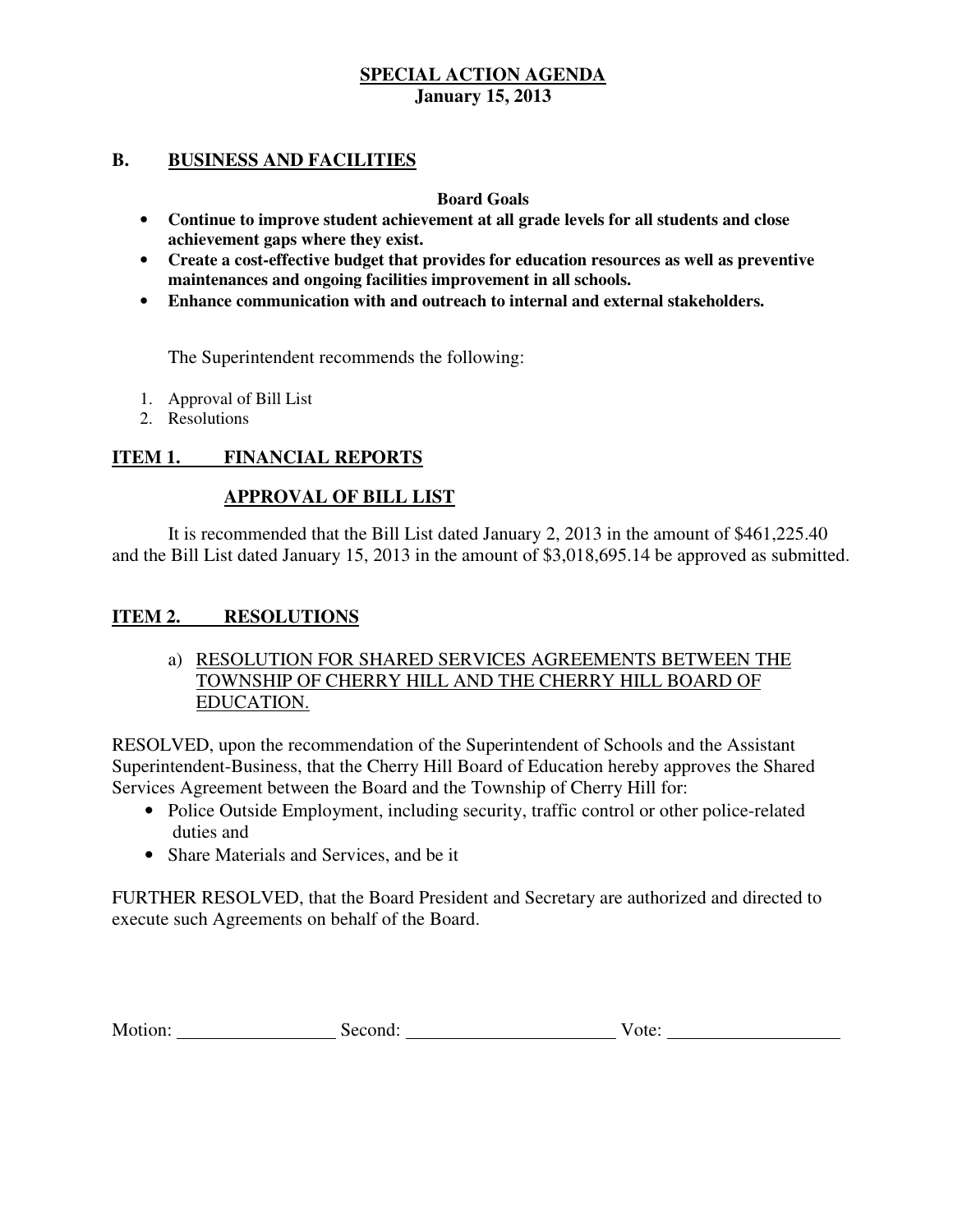#### **C. HUMAN RESOURCES/NEGOTIATONS**

#### **Board Goals**

- • **Continue to improve student achievement at all grade levels for all students and close achievement gaps where they exist.**
- **•** Create a cost-effective budget that provides for education resources as well as  **preventive maintenance and ongoing facilities improvement in all schools.**
- • **Enhance communication with and outreach to internal and external stakeholders.**

The Superintendent recommends the following:

- 1. Termination—Non-Certificated
- 2. Appointments—Certificated
- 3. Appointments—Non-Certificated
- 4. Assignment/Salary Change—Non-Certificated 5. Other Motions—Certificated
- 

#### **ITEM 1. TERMINATION OF EMPLOYMENT—NON-CERTIFICATED**

#### (a) Resignations

#### **RECOMMENDATION:**

 It is recommended that the separation from employment of the following employee be approved for the reason listed and all resignations listed are hereby accepted on the date listed below.

| Name         | Assignment                                        | <b>Effective Date</b> | Reason     |
|--------------|---------------------------------------------------|-----------------------|------------|
| Thomas Houck | District-Assistant Manager,<br>Grounds (\$64,609) | 2/01/13               | Retirement |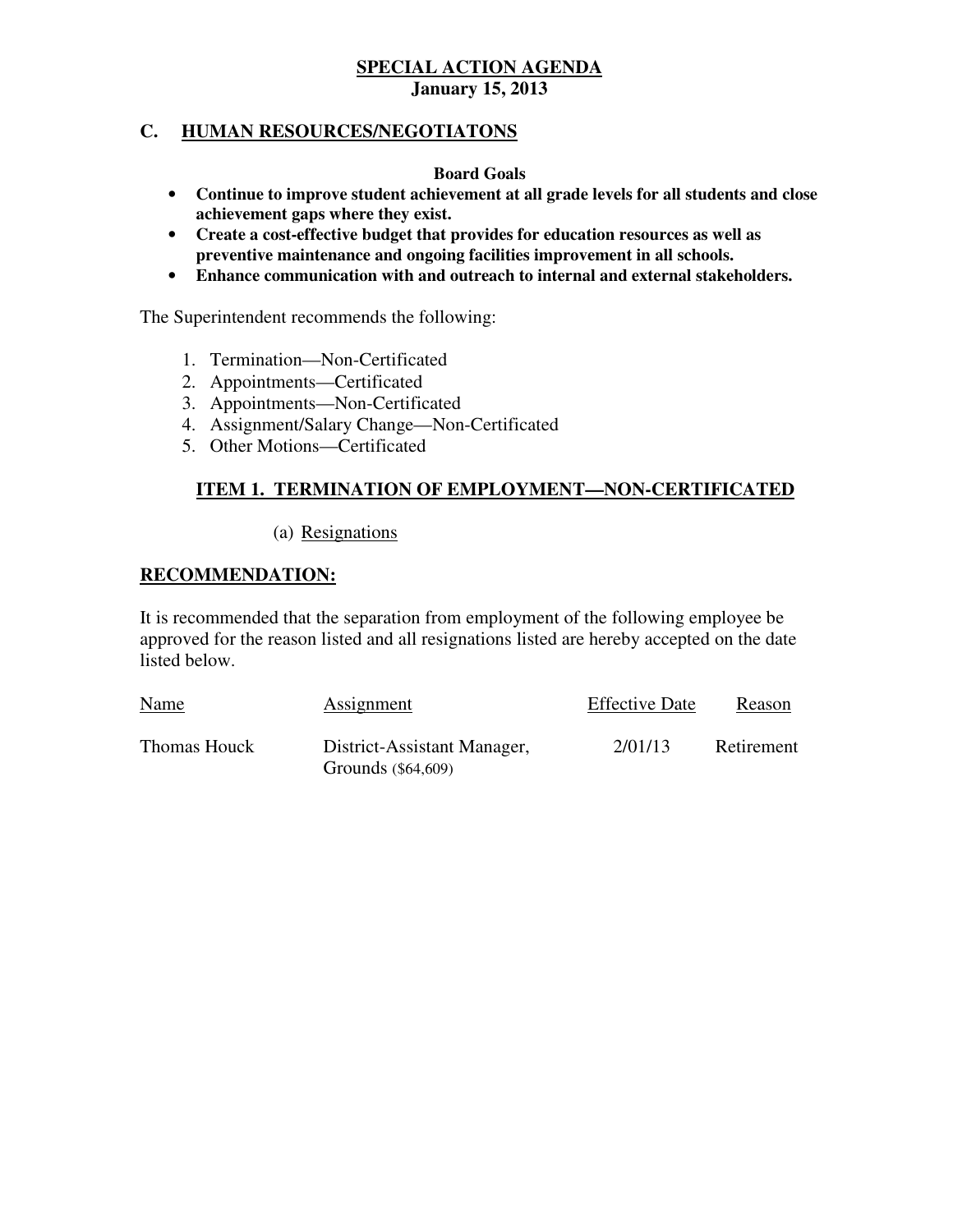#### **C. HUMAN RESOURCES/NEGOTIATONS**

#### **ITEM 2. APPOINTMENTS—CERTIFICATED**

(a) Regular

#### **RECOMMENDATION:**

 It is recommended that the persons listed be appointed to the positions indicated in accord with the data presented.

| <b>Name</b>               | Assignment                                                                                                                | <b>Effective Date</b>                    | <b>Salary</b>                                    |
|---------------------------|---------------------------------------------------------------------------------------------------------------------------|------------------------------------------|--------------------------------------------------|
| Luis Then                 | <b>CHHS West-Science, JROTC Instructor</b><br>(Replacing K. Skelly-11 month position-budget<br>#11-140-100-101-55-0100)   | 1/02/13-6/30/13                          | \$63,457<br>prorated<br>(Masters-step<br>11)     |
| Michael<br>Miracola       | Alternative High School-Art (Long term<br>substitute for L. Arno on leave of absence-<br>budget #11-140-100-101-60-0100)  | 1/02/13-1/03/13<br>(revised for dates)   | \$46,277<br>prorated<br>(Bachelors-<br>step $1)$ |
| Regina<br>Henry           | Beck-Guidance (Long term substitute for K.<br>Hands-McKenzie on leave of absence-budget<br>#11-000-218-104-40-0100)       | 2/02/13-3/11/13<br>(contract extended)   | \$46,277<br>prorated<br>(Bachelors-<br>step $1)$ |
| <b>Brian</b><br>Rospondek | CHHS East-French (Long term substitute)<br>for K. Phillips on leave of absence-budget #11-<br>140-100-101-50-0100)        | 11/30/12-4/02/13<br>(revised for dates)  | \$46,277<br>prorated<br>(Bachelors-<br>step $1)$ |
| <b>Joan Sacks</b>         | Barclay-Special Education (Long term<br>substitute for V. Brittin on leave of absence-<br>budget #11-215-100-101-61-0100) | 12/17/12-12/18/12<br>(contract extended) | \$46,277<br>prorated<br>(Bachelors-<br>step $1)$ |
| Kate<br>Fishman           | Paine-Grade 5 (Long term substitute for N.<br>Procacci on leave of absence-budget #11-120-<br>100-101-27-0100)            | 2/06/13-3/21/13<br>(contract extended)   | \$46,277<br>prorated<br>(Bachelors-<br>step 1)   |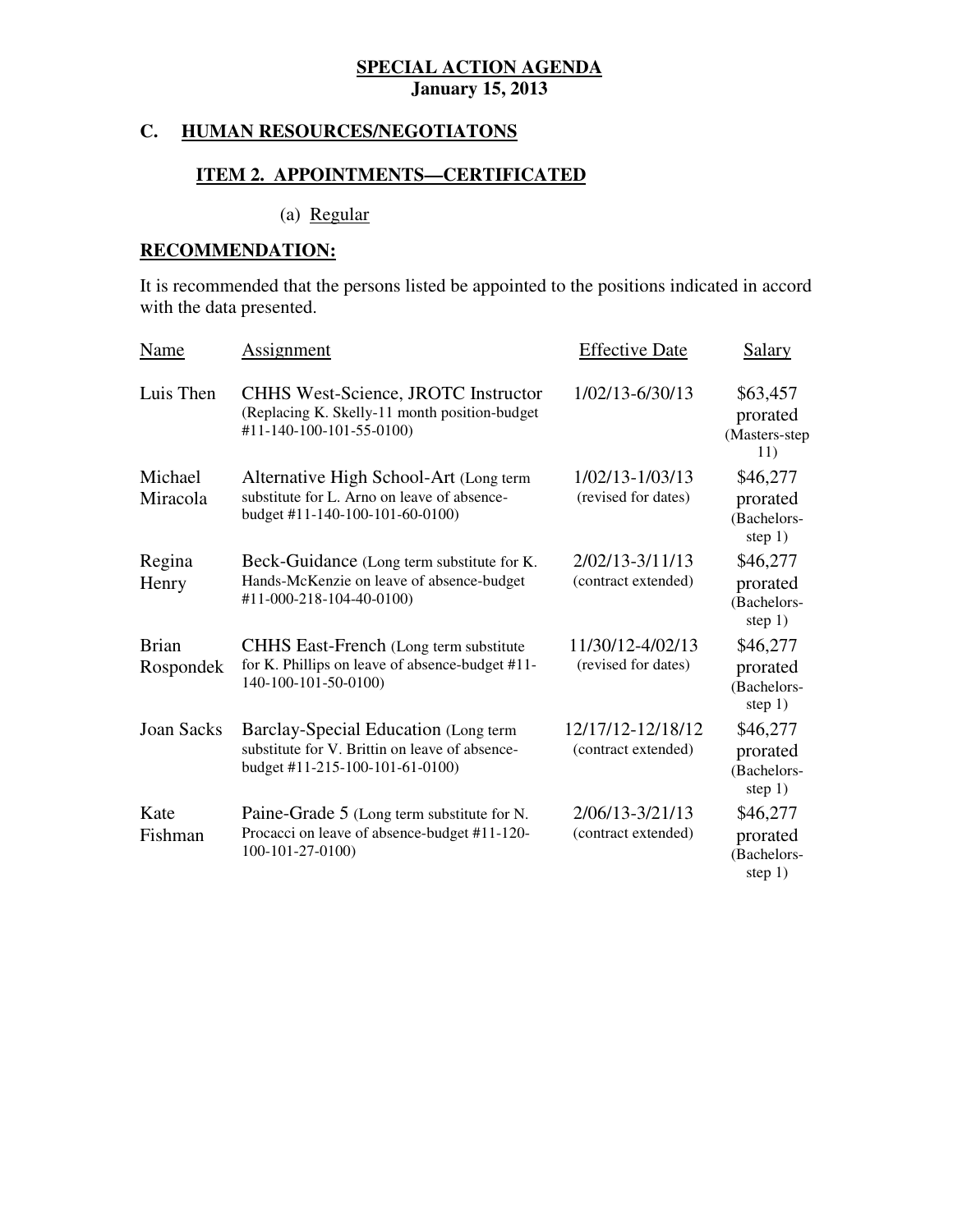#### **C. HUMAN RESOURCES/NEGOTIATONS**

### **ITEM 2. APPOINTMENTS—CERTIFICATED** - continued

(b) Substitute Teachers

#### **RECOMMENDATION:**

 It is recommended that the persons listed be approved as substitute teachers for the 2012 13 school year effective 1/16/13-6/30/13. Monies budgeted from account #11-120-100 101-98-0150/#11-130-100-101-98-0150/#11-140-100-101-98-0150/#11-000-213-104-98 0150.

| Name | Name |
|------|------|
|------|------|

Julie Levy Audrey Leibowitz

# **ITEM 3. APPOINTMENTS—NON-CERTIFICATED**

(a) Regular

#### **RECOMMENDATION:**

 It is recommended that the persons listed be appointed to the positions indicated in accord with the data presented.

| Name           | Assignment                                                                                                                         | <b>Effective Date</b> | Salary/Hourly Rate |
|----------------|------------------------------------------------------------------------------------------------------------------------------------|-----------------------|--------------------|
| Karen Iuliucci | Kingston-Exceptional<br><b>Educational Assistant</b><br>(Replacing J. Tyira-33.75)<br>$hrs/wk-budget #11-000-$<br>217-106-18-0100) | 12/17/12-6/30/13      | \$10.65            |
| Holly Welsch   | Barclay-Educational<br>Assistant (Replacing J.<br>Sacks-30 hrs/wk-budget<br>$#11 - 216 - 100 - 106 - 61$<br>0100)                  | 12/17/12-6/30/13      | \$9.07             |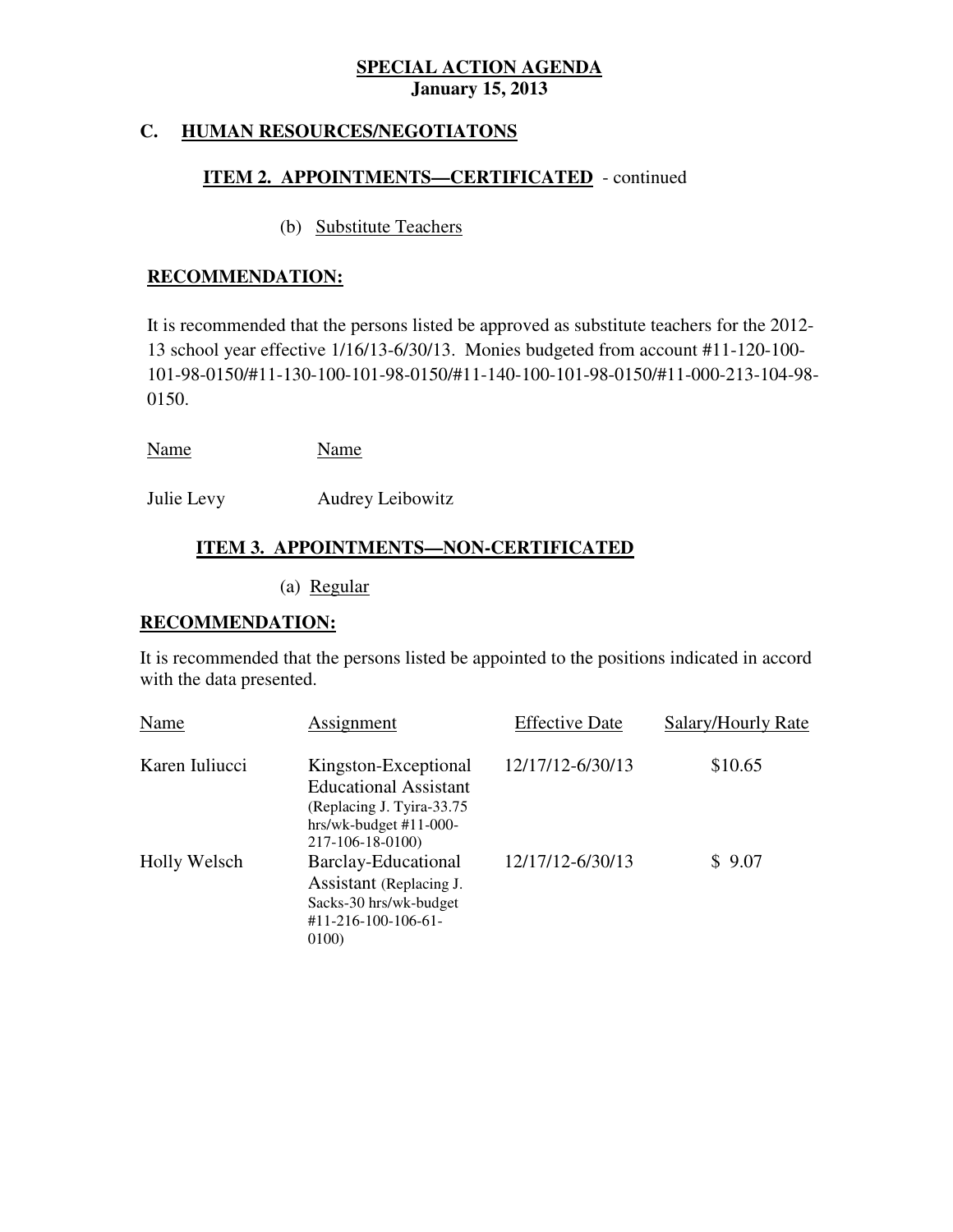#### **HUMAN RESOURCES/NEGOTIATONS**

#### **ITEM 3. APPOINTMENTS—NON-CERTIFICATED** - continued

#### (a) Regular - continued

| Name           | Assignment                                                                                                                    | <b>Effective Date</b> | Salary/Hourly Rate |
|----------------|-------------------------------------------------------------------------------------------------------------------------------|-----------------------|--------------------|
| Nicole Rose    | Sharp-Educational<br>Assistant (Replacing M.<br>Stabler-30 hrs/wk-.budget<br>#11-204-100-106-30-<br>0100)                     | 1/09/13-6/30/13       | \$9.07             |
| Ricky Santiago | Carusi-Exceptional<br><b>Educational Assistant</b><br>(new position-22.5)<br>$hrs/wk-budget #11-000-$<br>217-106-45-0100)     | 1/02/13-6/30/13       | \$10.65            |
| Amy Miller     | Kingston .5 /Johnson<br>.5-Educational<br>Assistant (Replacing J.<br>Cahn-30 hrs/wk-budget<br>#11-190-100-106-12/18-<br>0100) | 1/14/13-6/30/13       | \$9.07             |

#### (b) Substitute Educational Assistant/Secretary

#### **RECOMMENDATION:**

 It is recommended that the persons listed be approved as substitute educational assistants/secretary for the 2012-13 school year effective 1/16/13-6/30/13 (unless otherwise noted). Monies budgeted from account #11-190-100-106-98-0101/11-000-240-105-98 0150.

Name Name

David Rothman

Yvonne Lindsay (1/02/13-6/30/13)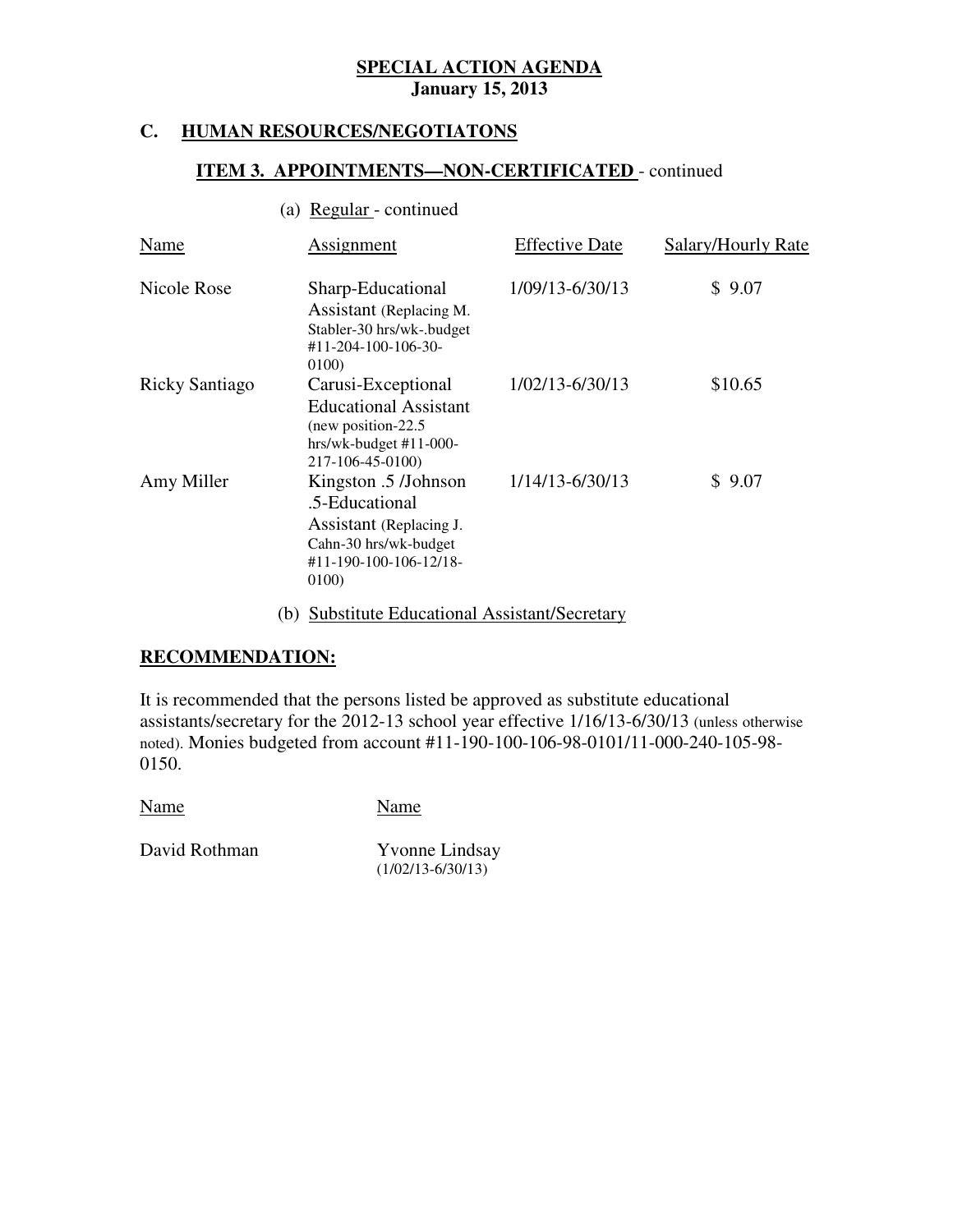#### **HUMAN RESOURCES/NEGOTIATONS**

#### **ITEM 4. ASSIGNMENT/SALARY CHANGE—NON-CERTIFICATED**

#### (a) Reassignment

#### **RECOMMENDATION:**

 It is recommended that the persons listed be reassigned to the positions indicated for the 2012-13 school year in accord with the data presented.

| Name                   | From                                                                      | To                                                                                             | <b>Effective Date</b> | Salary/Hourly<br>Rate                                              |
|------------------------|---------------------------------------------------------------------------|------------------------------------------------------------------------------------------------|-----------------------|--------------------------------------------------------------------|
| <b>Thomas</b><br>Houck | District-Operations<br>Supervisor (budget<br>#11-000-262-100-86-<br>0100) | District-Assistant<br>Manager, Grounds<br>Crew (budget #11-<br>$000 - 263 - 100 - 86 - 0100$   | 12/19/12-6/30/13      | \$64,609<br>prorated                                               |
| Sara<br>Pacheco        | Lead Cleaner (budget)<br>#11-000-262-100-27-<br>0100)                     | Paine-Head<br>Custodian (replacing<br>L. Ryan-budget $# 11$ -<br>$000 - 262 - 100 - 27 - 0100$ | 1/16/13-6/30/13       | \$32,492<br>prorated<br>(includes \$992)<br>for boiler<br>license) |
| Sally<br>Molenkamp     | Carusi-Lead Cleaner<br>(budget $#11-000-262-$<br>$100-45-0100$            | Stockton-Head<br>Custodian (replacing<br>D. Culligan-budget<br>#11-000-262-100-33-<br>0100)    | 1/16/13-6/30/13       | \$32,492<br>prorated<br>(includes \$992)<br>for boiler<br>license) |
| Matthew<br>Carr        | Barton-Teacher II,<br>SACC (budget #60-990-<br>320-101-58-0001)           | Barton-Teacher,<br>SACC (budget #60-<br>990-320-101-58-0001)                                   | 1/02/13-6/30/13       | \$13.92                                                            |

### (b) Salary Adjustment

#### **RECOMMENDATION:**

 It is recommended that the salary of the person listed be adjusted in accordance with the data presented due to obtaining of boiler license effective 11/28/12-6/30/13.

| Name | Assignment                                                       | <b>Effective Date</b> | From     | To                                                             |
|------|------------------------------------------------------------------|-----------------------|----------|----------------------------------------------------------------|
|      | Anthony Linder CHHS East-Lead 11/28/12-6/30/13<br><b>Cleaner</b> |                       | \$28.316 | \$30,202<br>prorated<br>(includes \$992 for<br>boiler license) |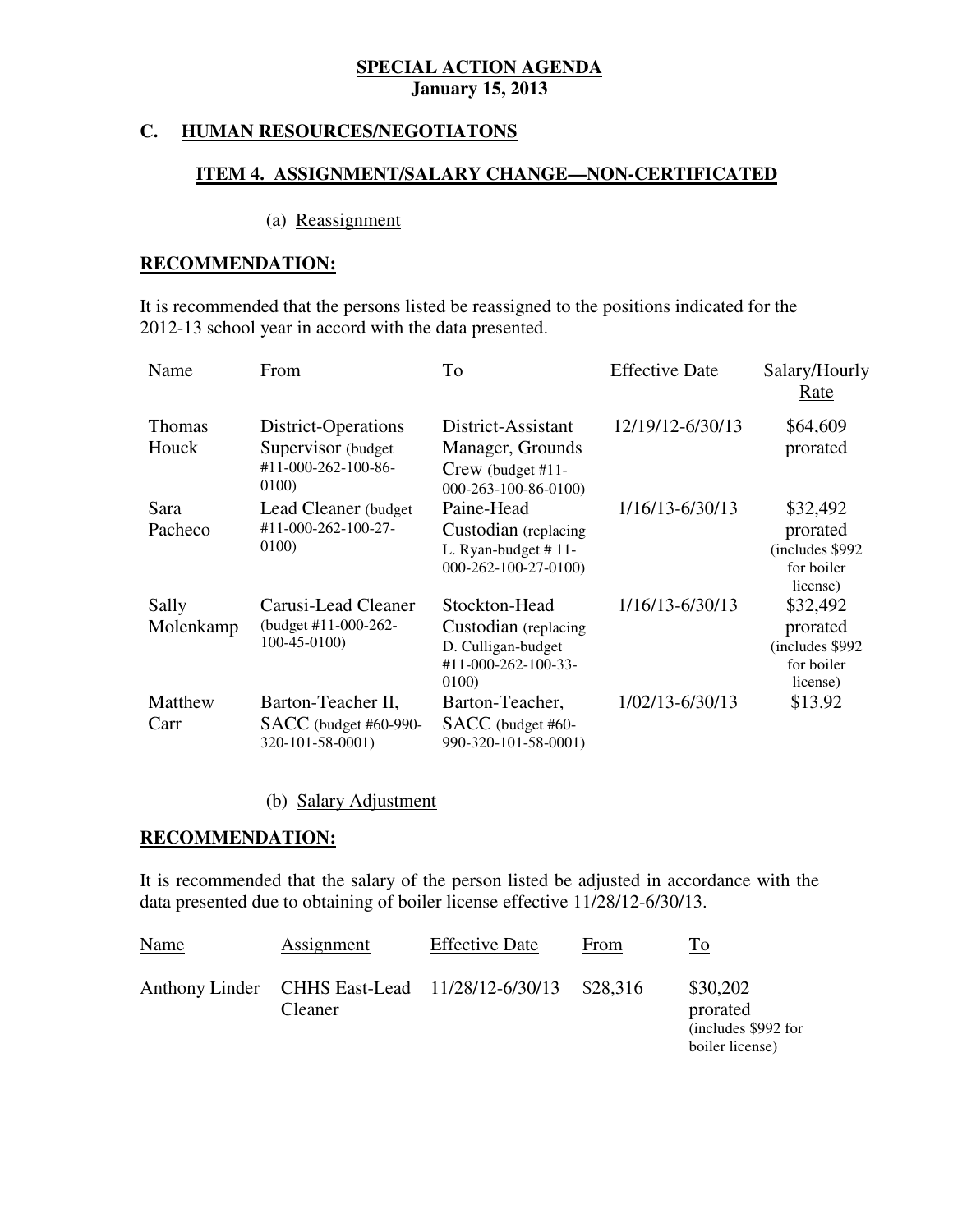### **C. HUMAN RESOURCES/NEGOTIATONS**

### **ITEM 5. OTHER MOTIONS—CERTIFICATED**

 **WHEREAS,** on August 14, 2012, the Cherry Hill Board of Education approved a motion to accept the resignation of staff member Annette Boucher for reason of a disability retirement; and

 Ms. Boucher did not resign her employment but instead entered into a disability retirement approved by the Teachers' Pension and Annuity Fund, without waiving her rights to potential future recall under *N.J.S.A*. 18A:66-40; **WHEREAS**, it is necessary to correct the record in order to confirm that

 Education hereby rescinds its action to accept the resignation of Annette Boucher, and confirms that the separation of Annette Boucher from employment in the Cherry Hill School District was solely by reason of an ordinary disability retirement pursuant to *N.J.S.A.* 18A:66-39. **NOW, THEREFORE, BE IT RESOLVED**, that the Cherry Hill Board of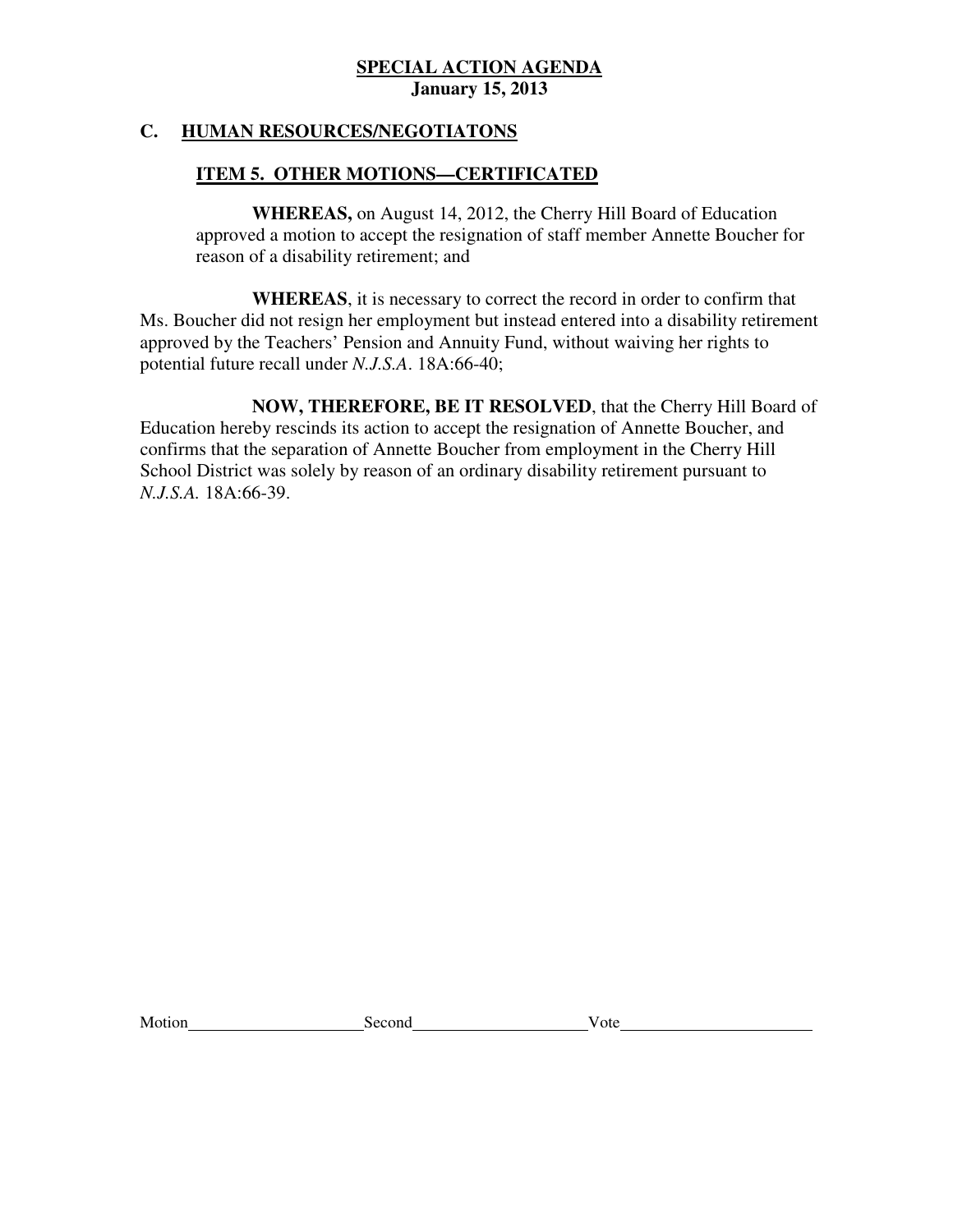#### **D. POLICY & LEGISLATION COMMITTEE**

#### **Board Goals**

- • **Continue to improve student achievement at all grade levels for all students and close achievement gaps where they exist.**
- • **Create a cost-effective budget that provides for education resources as well as preventive maintenances and ongoing facilities improvement in all schools.**
- • **Enhance communication with and outreach to internal and external stakeholders.**

 **NO ITEMS** 

#### **E. STRATEGIC PLANNING COMMITTEE**

#### **Board Goals**

- • **Continue to improve student achievement at all grade levels for all students and close achievement gaps where they exist.**
- • **Create a cost-effective budget that provides for education resources as well as preventive maintenances and ongoing facilities improvement in all schools.**
- Enhance communication with and outreach to internal and external stakeholders.

 **NO ITEMS**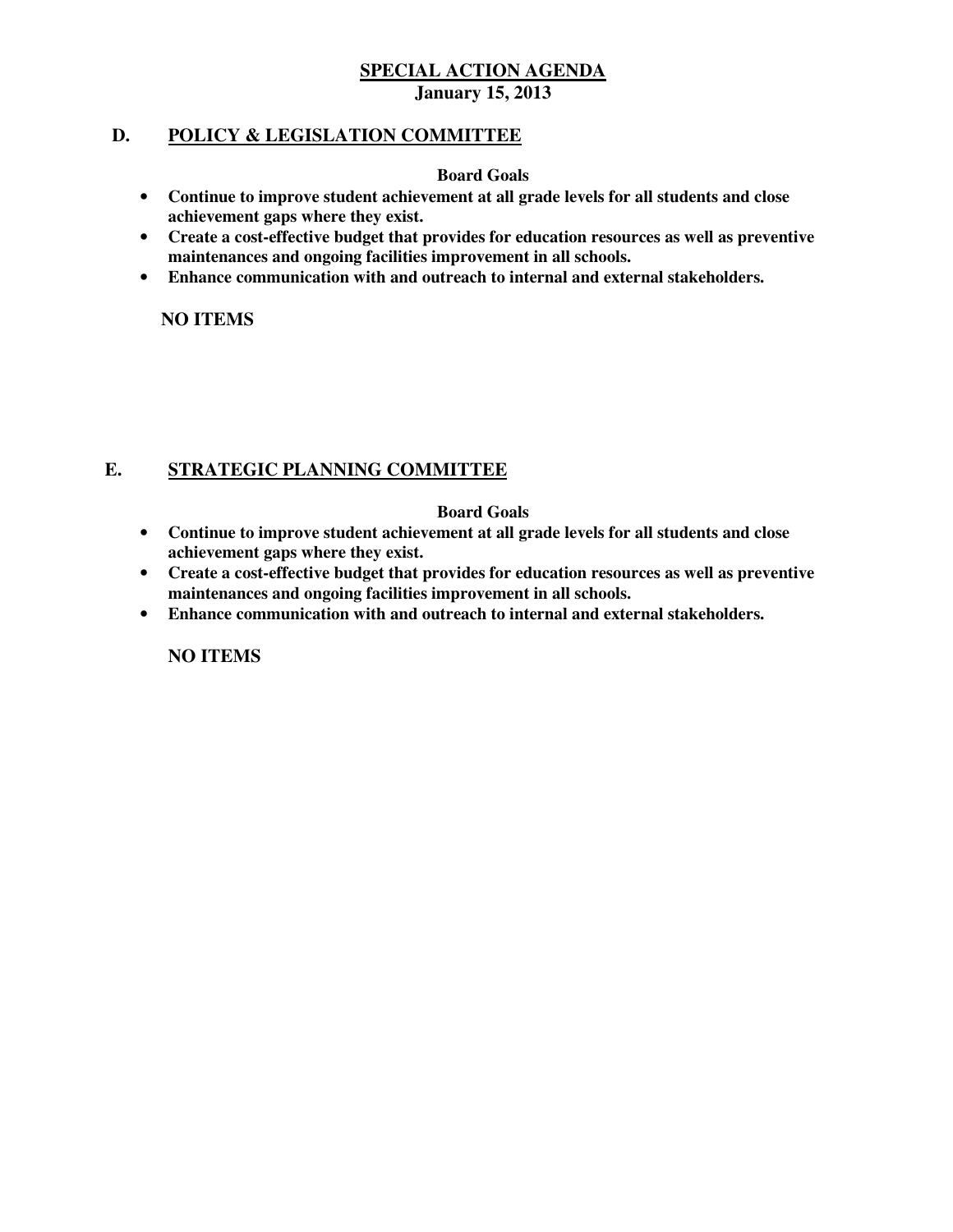# memorandum

# **Date: January 10 , 2013**

**To:** Members, Board of Education

**From:** Dr. Maureen Reusche, Superintendent

# **AGENDA**

# **EXECUTIVE SESSION 6:30 PM SPECIAL ACTION MEETING—7:00 PM**

 **BOARD WORK SESSION—Immediately following Special Action** 

**January 15, 2013 Malberg Board Room** 

# **BOARD OF EDUCATION COMMITTEES**

#### **Curriculum & Instruction Committee Members (yellow)**

 Chairperson: Sherrie Cohen Administrative Liaison: Lawyer Chapman Committee Members: Eric Goodwin, Carol Matlack, Steve Robbins

#### **Business & Facilities Committee Members (blue)**

 Chairperson: Elliott Roth Administrative Liaison: James Devereaux Committee Members: Seth Klukoff, Kathy Judge, J. Barry Dickinson

#### **Negotiations, Human Resources & Litigation Committee Members (pink)**

 Chairperson: Colleen Horiates Administrative Liaison: Nancy Adrian Committee Members: Sherrie Cohen, Kathy Judge, Carol Matlack

 **Policy & Legislation Committee Members (green)**  Chairperson: Steve Robbins – Policy, Eric Goodwin – Legislative Administrative Liaison: Maureen Reusche Committee Members: Sherrie Cohen, Colleen Horiates

 **Strategic Planning (buff)**  Chairperson: Seth Klukoff Administrative Liaison: James Devereaux Committee Members: Kathy Judge, Carol Matlack, Elliott Roth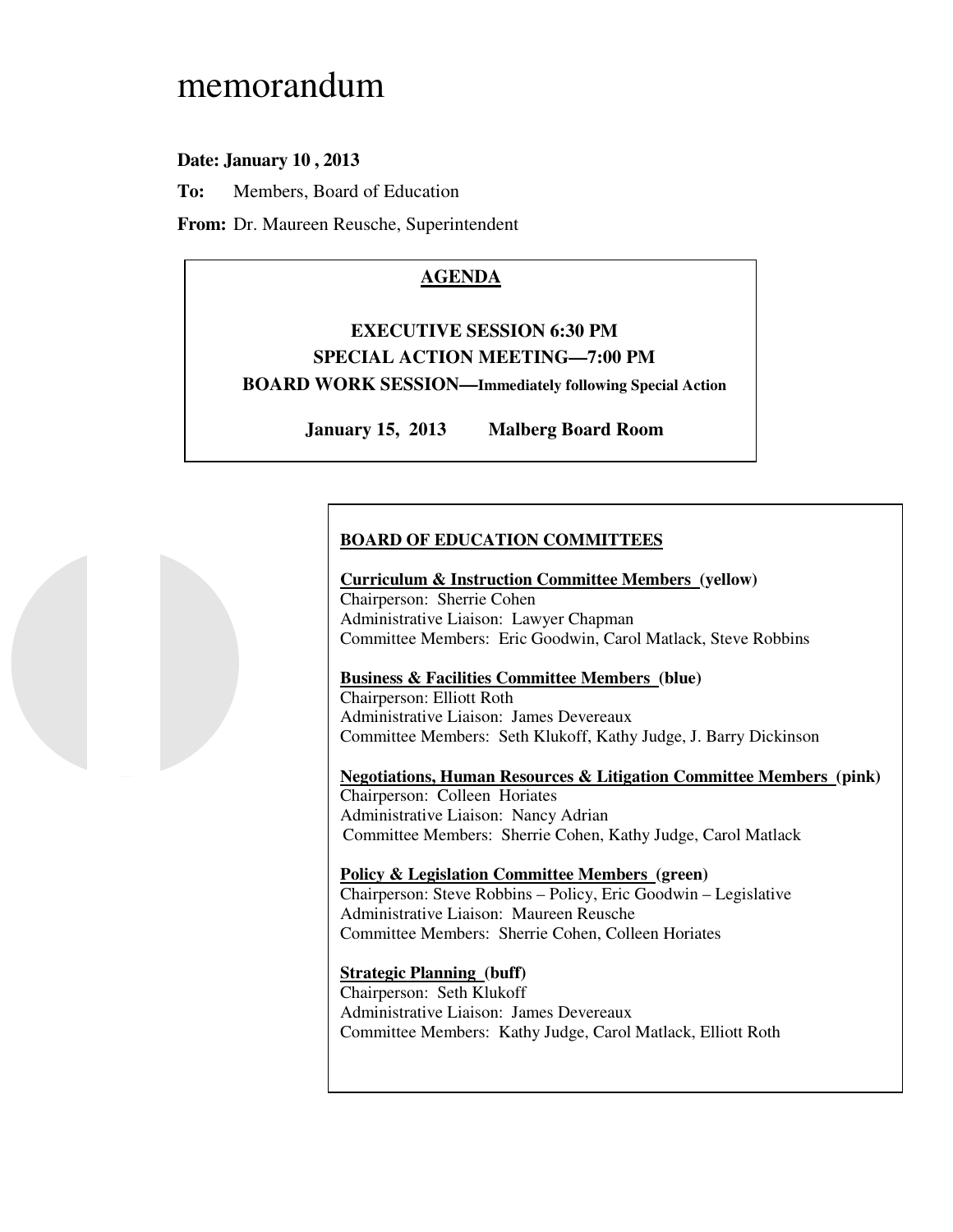### **BOARD WORK SESSION**

### **January 15, 2013**

### **PRESENTATIONS**

- H. S. East Ethics Bowl Team
- **Staff Recognition:**

**Scott Goldthorp**  *Winner of Rosenthal Prize for Innovation in Math Teaching*  **George Guy**  *the Camden County Freedom Medal*  **Scott Goldthorp** *Math Teacher, Rosa International Middle School,*  **George Guy** *Principal, A. Russell Knight Elementary School, Recipient of* 

• Energy Savings Improvement Plan – Concord Engineering

# **BOARD WORK SESSION**

• First Public Discussion (Agenda Items -up to three minutes per person)

### **NEW BUSINESS**

• Second Public Discussion (up to three minutes per person)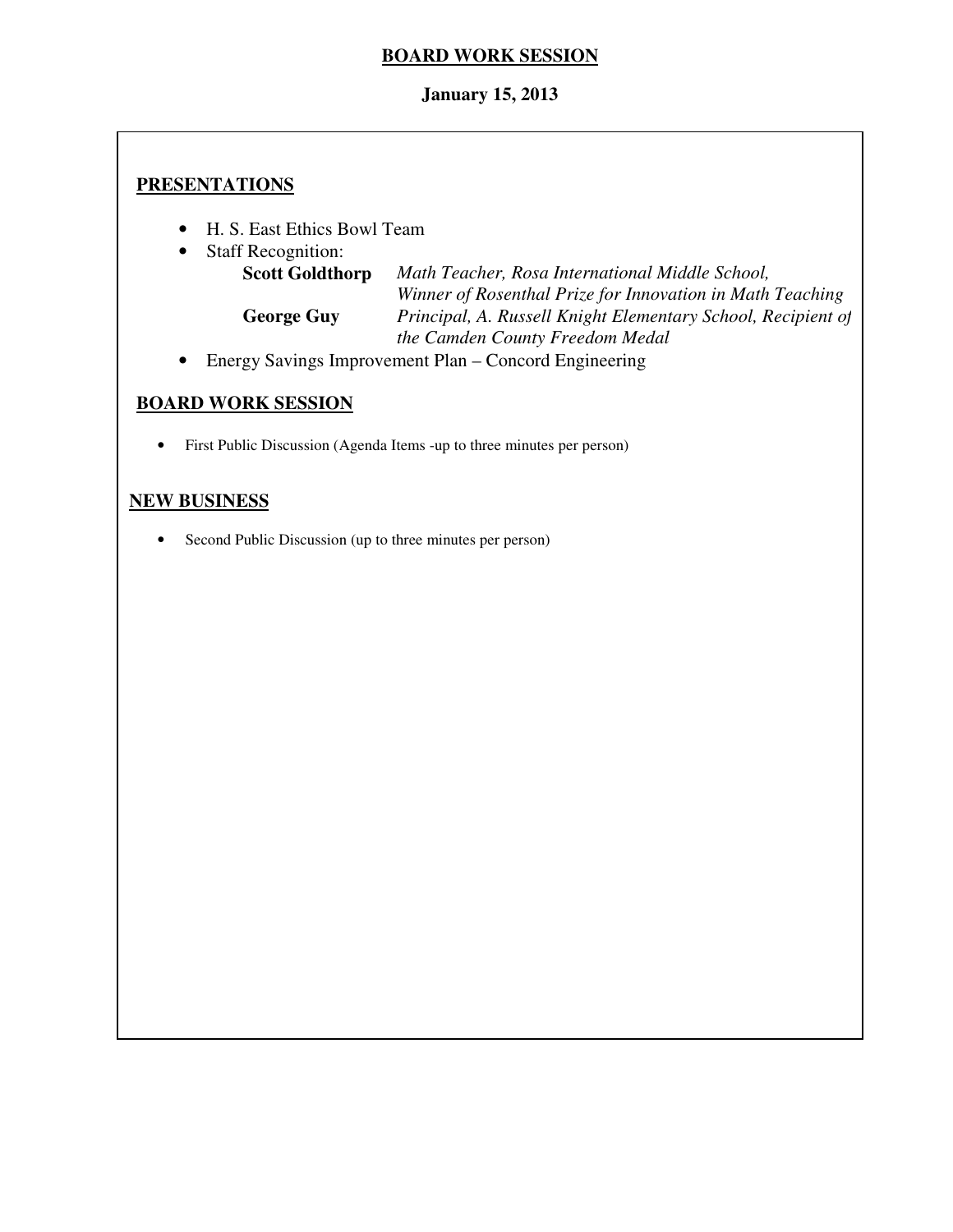### **A. CURRICULUM & INSTRUCTION**

#### **Board Goals**

- • **Continue to improve student achievement at all grade levels for all students and close achievement gaps where they exist.**
- **•** Create a cost-effective budget that provides for education resources as well as  **preventive maintenance and ongoing facilities improvement in all schools.**
- • **Enhance communication with and outreach to internal and external stakeholders.**

The Superintendent recommends the following:

- 1. Approval of Attendance at Conferences and Workshops
- 2. Approval of Out of District Tuition Contracts for the 2012-2013 School Year
- 3. Approval of Title 1 Summer Academy 2013 (Camp Barton)
- 4. Approval of Nursing Services Plan for the 2012-2013 School Year
- 5. Approval of Extended School Year (ESY) 2013
- 6. Approval of Services Contract with NJ Commission for the Blind and Visually Impaired for the 2012-2013 School Year
- 7. Approval of Agreements for the 2012-2013 School Year

#### **ITEM 1. APPROVAL OF ATTENDANCE AT CONFERENCES AND WORKSHOPS**

 **WHEREAS**, certain Cherry Hill School District employees have requested authorization to attend the conference(s)/workshop(s) listed below, and

 **WHEREAS**, the attendance of each employee at the specified conference/workshop is educationally necessary, fiscally prudent and 1) directly related to and within the scope of the employee's current responsibilities and the District's professional development plan, and 2) critical to the instructional needs of the District or furthers the efficient operation of the District;

 **NOW, THEREFORE, BE IT RESOLVED**, that the Cherry Hill Board of Education authorizes the attendance of the employees at the specified conferences/workshops listed below, and be it

 **FURTHER RESOLVED**, that the Board hereby determines that the estimated expenses related to the authorized travel listed below are justified and THEREFORE authorizes payment of any registration fees and reimbursement of statutorily authorized travel expenditures to the designated employees, not to exceed District budgetary limitations and to be in accordance with the provisions of *N.J.S.A.* 18A:11-12, the District's travel policy and procedures, State travel payment guidelines established by the Department of Treasury in NJOMB circular letter 08-13-OMB, and with guidelines established by the federal Office of Management and Budget:

| # | <b>NAME</b>                  | <b>CONFERENCE</b>                                                                                                       | <b>DATE</b>    | <b>COST</b><br><b>NOT TO EXCEED</b>                                       |
|---|------------------------------|-------------------------------------------------------------------------------------------------------------------------|----------------|---------------------------------------------------------------------------|
| A | Patrick McHenry –<br>Central | <b>Association for Supervision</b><br>and Curriculum Development<br>$(ASCD)$ Conference & Exhibit<br>Show - Chicago, IL | $3/15 - 18/13$ | \$1,818.36<br>Registration, Air,<br>Hotel, Meals<br><b>District Funds</b> |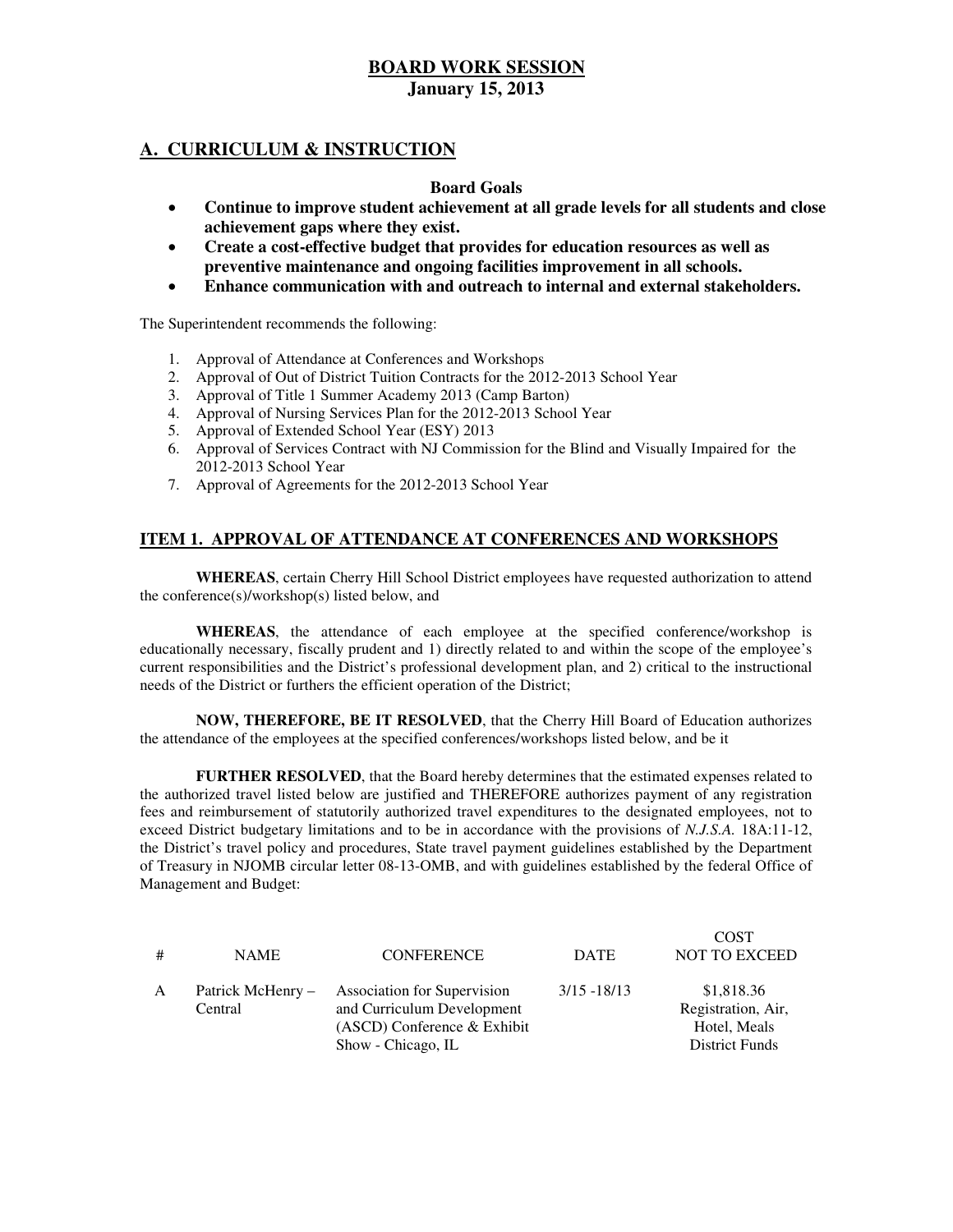#### **A. CURRICULUM & INSTRUCTION**

#### **ITEM 1. APPROVAL OF ATTENDANCE AT CONFERENCES AND WORKSHOPS continued**

| #            | <b>NAME</b>                                       | <b>CONFERENCE</b>                                                                                              | <b>DATE</b>    | <b>COST</b><br><b>NOT TO EXCEED</b>                                                        |
|--------------|---------------------------------------------------|----------------------------------------------------------------------------------------------------------------|----------------|--------------------------------------------------------------------------------------------|
| B            | James Wence -<br>Central                          | Association for Supervision<br>and Curriculum Development<br>(ASCD) Conference & Exhibit<br>Show - Chicago, IL | $3/15 - 18/13$ | \$1,123.00<br>Registration, Air,<br>Meals<br><b>District Funds</b>                         |
| $\mathsf{C}$ | Laura Harmon-<br>Stockton                         | Organization of American<br>Kodaly Educators (OAKE)<br>2013 National Conference -<br>Hartford, CT              | $3/20 - 23/13$ | \$210.00<br>Registration<br><b>District Funds</b>                                          |
| D            | Kristin Digman-<br>The King's<br>Christian School | NJ Music Educators<br>Association (NJMEA)<br>Conference -<br>East Brunswick, NJ                                | $2/21 - 23/13$ | \$192.16<br>Registration, Mileage<br><b>NCLB</b> Funds                                     |
| E            | Jamie McHale-<br>The King's<br>Christian School   | <b>NJ Music Educators</b><br>Association (NJMEA)<br>Conference -<br>East Brunswick, NJ                         | $2/21 - 23/13$ | \$187.20<br>Registration, Mileage<br><b>NCLB</b> Funds                                     |
| F            | Eloisa DeJesus -<br>$Woodruff -$<br>Stockton      | Organization of American<br>Kodaly Educators (OAKE)<br>2013 National Conference -<br>Hartford, CT              | $3/20 - 23/13$ | \$1,162.48<br>Hotel, Mileage, Tolls,<br>Parking, Meals<br><b>CHASA Funds</b>               |
| G            | James Devereaux -<br>Central                      | Pensions Update -<br>Mt. Laurel, NJ                                                                            | 2/19/13        | \$50.00<br>Registration<br><b>District Funds</b>                                           |
| H            | Neil Burti-<br><b>Alternative HS</b>              | National Alternative Education<br>Conference -<br>Atlanta, GA                                                  | $2/6 - 8/13$   | \$1,358.00<br>Registration, Air,<br>Hotel, Parking, Meals<br><b>CHASA Funds</b>            |
| I            | Ayanna Boxley -<br>Carusi                         | <b>Strategies That Work for</b><br>Autism $-$<br>Voorhees, NJ                                                  | $2/21 - 22/13$ | \$195.00<br>Registration<br><b>District Funds</b>                                          |
| J            | Lynn Dougherty -<br>Resurrection<br>Catholic      | 2013 Conference for NJ Pre-<br>Kindergarten Teachers-<br>Atlantic City, NJ                                     | $2/25 - 26/13$ | \$506.57<br>Registration, Hotel,<br>Mileage, Tolls,<br>Parking, Meals<br><b>NCLB</b> Funds |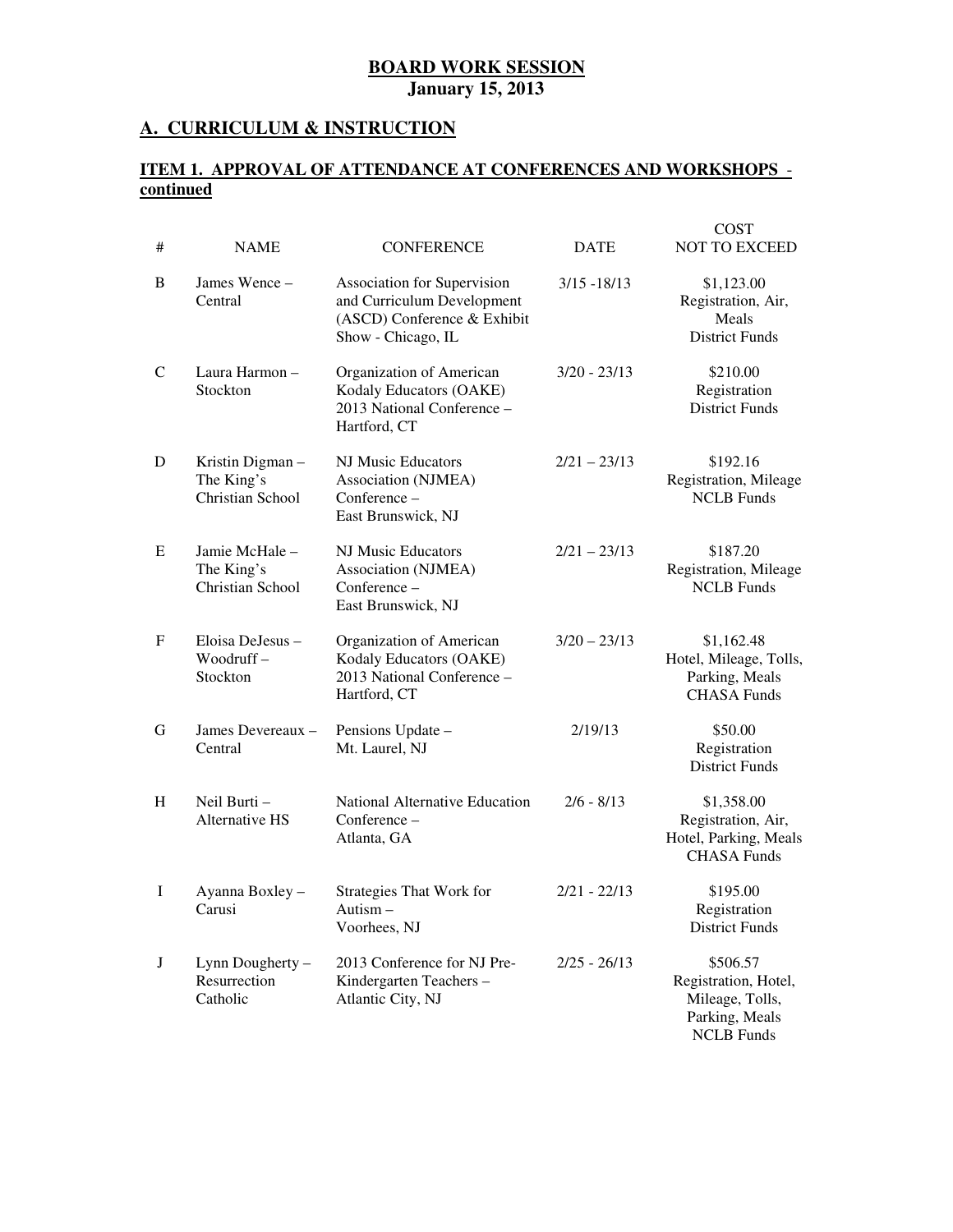#### **A. CURRICULUM & INSTRUCTION**

#### **ITEM 1. APPROVAL OF ATTENDANCE AT CONFERENCES AND WORKSHOPS continued**

| # | <b>NAME</b>                                            | <b>CONFERENCE</b>                                                                   | <b>DATE</b> | <b>COST</b><br><b>NOT TO EXCEED</b>           |
|---|--------------------------------------------------------|-------------------------------------------------------------------------------------|-------------|-----------------------------------------------|
| K | Elizabeth<br>$Rehhecchi -$<br>Resurrection<br>Catholic | Practical Strategies for<br><b>Instruction Using SMART</b><br>Boards – Voorhees, NJ | 2/25/13     | \$225.00<br>Registration<br><b>NCLB</b> Funds |

#### **ITEM 2. APPROVAL OF OUT OF DISTRICT TUITION CONTRACTS FOR THE 2012 2013 SCHOOL YEAR**

 It is requested that the following out of district tuition contract be submitted to the Board of Education for approval for the 2012-13 school year during the January 2013 cycle. There are five submissions, four are new placements and one is for increased services.

| ID      | TERM               | <b>TUITION</b> | <b>AMOUNT</b> |
|---------|--------------------|----------------|---------------|
| 3013283 | 12/14/12-6/17/13   | \$28,782       | \$28,782      |
| 2020552 | 7/1/12-6/30/13     | \$97,182       | \$97,182      |
| 3013233 | 12/5/12-6/30/13    | \$30,855       | \$30,855      |
| 3013275 | 10/25/12-6/20/13   | \$37,127       | \$37,127      |
|         |                    |                |               |
| 2031640 | $9/5/12 - 6/14/13$ | $*\$16,202$    | $*\$16,202$   |
|         |                    |                |               |

\*originally approved for \$22,500 - tuition increased to \$38,702 due to student classification.

#### **ITEM 3. APPROVAL FOR TITLE 1 SUMMER ACADEMY 2013 (CAMP BARTON)**

 It is requested that the proposal for the Title 1 Summer Academy 2013 be approved by the Board of Education during the January 2013 cycle as discussed at the C&I Committee Meeting on January 7, 2013.

#### **ITEM 4. APPROVAL OF THE NURSING SERVICES PLAN FOR THE 2012-2013 SCHOOL YEAR**

 It is requested that the proposal for the Nursing Services Plan for the 2012-2013 school year be approved by the Board of Education during the January 2013 cycle as discussed at the C&I Committee Meeting on January 7, 2013.

#### **ITEM 5. APPROVAL OF EXTENDED SCHOOL YEAR PROGRAM (ESY) 2013**

 It is requested that the proposal for the Extended School Year Program (ESY) 2013 be approved by the Board of Education during the January 2013 cycle as discussed at the C&I Committee Meeting on January 7, 2013.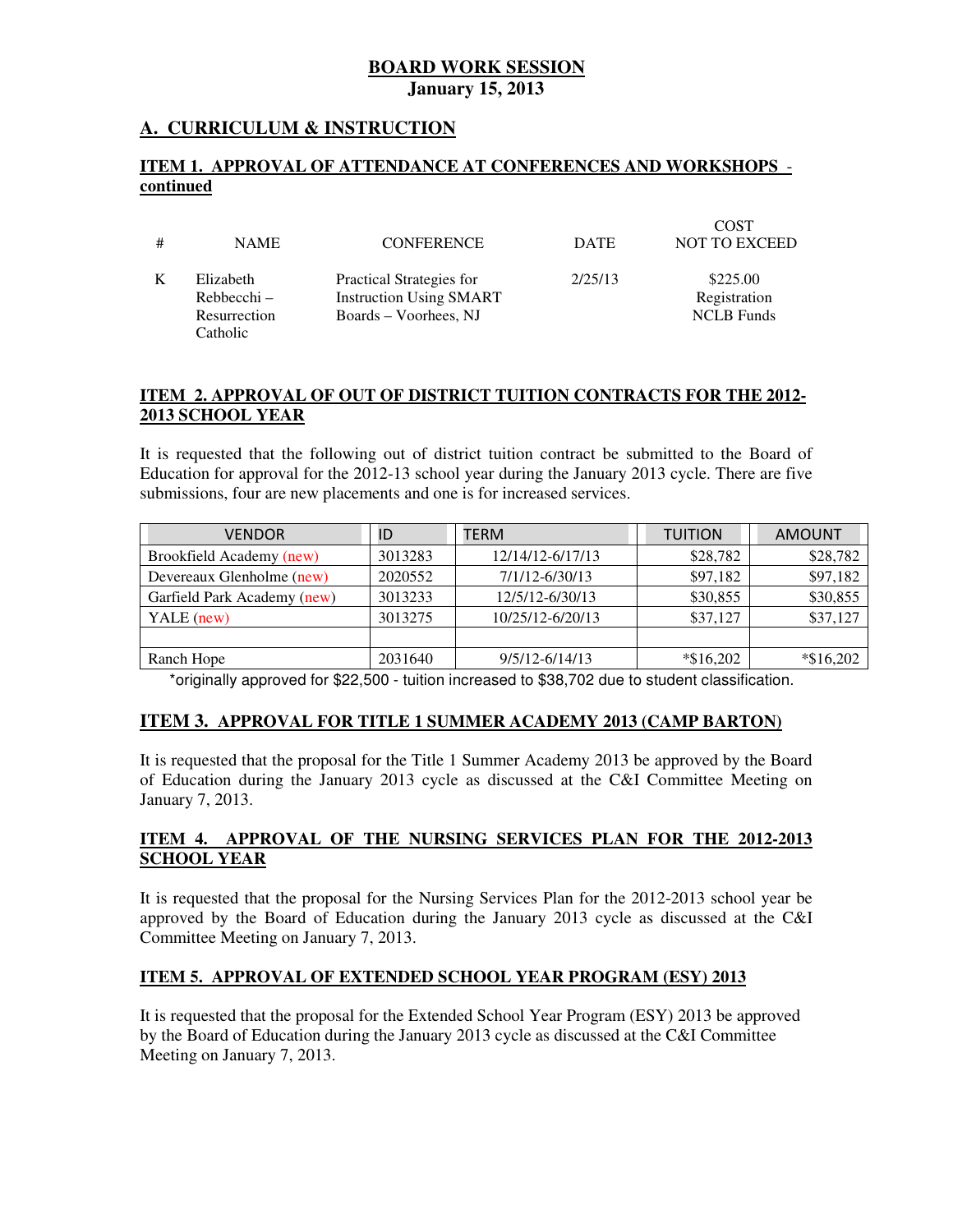#### **A. CURRICULUM & INSTRUCTION**

#### **ITEM 6. APPROVAL OF SERVICES CONTRACT WITH NJ COMMISSION FOR THE BLIND AND VISUALLY IMPAIRED FOR THE 2012-2013 SCHOOL YEAR**

 It is requested that the following Services Contract with NJ Commission for the Blind and Visually Impaired be submitted to the Board of Education for approval for the 2012-2013 academic school year during the January 2013 cycle.

| Encumbered under P.O. 13-00148 |         |                          |               |  |  |
|--------------------------------|---------|--------------------------|---------------|--|--|
|                                |         |                          |               |  |  |
| <b>SCHOOL</b>                  | ID#     | <b>LEVEL OF SERVICES</b> | <b>AMOUNT</b> |  |  |
| Barclav                        | 3013307 |                          | \$ 847.19     |  |  |

## $E = 1.5 \text{ D} \Omega$  12.00148

#### **ITEM 7 . APPROVAL OF AGREEMENTS FOR THE 2012-2013 SCHOOL YEAR**

 **WHEREAS,** the Cherry Hill Board of Education (the "Board") has a legal responsibility to conduct various evaluations of students with suspected and confirmed disabilities, including independent and initial evaluations of such students, and to from time to time obtain consultation services and to provide direct professional services to said students; and

 **WHEREAS**, such evaluations, consultations and services must be conducted by appropriately licensed and certified professionals and in accordance with the strictures of N.J.A.C. 6A:14-3.4 and N.J.A.C. 6A:14-2.5, and therefore are considered professional services pursuant to **N.J.S.A**. 18A:18A-5; and

 **WHEREAS** the Special Education Department has compiled a list of private providers, qualified to perform such evaluations, consultations and services; and

 **WHEREAS**, the total amount to be paid to any one vendor on such list shall not exceed the sum of \$17,500.00 for the current school year;

 **NOW, THEREFORE, BE IT RESOLVED** by the Cherry Hill Board of Education, that the Board hereby approves the appended list of Approved Private Providers to perform such evaluations, consultations and services as are determined necessary and prudent by the Assistant Superintendent for Curriculum & Instruction and Student Services for the 2012-2013 school year; and be it

 **FURTHER RESOLVED**, that the total amount charged for any one independent evaluation shall not exceed the usual and customary amount typically charged to school districts for such evaluations, but in no event shall any one evaluation exceed a total amount of Two Thousand (\$2,000.00) Dollars; and be it

 **FURTHER RESOLVED**, that the Board herby authorizes its Solicitor to prepare all necessary documentation, riders, purchase orders or contracts as are appropriate to effectuate the purposes set forth in this Resolution; and be it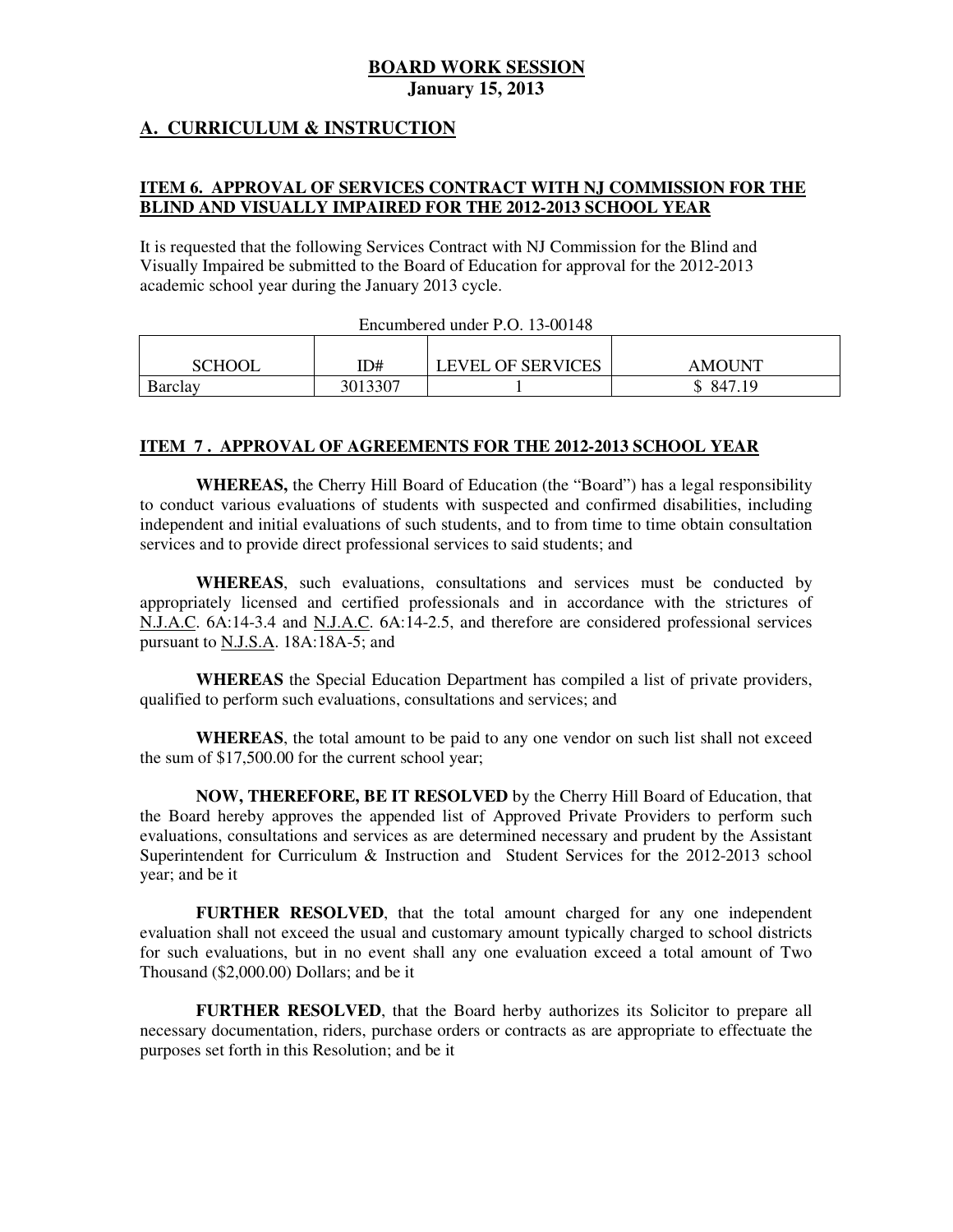#### **A. CURRICULUM & INSTRUCTION**

#### **ITEM 7 . APPROVAL OF AGREEMENTS FOR THE 2012-2013 SCHOOL YEAR continued**

 **FURTHER RESOLVED**, that a copy of this Resolution and the requisite summary of the contract award shall be published once in an official newspaper of record for the District in accordance with the requirements of *N.J.S.A.* 18A:18A-5a.(1).

> Camden County Educational Services (CCES) To provide Child Study Team evaluations as needed for the 2012-2013 school year September 2012 – June 2013 Amount not to exceed \$12,600 PO #13-06293 11-000-219-320-71-0001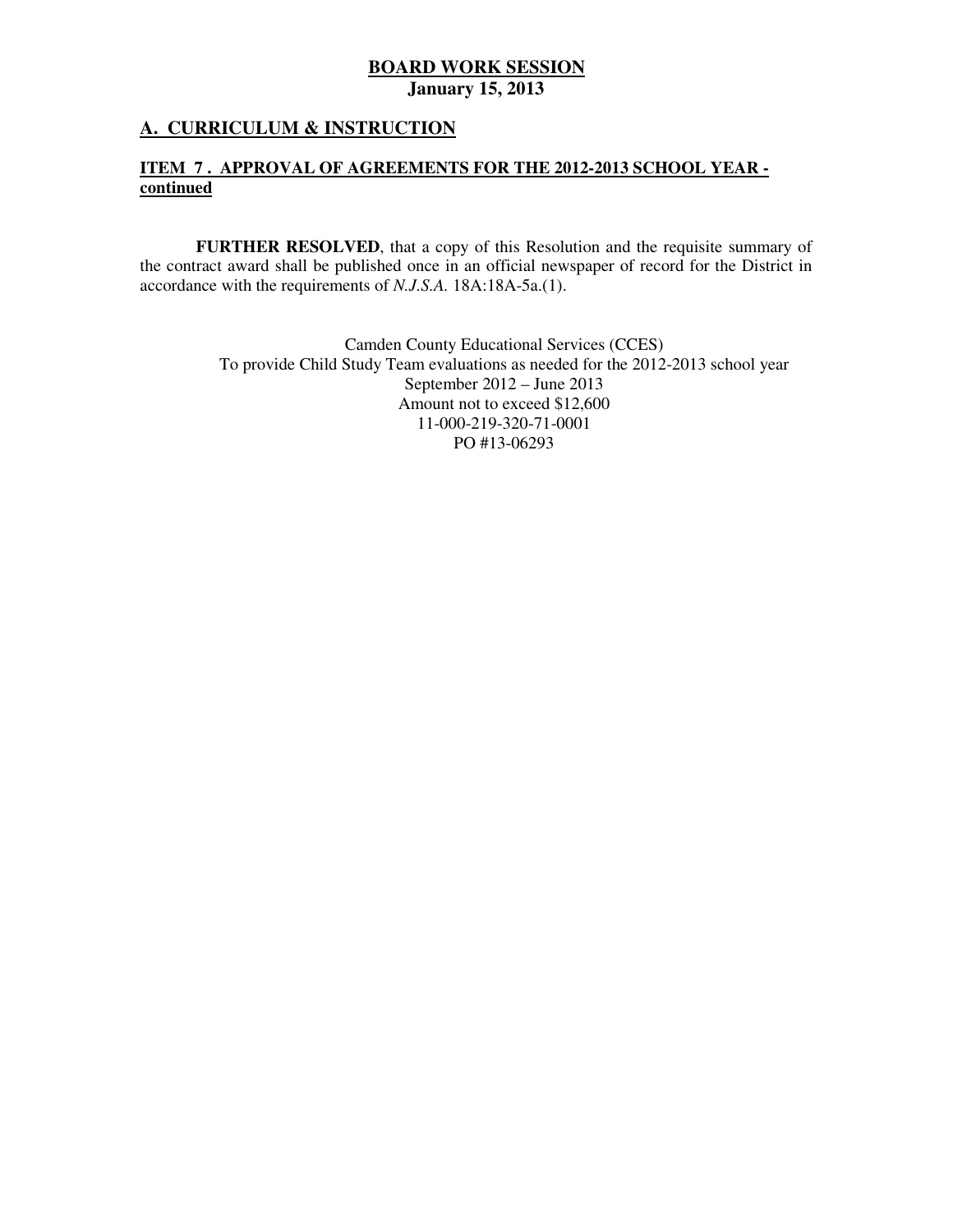#### **B. BUSINESS AND FACILITIES**

#### **Board Goals**

- • **Continue to improve student achievement at all grade levels for all students and close achievement gaps where they exist.**
- **•** Create a cost-effective budget that provides for education resources as well as  **preventive maintenance and ongoing facilities improvement in all schools**
- **• Enhance communication with and outreach to internal and external stakeholders.**

#### *The Superintendent recommends the following:*

- 1. Financial Reports
- 2. Resolutions
- 3. Resolution for the Award of Bids
- 4. Resolution for the Award of Transportation
- 5. Resolution for the Award of Change Orders
- 6. Acceptance of Donations

#### **ITEM 1. FINANCIAL REPORTS**

- a) BOARD SECRETARY'S CERTIFICATION AND TREASURER'S REPORT FOR NOVEMBER 2012
- $b)$ LINE ITEM TRANSFER REPORTS FOR THE MONTH OF NOVEMBER 2012
- c) FOOD SERVICE OPERATING STATEMENT FOR NOVEMBER 2012
- d) SACC FINANCIAL REPORT FOR NOVEMBER 2012
- e) DISBURSEMENT OF FUNDS
- f) APPROVAL OF BILL LIST

#### **ITEM 2. RESOLUTIONS**

- a) RESOLUTION AUTHORIZING CONTRACTS WITH APPROVED STATE CONTRACT VENDORS
- b) SPRING PLAY EXPENSE HIGH SCHOOL EAST
- c) SPRING PLAY EXPENSE HIGH SCHOOL WEST

#### **ITEM 3. RESOLUTION FOR THE AWARD OF BIDS**

a) #TRKG2-121112 – TRANSPORTATION – REGULAR EDUCATION ROUTE

#### **ITEM 4. RESOLUTION FOR THE AWARD OF TRANSPORTATION**

- a) ROUTE #Q-ED- HIGH SCHOOL EAST
- b) ROUTE #Q-DS PINELAND LEARNING CENTER
- c) ROUTE #Q-RCLS THE REAL CENTER (LAUREL SPRINGS)
- d) ROUTE #BBX-1 BANKBRIDGE REGIONAL HIGH SCHOOL, LAWNSIDE, NJ -**SHUTTLE**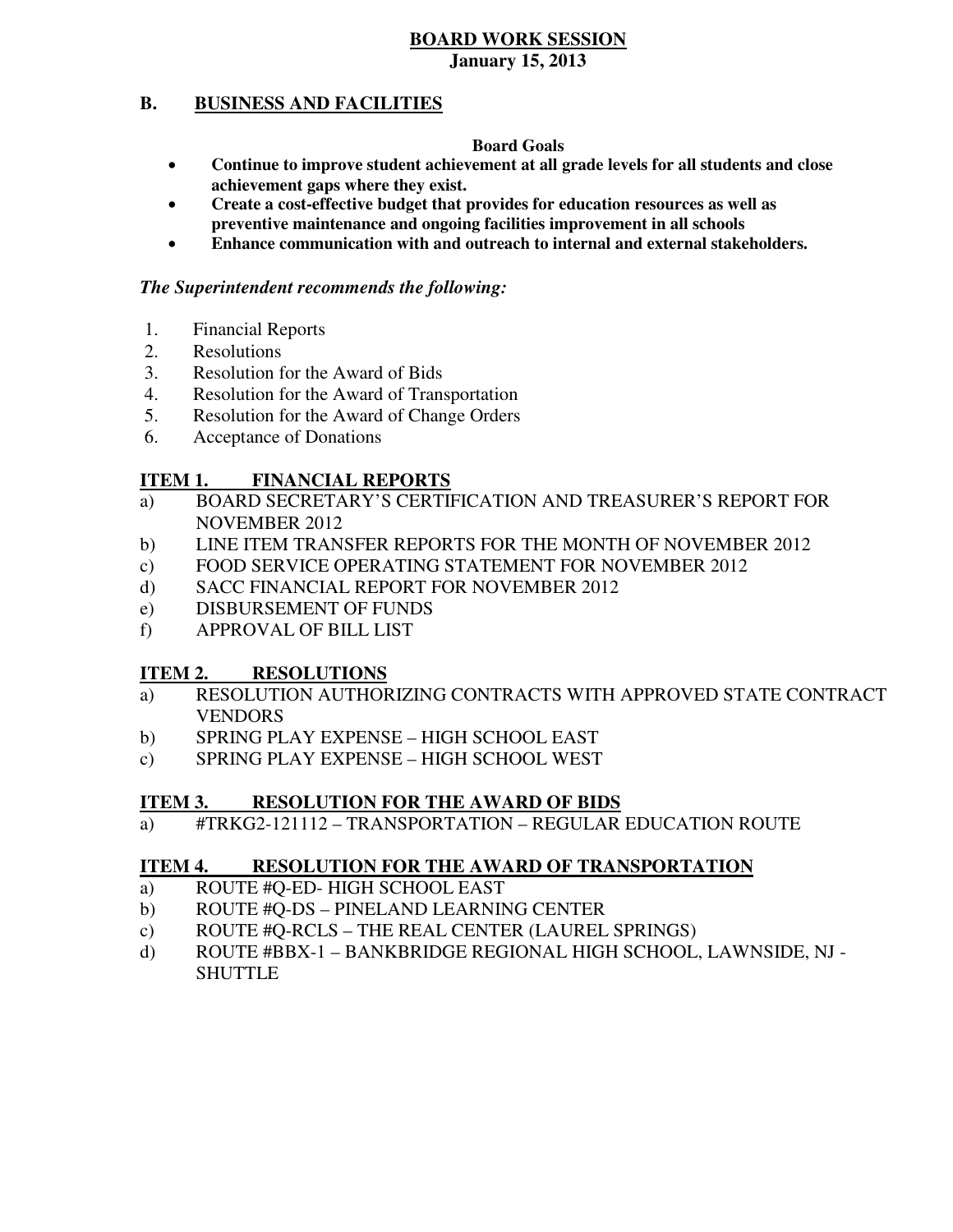#### **B. BUSINESS AND FACILITIES**

#### **ITEM 5. RESOLUTION FOR THE AWARD OF CHANGE ORDERS**

J. SCHOOL (6-7-12) a) #BCLSD-060712 – SUBDIVISION OF CLASSROOMS 51 AND 53 AT BECK MIDDLE

### **ITEM 6. ACCEPTANCE OF DONATIONS**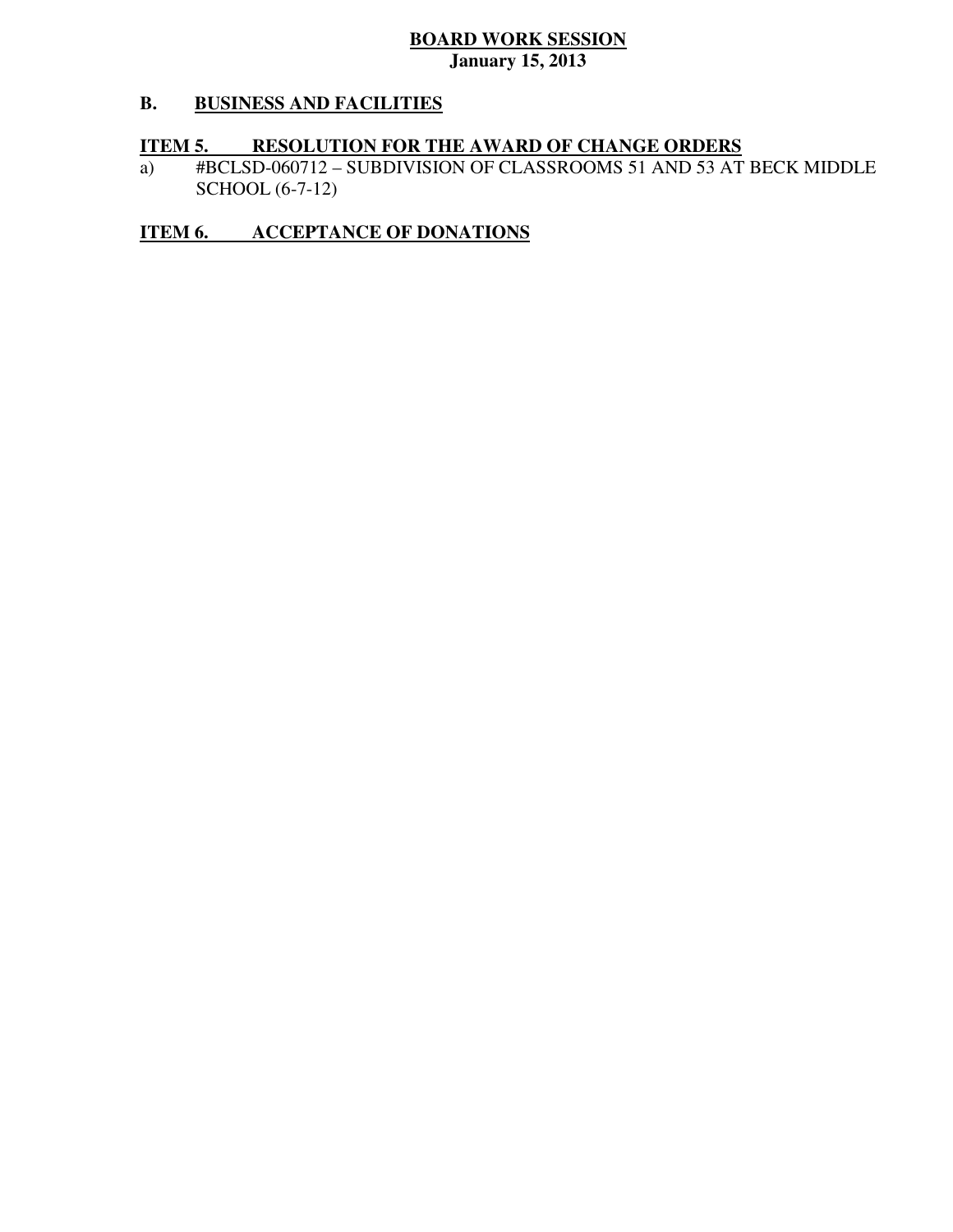#### **B. BUSINESS AND FACILITIES**

#### *The Superintendent recommends the following:*

#### **ITEM 1. FINANCIAL REPORTS**

#### a) BOARD SECRETARY'S CERTIFICATION AND TREASURER'S REPORT FOR NOVEMBER 2012

 Pursuant to N.J.A.C. 6A:23A-16.10 (c) 3, I certify that as of November 30, 2012 no budgetary line item account has obligations and payments (contractual orders) which in total exceed the amount appropriated by the Cherry Hill Board of Education pursuant to N.J.S.A. 18A:22-8.1 and N.J.S.A. 18A:22-8.2 and no budgetary line item account has been over-expended in violation of N.J.A.C. 6:23-2.12 (a) 1.

 Pursuant to N.J.A.C. 6A:23A-16.10 (c) 4, the Cherry Hill Board of Education certifies that as of November 30, 2012 and after review of the Secretary's Monthly Financial Report and the Treasurer's Monthly Financial Report and upon consultation with the appropriate district officials, to the best of the Boards' knowledge, no major account or fund has been over-expended in violation of N.J.A.C. 6A:23A-16.10 (a) 1 and that sufficient funds are available to meet the district's financial obligations for the remainder of the fiscal year.

#### b) LINE ITEM TRANSFER REPORTS FOR THE MONTH OF NOVEMBER 2012

 It is recommended that the 2012/2013 Budget be revised by the transfer of funds between line items as listed on the monthly transfer report. (Systems 3000 transfer report).

#### $\mathbf{c})$ FOOD SERVICE OPERATING STATEMENT FOR NOVEMBER 2012

 It is recommended that the Operating Statement for Cherry Hill Food Services for the months ending November, 2012 be accepted as submitted.

#### $\mathbf{d}$ SACC FINANCIAL REPORT FOR NOVEMBER 2012

 It is recommended that the Financial Report for the Cherry Hill School Age Child Care Program for the months of November 2012 be accepted as submitted.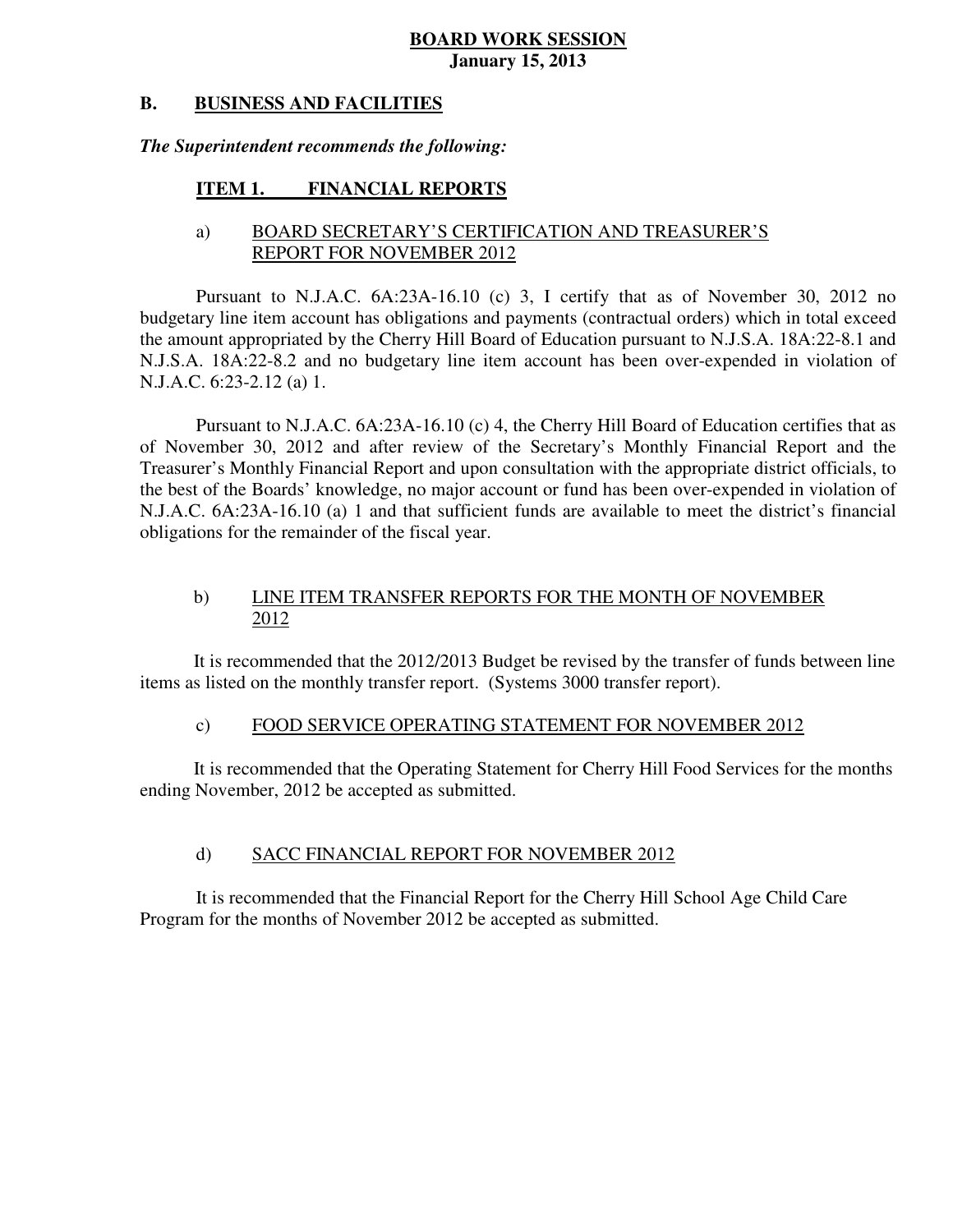#### **B. BUSINESS AND FACILITIES**

#### **ITEM 1. FINANCIAL REPORTS**

#### e) DISBURSEMENT OF FUNDS

| FUND               | <b>AMOUNT</b> | <b>REPORT DATED</b>  |
|--------------------|---------------|----------------------|
| Payroll & FICA     | \$            | <b>Payroll Date:</b> |
| Food Service       | \$            |                      |
| <b>SACC</b>        |               | thru                 |
| <b>Grand Total</b> | \$            |                      |

#### f) APPROVAL OF BILL LIST

dated It is recommended that the Bill List dated in the amount of \$ and the Bill List in the amount of  $\frac{1}{2}$  be approved as submitted.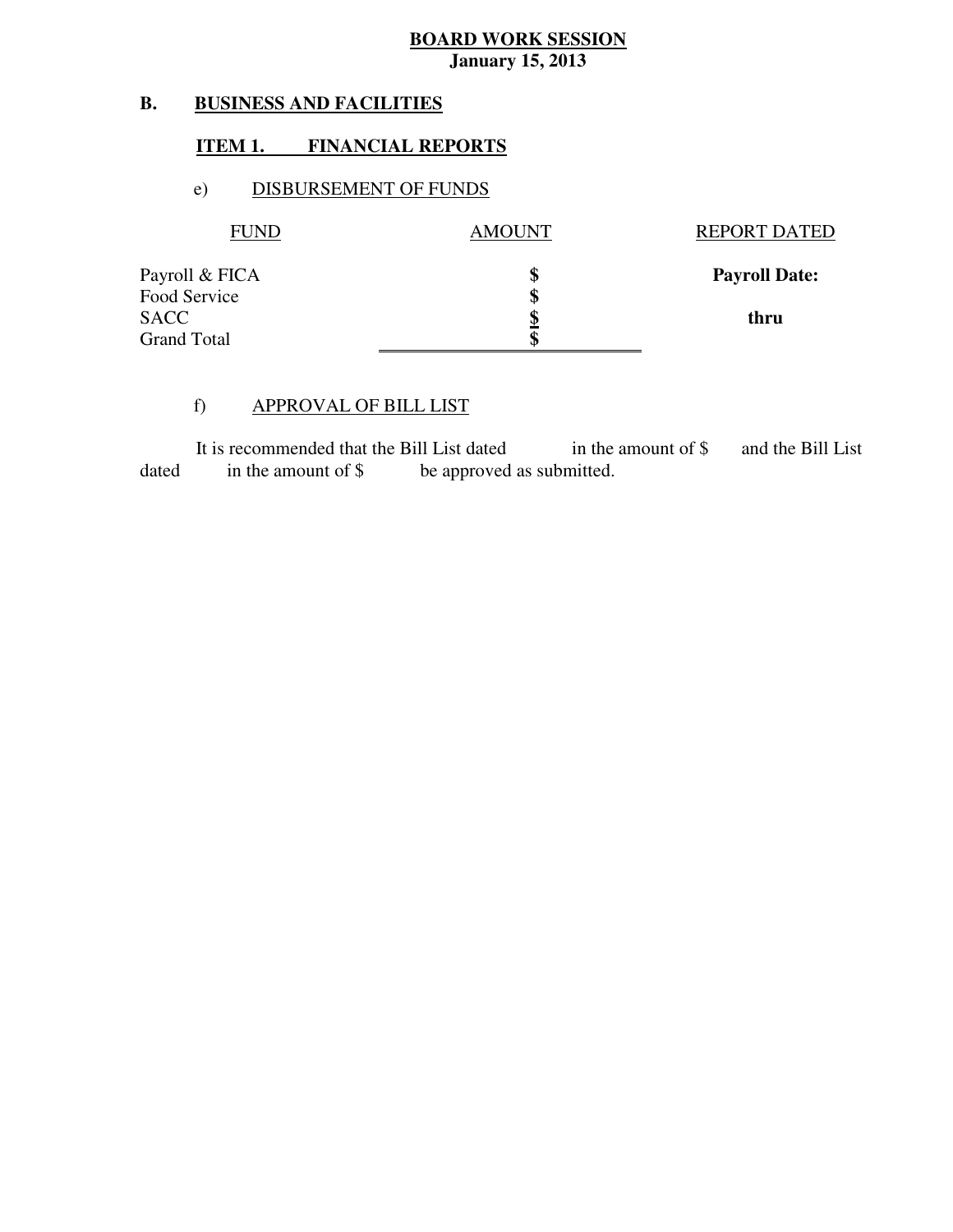#### **B. BUSINESS AND FACILITIES**

#### **ITEM 2. RESOLUTIONS**

#### a) RESOLUTION AUTHORIZING CONTRACTS WITH APPROVED STATE CONTRACT VENDORS

 WHEREAS, the Cherry Hill Board of Education, pursuant to N.J.S.A. 18A:18A-10a and N.J.A.C. 5:34-7.29(c), may by resolution and without advertising for bids, purchase any goods or services under the State of New Jersey Cooperative Purchasing Program for any State Contracts entered into on behalf of the State by the Division of Purchase and Property in the Department of the Treasury; and

 WHEREAS, the Cherry Hill Board of Education has the need on a timely basis to purchase goods and services utilizing State Contracts; and

 WHEREAS, the Cherry Hill Board of Education may enter into contracts with the referenced State Contract Vendors through this resolution and properly executed contracts, which shall be subject to all the conditions applicable to the current State Contracts.

 NOW, THEREFORE, BE IT RESOLVED, the Cherry Hill Board of Education authorizes the Purchasing Agent to purchase certain goods or services from those approved New Jersey State Contract Vendors as listed below for the 2012/2013 school year pursuant to all conditions of the individual State Contracts; and

 availability of sufficient funds prior to the expenditure of funds for such goods or services; and BE IT FURTHER RESOLVED, that James J. Devereaux, Board Secretary shall certify to the

 Hill Board of Education and the referenced State Contract Vendors not to exceed the amounts stated shall be as follows: BE IT FURTHER RESOLVED, that the expiration date of the contracts between the Cherry

| Contract<br>Number   | Vendor                                                          | Commodity/ Service                                 | New Jersey State<br>Contract<br><b>Expiration Date</b> | Amount Not to<br>Exceed |
|----------------------|-----------------------------------------------------------------|----------------------------------------------------|--------------------------------------------------------|-------------------------|
| <b>WSCA</b><br>83083 | Cisco Systems, Inc.                                             | <b>Cisco Data Communications</b><br>and Networking | $5 - 31 - 14$                                          | \$600,000               |
|                      | ePlus Technology<br>$CDW-g$<br>Promedia<br><b>RFP</b> Solutions |                                                    |                                                        |                         |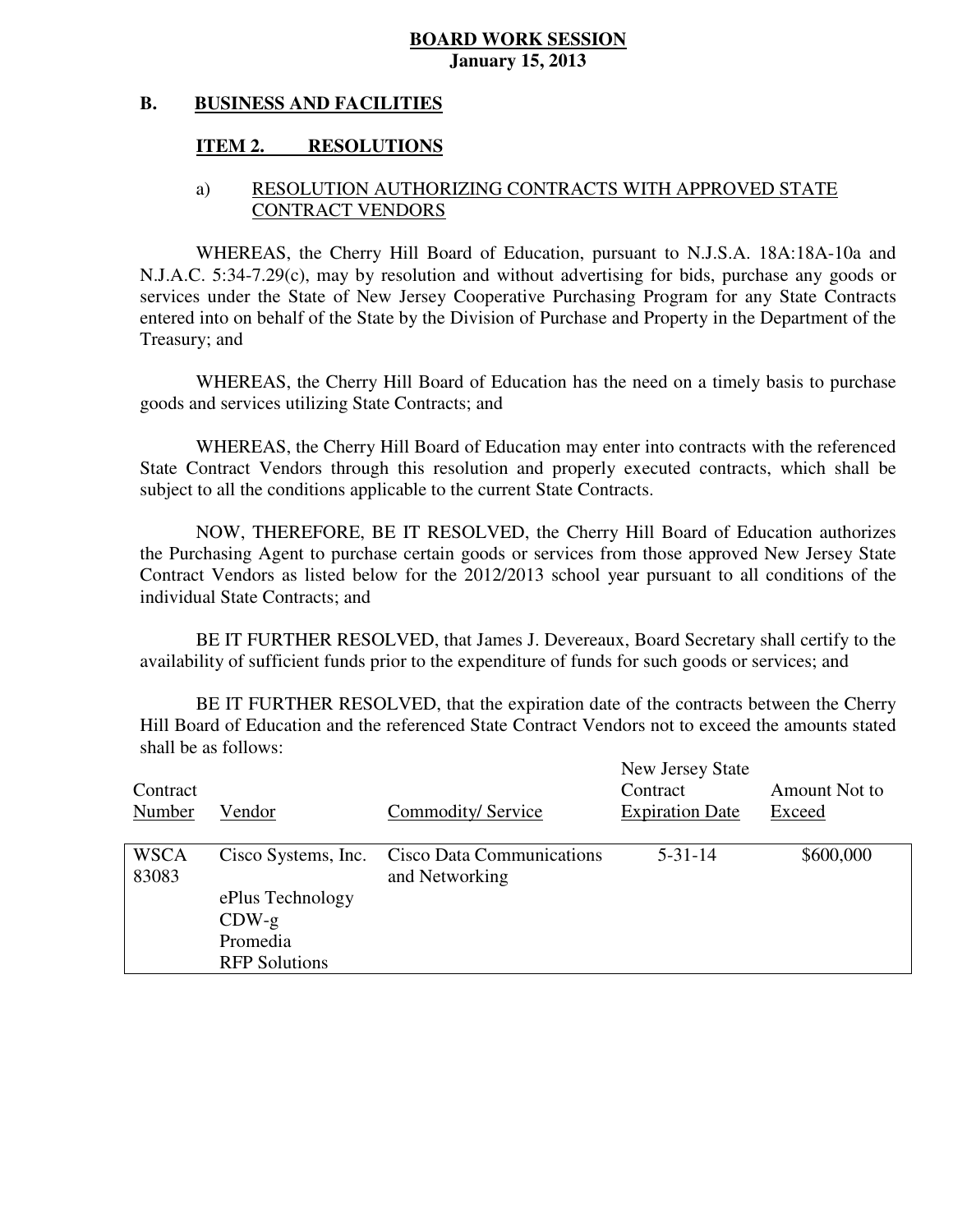#### **B. B. BUSINESS AND FACILITIES**

#### **ITEM 2. RESOLUTIONS**

#### b) SPRING PLAY EXPENSE – HIGH SCHOOL EAST

 In anticipation of revenue in the amount of \$60,197.00, it is recommended that High School East be given permission to procure the following items for the Spring Play "PETER PAN" without exceeding the stated amounts.

| Royalties               | \$12,497.00 |
|-------------------------|-------------|
| Costumes                | 8,000.00    |
| Lighting                | 5,000.00    |
| Printing                | 1,000.00    |
| Sound Equipment         | 4,000.00    |
| <b>Set Construction</b> | 5,800.00    |
| Miscellaneous           | 10,300.00   |
|                         | \$46,597.00 |

Anticipated Profit \$13,600.00

#### c) SPRING PLAY EXPENSE – HIGH SCHOOL WEST

 In anticipation of revenue in the amount of \$41,000.00, it is recommended that High School West be given permission to procure the following items for the Spring Play "GREASE" without exceeding the stated amounts.

| Royalties               | \$10,000.00 |
|-------------------------|-------------|
| Costumes                | 10,000.00   |
| Lighting                | 5,000.00    |
| Printing                | 1,000.00    |
| Sound Equipment         | 5,000.00    |
| <b>Set Construction</b> | 7,000.00    |
| Miscellaneous           | 3,000.00    |
|                         | \$41,000.00 |

Anticipated Profit -0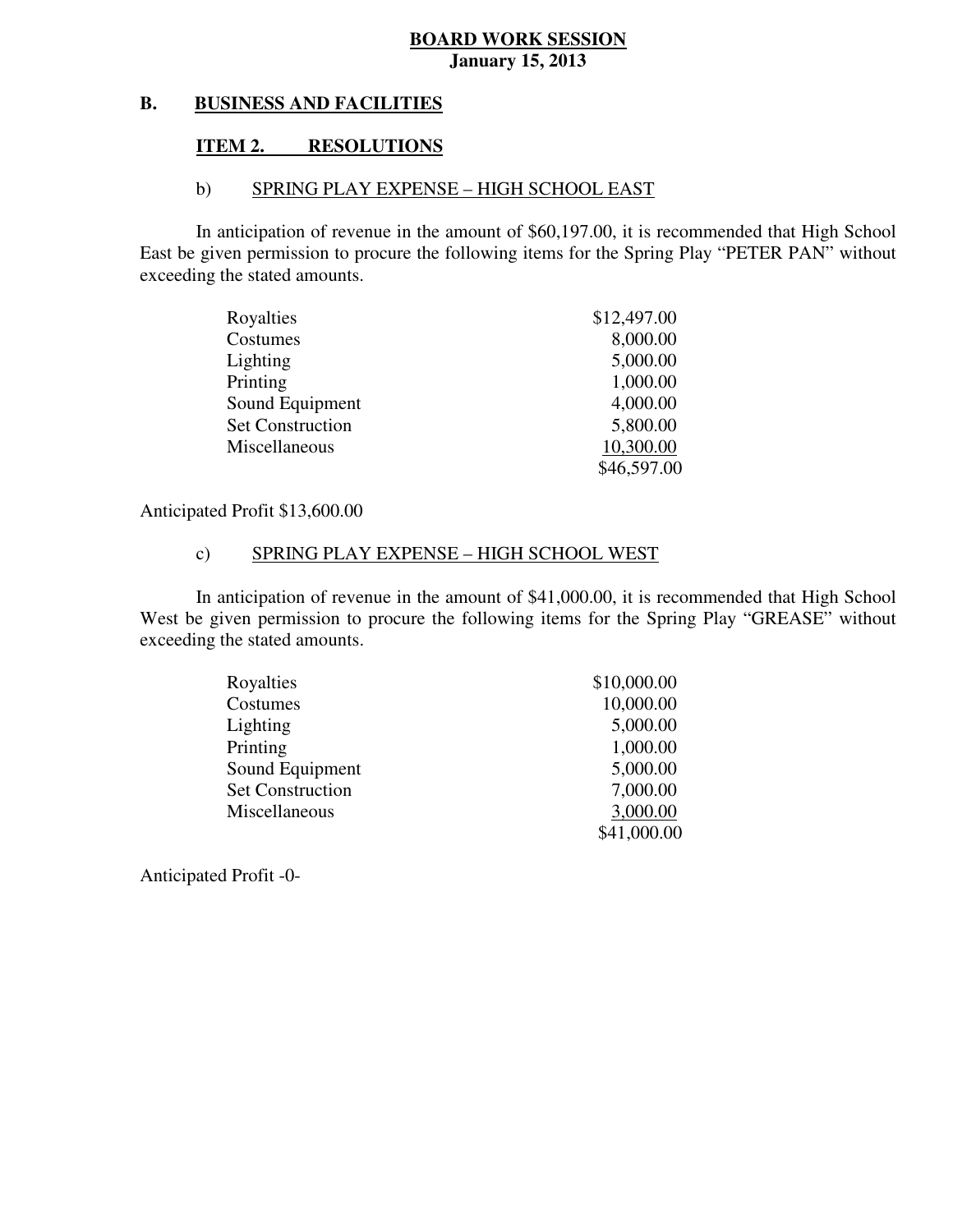#### **B. BUSINESS AND FACILITIES**

#### **ITEM 3. RESOLUTION FOR THE AWARD OF BIDS**

#### a) #TRKG2-121112 – TRANSPORTATION – REGULAR EDUCATION ROUTE

#### **INFORMATION:**

 Specifications for the procurement of a vendor to provide one (1) line item of regular education transportation for the school year were advertised and solicited with the following results.

| <b>BIDDER</b>                          | LINE ITEMS | <b>BID TOTAL</b> |
|----------------------------------------|------------|------------------|
| Hillman's Bus Service, West Berlin, NJ |            | \$63.00          |
| First Student Trans., Lawnside, NJ     |            | 105.87           |

#### **RECOMMENDATION:**

 It is recommended that one (1) line item from BID #TRKG2-121112 – TRANSPORATION – REGULAR EDUCATION ROUTE be awarded as follows based on the lowest responsive and responsible bidder.

| <b>BIDDER</b>                                | ROUTE#                                           | <b>PER</b><br><b>DIEM</b><br><b>RATE</b> | INC/DEC<br><b>RATE</b><br>PER MILE | <b>PER</b><br><b>ANNUM</b><br><b>RATE</b> |
|----------------------------------------------|--------------------------------------------------|------------------------------------------|------------------------------------|-------------------------------------------|
| Hillman's Bus<br>Service, West<br>Berlin, NJ | $KG-2 - Kingston - home to$<br>school/round trip | \$63.00                                  | \$1.00                             | \$5,985.00                                |

 PO #13-05915 Account Code: 11 000 270 511 83 0001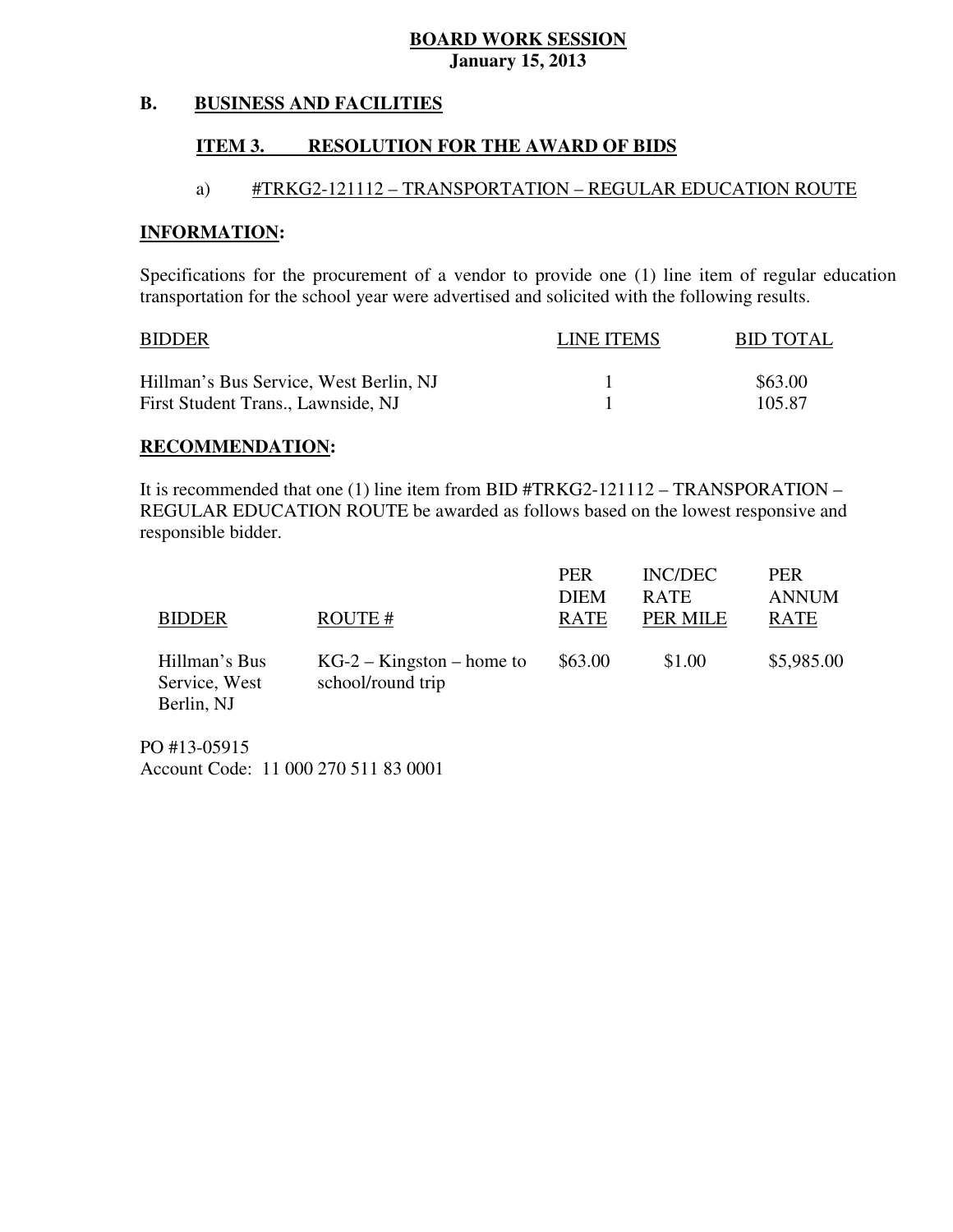#### **B. BUSINESS AND FACILITIES**

#### **ITEM 4. RESOLUTION FOR THE AWARD OF TRANSPORTATION**

#### a) ROUTE #Q-ED- HIGH SCHOOL EAST

#### **RECOMMENDATION:**

 Quotes were solicited by the Transportation Department with the low quote coming from T&L Transportation Inc. It is recommended that approval be granted to T&L Transportation Inc. to transport (1) one classified student on a rotating schedule with daily changes to/from H.S. East as listed below.

 Route: Q-ED School: H.S. East Company: T&L Transportation Inc. Date(s): 12/10/12 thru 4/30/13 Cost per diem: \$100.00 Total # of days: (88) Eighty eight Total Cost: \$8,800.00

 Account Code: 11-000-270-514-83-0001 PO#13-05861

### b) ROUTE #Q-DS – PINELAND LEARNING CENTER

#### **RECOMMENDATION:**

Recommendation:

 Quotes were solicited by the Transportation Department with the low quote coming from Holcomb Bus Service, Inc. It is recommended that approval be granted to Holcomb Bus Service, Inc. to transport (1) one classified student with an aide to/from Pineland School, Glassboro, NJ as listed below.

 Route: Q-DS School: Pineland School, Glassboro, NJ Company: Holcomb Bus Service, Inc. Date(s): 1/7/13-5/2/13 Aide Cost: \$40.00 Cost per diem: \$192.00 Total # of days: (75) seventy five Total Cost: \$17,400.00

 PO# 13-06095 Account Code: 11-000-270-514-83-0001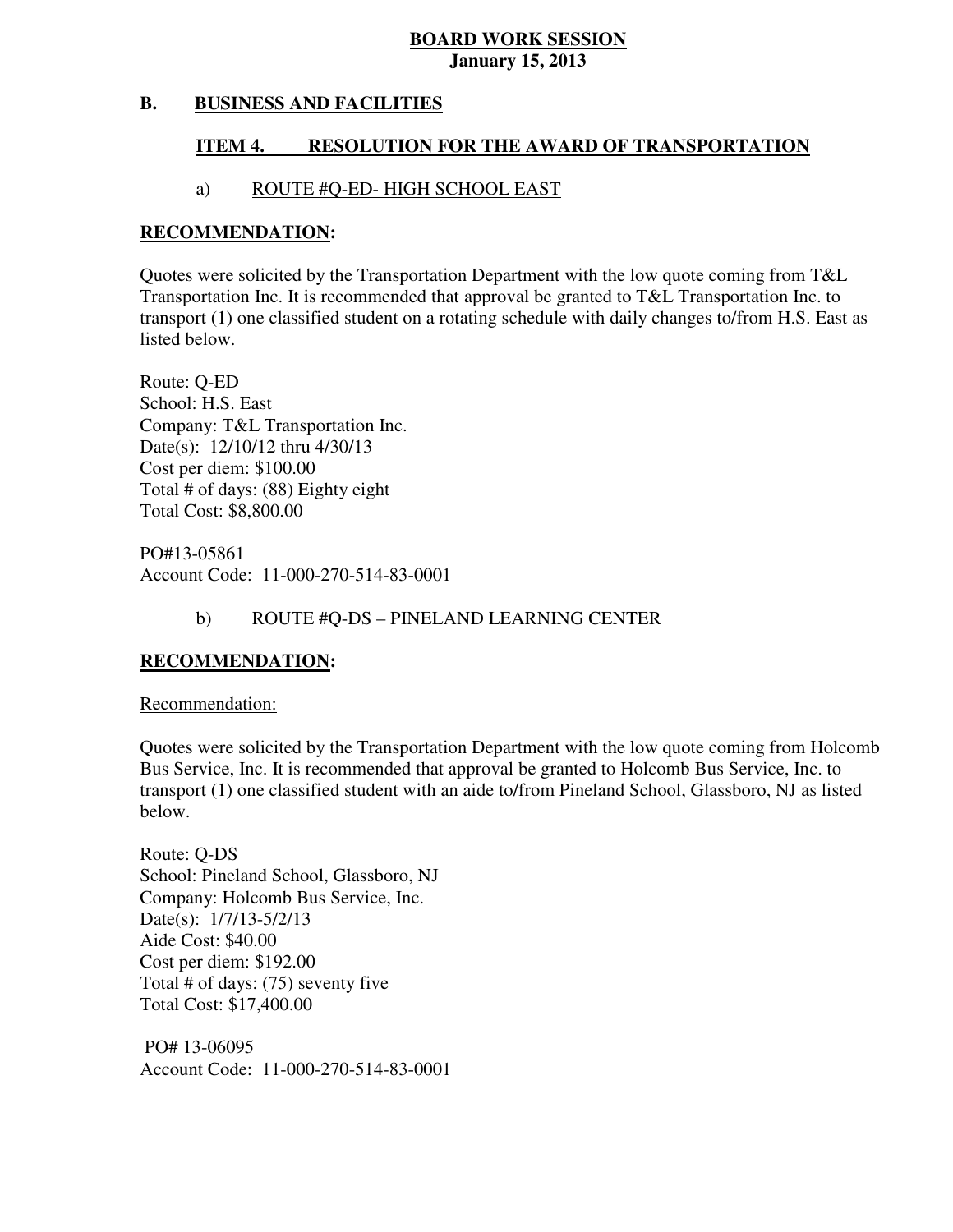#### **B. BUSINESS AND FACILITIES**

#### **ITEM 4. RESOLUTION FOR THE AWARD OF TRANSPORTATION**

#### c) ROUTE #Q-RCLS – THE REAL CENTER (LAUREL SPRINGS)

#### **RECOMMENDATION:**

 Quotes were solicited by the Transportation Department with the low quote coming from Hillmans Bus Service, Inc. It is recommended that approval be granted to Hillman Bus Service, Inc. to transport (1) one classified student to the Real Center in Laurel Springs, NJ.

 Route: Q-RCLS School: The Real Center (Laurel Springs) Company: Hillmans Bus Service, Inc. Date(s): 12/18/12-12/20/12 Cost per diem: \$79.00 Cost per diem: \$79.00 Total # of days: (3) three (am only) Total Cost: \$237.00

 PO# 13-06085 Account Code: 11-000-270-514-83-0001

#### d) ROUTE #BBX-1 – BANKBRIDGE REGIONAL HIGH SCHOOL, LAWNSIDE, NJ - SHUTTLE

#### **RECOMMENDATION:**

 It is recommended that prior administrative approval be ratified for First Student, Inc. to transport (1) one classified student on a shuttle with an aide from school to home at 3:45pm as listed below.

 Route: BBX-1/ Shuttle School: Bankbridge Company: First Student, Inc. (Lawnside) Date(s): 1/10/13-3/28/13 (Thursdays only) Cost per diem: \$87.50 Aide cost: \$25.00 Total # of days: (12) Twelve Total Cost: \$1,350.00

 PO# 13-06070 Account Code: 11-000-270-514-83-0001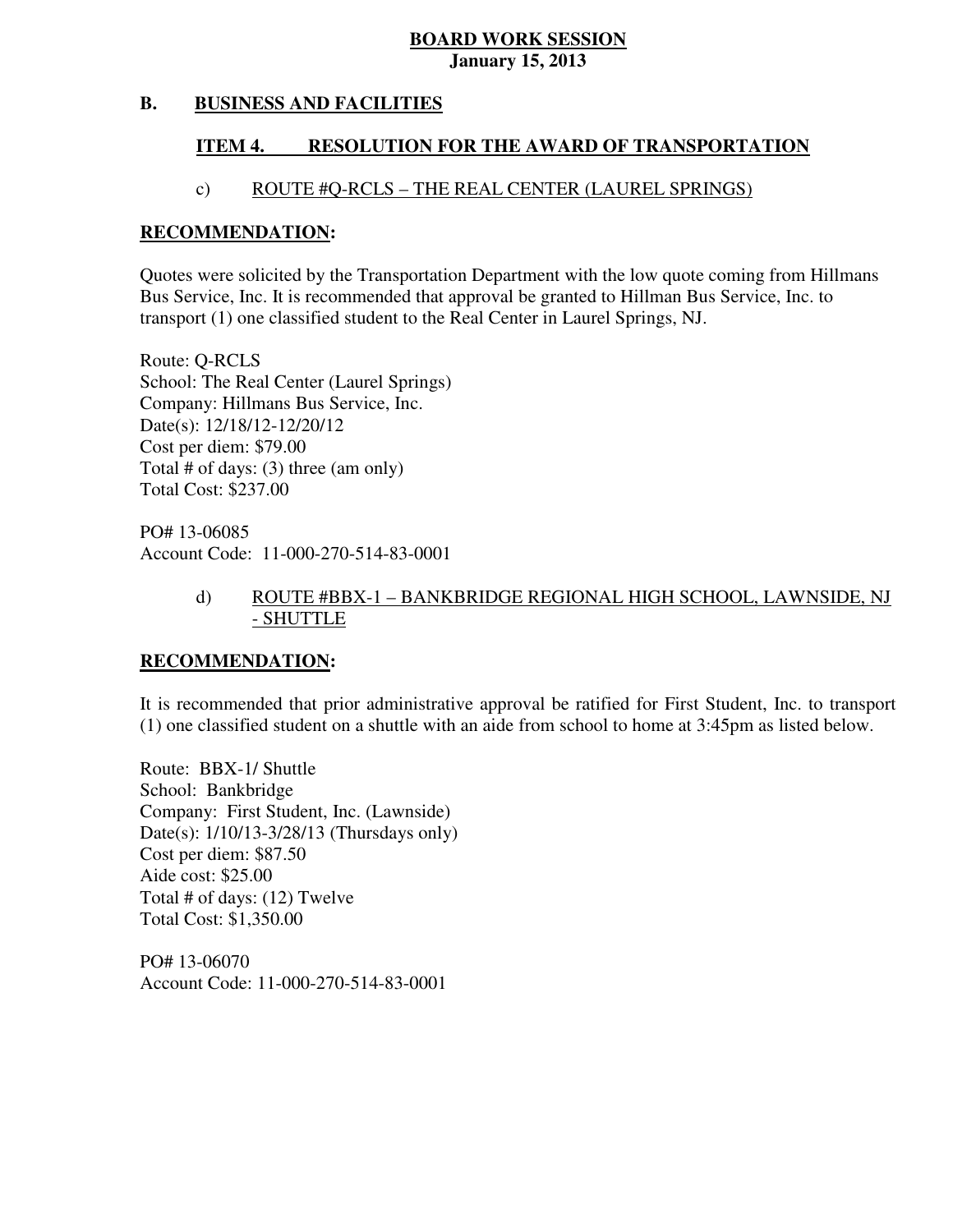#### **B. BUSINESS AND FACILITIES**

#### **ITEM 5. RESOLUTION FOR THE AWARD OF CHANGE ORDERS**

### a) #BCLSD-060712 – SUBDIVISION OF CLASSROOMS 51 AND 53 AT BECK MIDDLE SCHOOL (6-7-12)

#### **INFORMATION:**

 Board approval is requested for Change Order 001 to be issued to J. H. Williams Enterprises, Moorestown, NJ for additional wood blocking at roof HVAC units (add \$451.03), ten (10) additional heat detectors (add \$3,974.90), security gate at room 53B (add \$838.53), door hardware (add \$5,422.04), credit for acoustical ceiling tiles (deduct \$241.00) and credit for rectangular ceiling ducts (deduct \$1,480.00) at Beck Middle School for a total add of \$8,965.50.

#### **RECOMMENDATION:**

 It is recommended that Change Order 001 for additional wood blocking at roof HVAC units (add \$451.03), ten (10) additional heat detectors (add \$3,974.90), security gate at room 53B (add \$838.53), door hardware (add \$5,422.04), credit for acoustical ceiling tiles (deduct \$241.00) and credit for rectangular ceiling ducts (deduct \$1,480.00) at Beck Middle School for a total add of \$8,965.50 be issued to J. H. Williams Enterprises, Moorestown, NJ.

 PO #13-06157 Account Code: 12 000 400 450 48 8056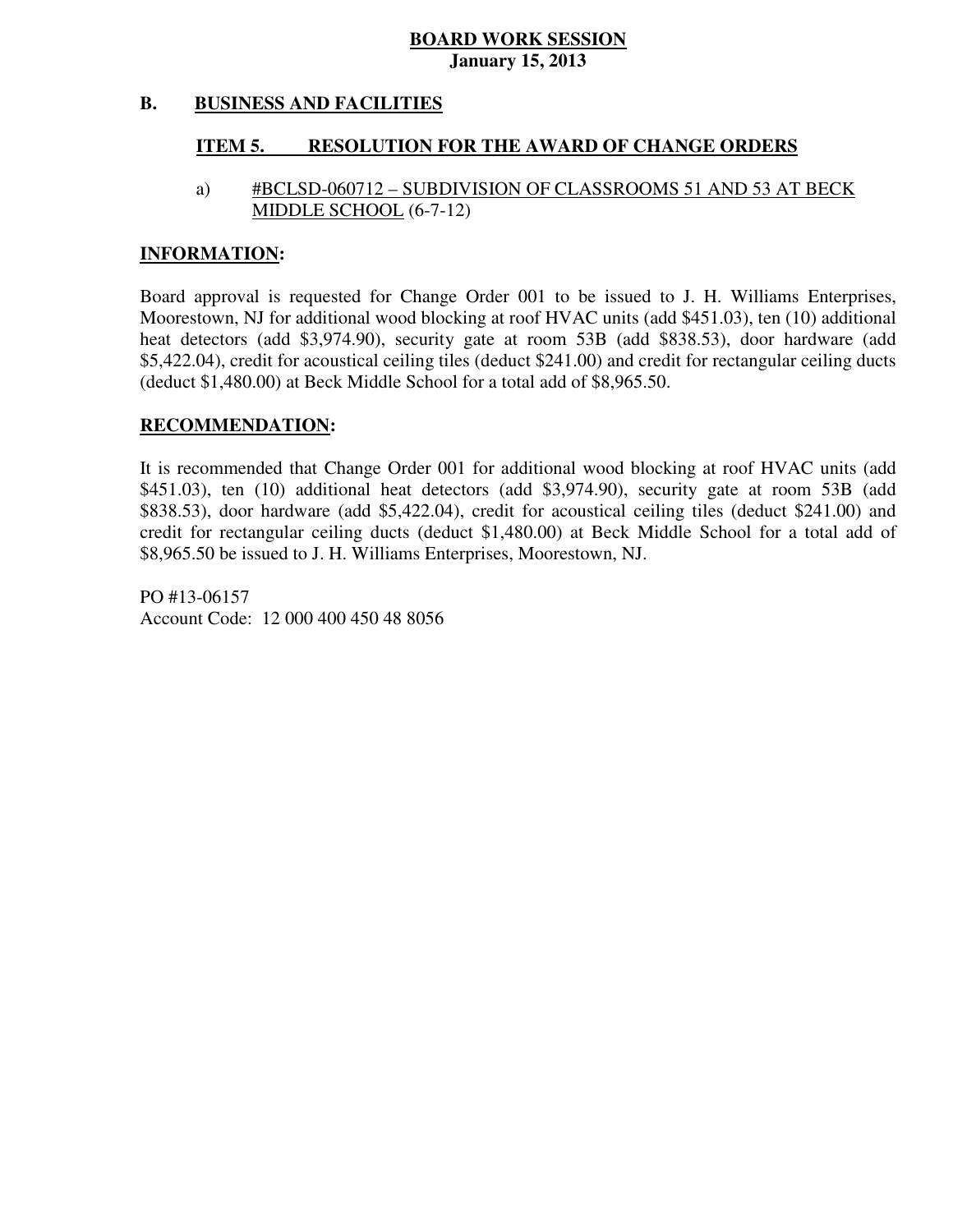#### **B. B. BUSINESS AND FACILITIES**

#### **ITEM 6. ACCEPTANCE OF DONATIONS**

| <b>SCHOOL</b>                  | <b>DONATION</b>                                          | <b>GROUP</b><br><b>OFFERING</b><br><b>DONATION</b> | <b>VALUE</b>          |
|--------------------------------|----------------------------------------------------------|----------------------------------------------------|-----------------------|
| West HS                        | Monetary $-16$ Module                                    | Cherry Hill                                        | \$9,989               |
|                                | Laptop Security Cart; 15<br>Laptops, Software            | Education<br>Foundation*                           |                       |
| <b>Barton ES</b>               | Monetary $-5$ iPads                                      | Cherry Hill<br>Education<br>Foundation*            | \$2,590               |
| District SCOPE<br>Organization | Monetary – for training $\&$<br>expenses for "Everybody" | PTA"s in District                                  | \$8,500<br>throughout |
| (Schools $&$                   | Plays" program, speaker                                  |                                                    | year                  |
| Communities                    | fees, travel etc.                                        |                                                    |                       |
| Organized for                  |                                                          |                                                    |                       |
| <b>Parent Education</b>        |                                                          |                                                    |                       |

\*Unexpended funds will be returned to Cherry Hill Education Foundation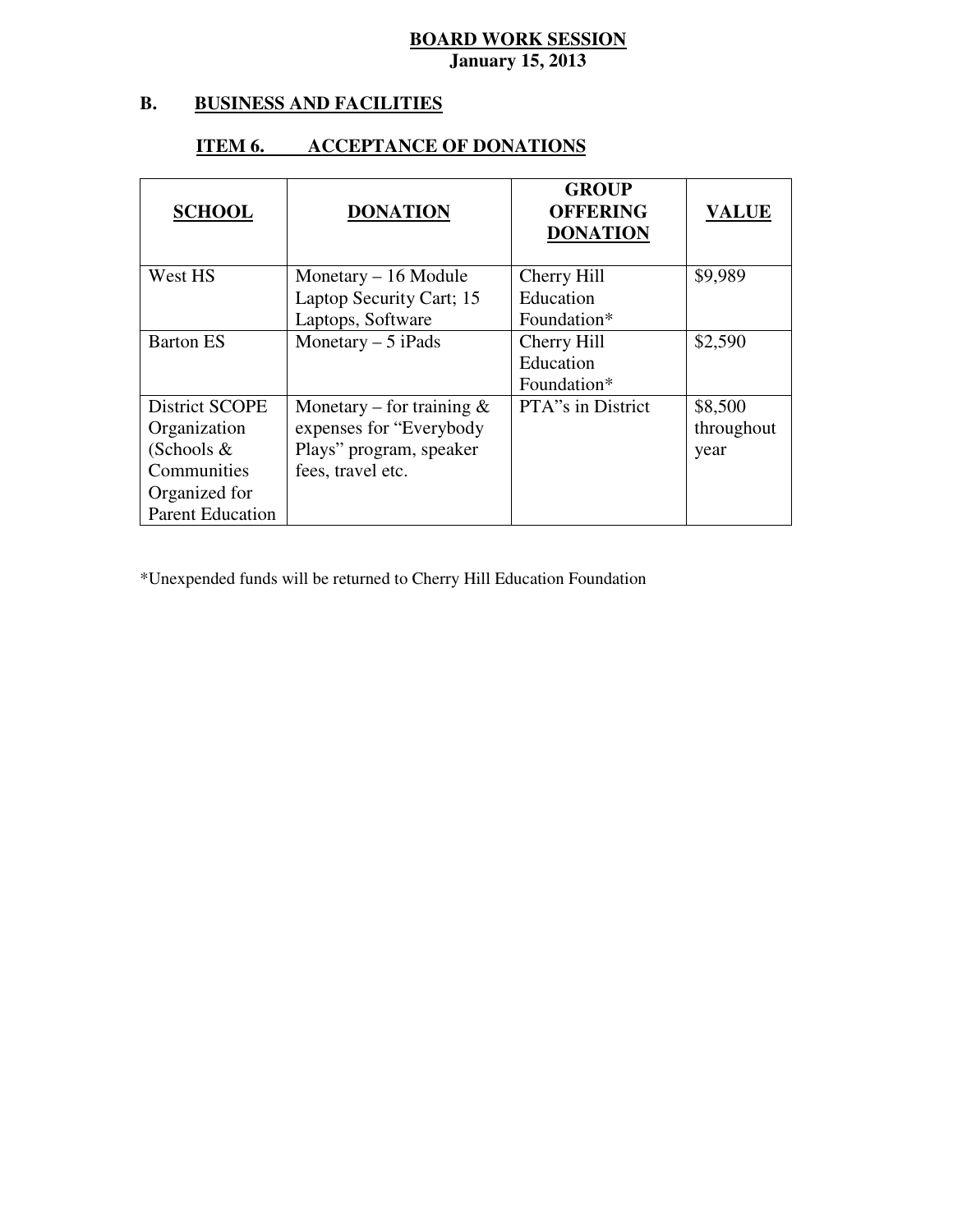### **C. HUMAN RESOURCES/NEGOTIATONS**

#### **Board Goals**

- • **Continue to improve student achievement at all grade levels for all students and close achievement gaps where they exist.**
- **•** Create a cost-effective budget that provides for education resources as well as  **preventive maintenance and ongoing facilities improvement in all schools.**
- • **Enhance communication with and outreach to internal and external stakeholders.**

The Superintendent recommends the following:

- 1. Termination of Employment—Certificated
- 2. Termination of Employment—Non-Certificated
- 3. Appointments—Certificated
- 3. Appointments—Certificated 4. Appointments—Non-Certificated
- 5. Leave of Absence—Certificated
- 6. Leaves of Absence—Non-Certificated
- 7. Assignment/Salary Change—Non-Certificated
- 8. Other Compensation—Certificated

#### **ITEM 1. TERMINATION OF EMPLOYMENT—CERTIFICATED**

(a) Resignations

#### **RECOMMENDATION:**

 It is recommended that the separation from employment of the following employees be approved for the reasons listed and all resignations listed are hereby accepted on the dates listed below.

| Name                       | Assignment                                                       | <b>Effective Date</b> | Reason   |
|----------------------------|------------------------------------------------------------------|-----------------------|----------|
| Andrea Lamb                | Carusi-Special Education (\$60,850)                              | 4/16/13               | Personal |
| Paul Connor*               | CHHS East-Co-Assistant Coach,<br>Wrestling (now Assistant Coach, | 9/01/12               | Personal |
| Timothy Connor*            | Wrestling position)<br>CHHS East-Co-Assistant Coach,             | 9/01/12               | Personal |
|                            | Wrestling                                                        |                       |          |
| *Outside district employee |                                                                  |                       |          |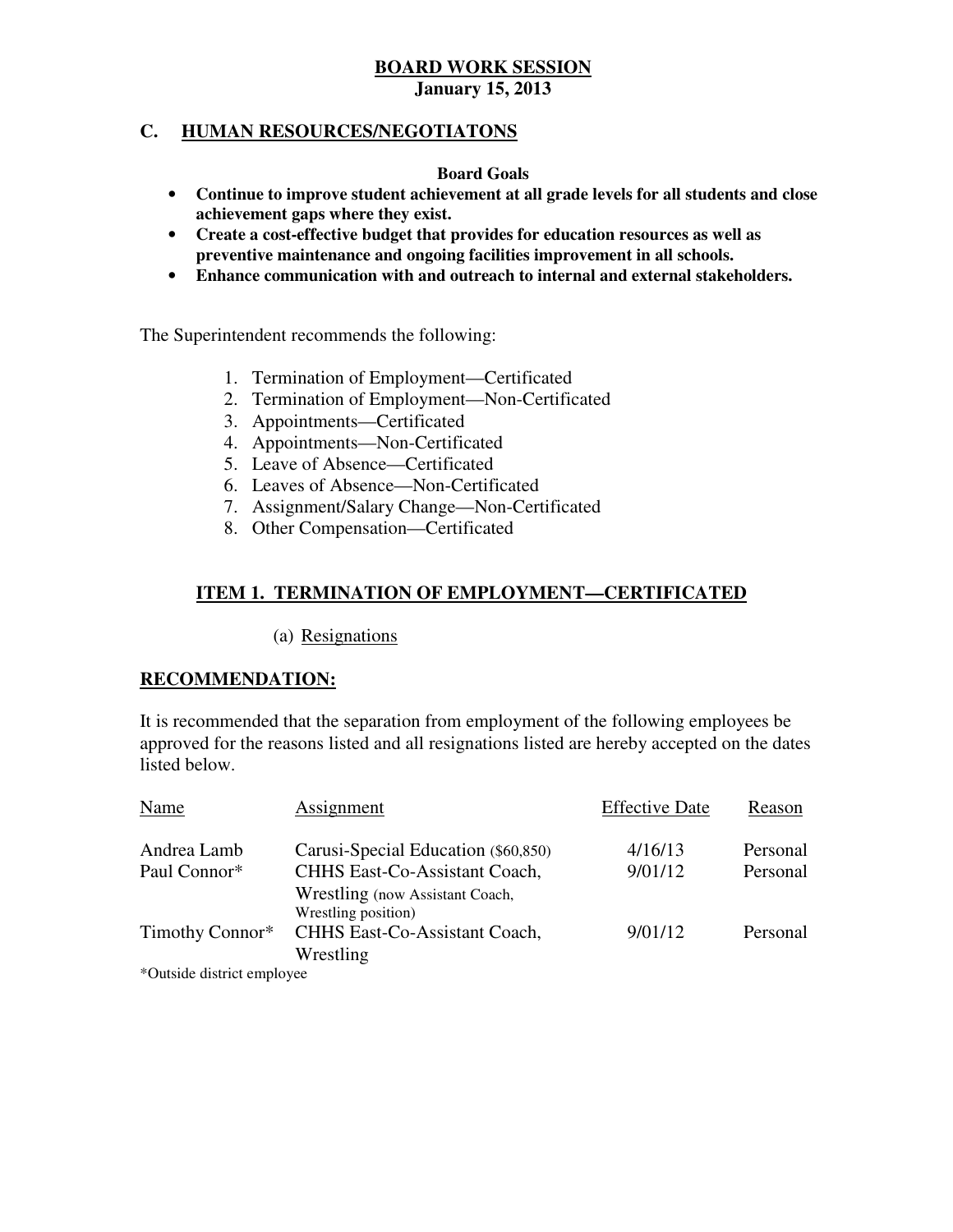### **C. HUMAN RESOURCES/NEGOTIATONS**

#### **ITEM 2. TERMINATION OF EMPLOYMENT—NON-CERTIFICATED**

#### (a) Resignations

#### **RECOMMENDATION:**

 It is recommended that the separation from employment of the following employees be approved for the reasons listed and all resignations listed are hereby accepted on the dates listed below.

| Name              | Assignment                                        | <b>Effective Date</b> | Reason     |
|-------------------|---------------------------------------------------|-----------------------|------------|
| Geronimo Afanador | Knight-Head Custodian (\$36,649)                  | 2/01/13               | Retirement |
| Dina Wolf         | Harte-Educational Assistant<br>(\$10,745)         | 1/21/13               | Personal   |
| Kimberly Garvin   | Paine-Educational Assistant<br>$($ \$9904)        | 12/17/12              | Personal   |
| Michael Miracola  | <b>Beck-Educational Assistant</b><br>$(\$10,450)$ | 1/04/13               | Personal   |

#### **ITEM 3. APPOINTMENTS—CERTIFICATED**

(a) Student Teaching

#### **RECOMMENDATION:**

 It is recommended that the persons listed be approved for student teaching in accord with the data presented.

| Name                 | College/University | <b>Effective Dates</b> | Cooperating Teacher/School                                   |
|----------------------|--------------------|------------------------|--------------------------------------------------------------|
| Rebecca Gidel        | <b>Holy Family</b> | 1/14/13-4/26/13        | Lisa Ehmann (replacing A.<br>Costanzo)/Steven<br>Koch/Kilmer |
| Laura Leggio         | Temple             | 1/24/13-5/03/13        | Ann Saddel/Rosa                                              |
| Eric Walter          | Rowan              | 1/22/13-5/10/13        | Michael Mancinelli/Beck                                      |
| <b>Frank Lisante</b> | Rowan              | 3/25/13-5/01/13        | James Scerbo/CHHS West                                       |
| James O'Brien        | Rowan              | 3/25/13-5/01/13        | David Gurst/CHHS West                                        |
| Amanda Loffredo      | Rutgers            | 1/23/13-3/08/13        | Emily Sierra/Knight                                          |
| Amanda Loffredo      | Rutgers            | 3/11/13-5/10/13        | Mary Ann Alomar/Barton                                       |
|                      |                    |                        |                                                              |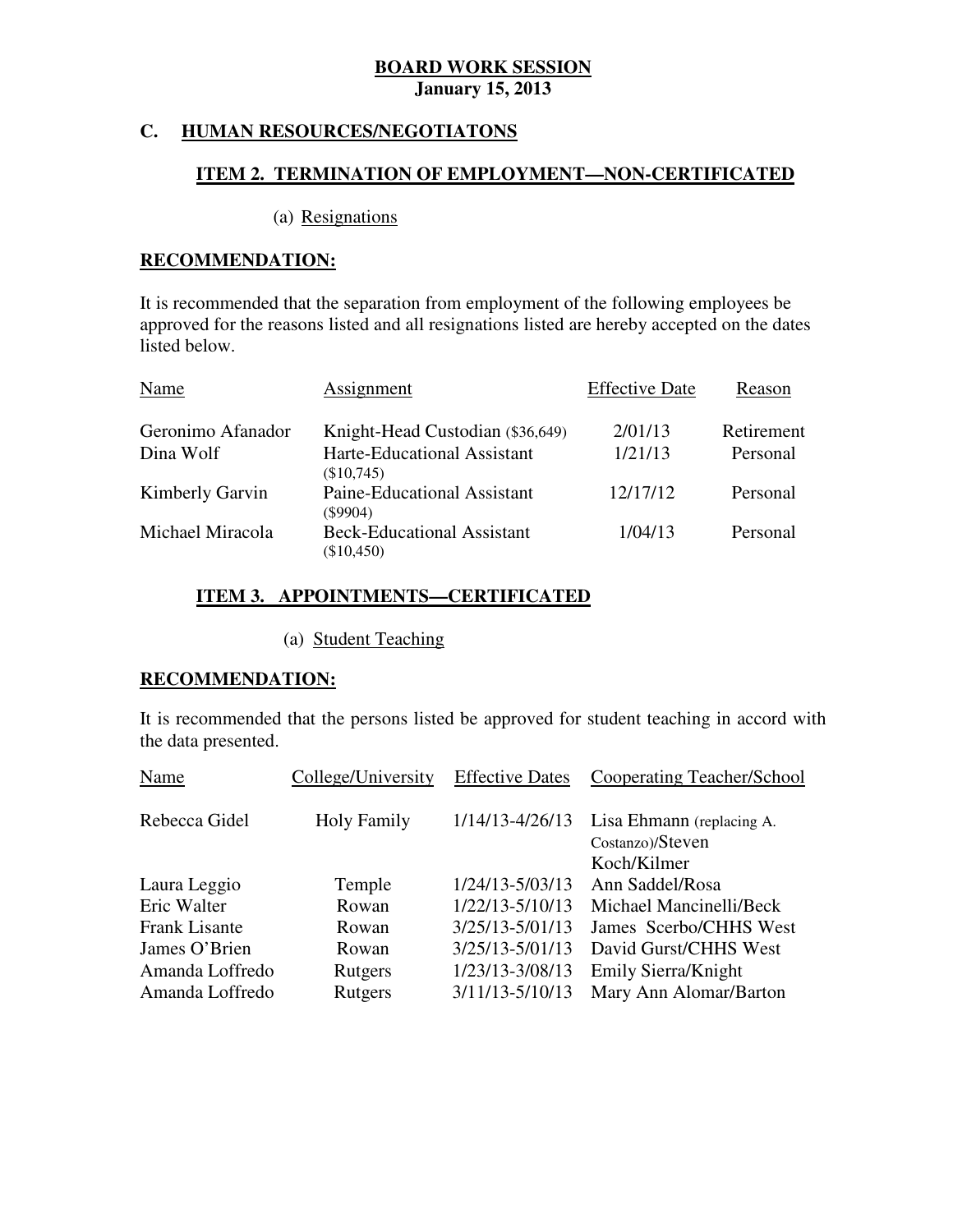### **C. HUMAN RESOURCES/NEGOTIATONS**

### **ITEM 3. APPOINTMENTS—CERTIFICATED** - continued

#### (b) Field Experience

#### **RECOMMENDATION:**

 It is recommended that the person listed be approved for a field experience in accord with the data presented.

| Name          | College/University     | Effective Dates Cooperating Teacher/School      |
|---------------|------------------------|-------------------------------------------------|
| James O'Brien | Rowan                  | 2/04/13-3/13/13 Michael Eng/Knight-<br>Stockton |
|               | (c) Clinical Practicum |                                                 |

### **RECOMMENDATION:**

 It is recommended that Kristen Layton, student at West Chester University be approved for a graduate clinical practicum effective 1/14/13-4/19/13 with Sharon Reel/Beck Middle School and Lori Combs/Kilmer Elementary School as the cooperating Speech/Language Therapist.

(d) Nursing Experience

### **RECOMMENDATION:**

 It is recommended that Pricilla Keane, student at Jefferson School of Nursing be approved for a clinical nursing experience effective 2/12/13-3/27/13 with Barbara Kase-Avner, Beck Middle School as the cooperating nurse.

(e) Psychology Internship

### **RECOMMENDATION**:

 It is recommended that Courtney Cohen student at Rutgers University be approved for a psychology internship effective 1/22/13-5/08/13 with Theresa Molony as the cooperating psychologist at Kilmer Elementary School.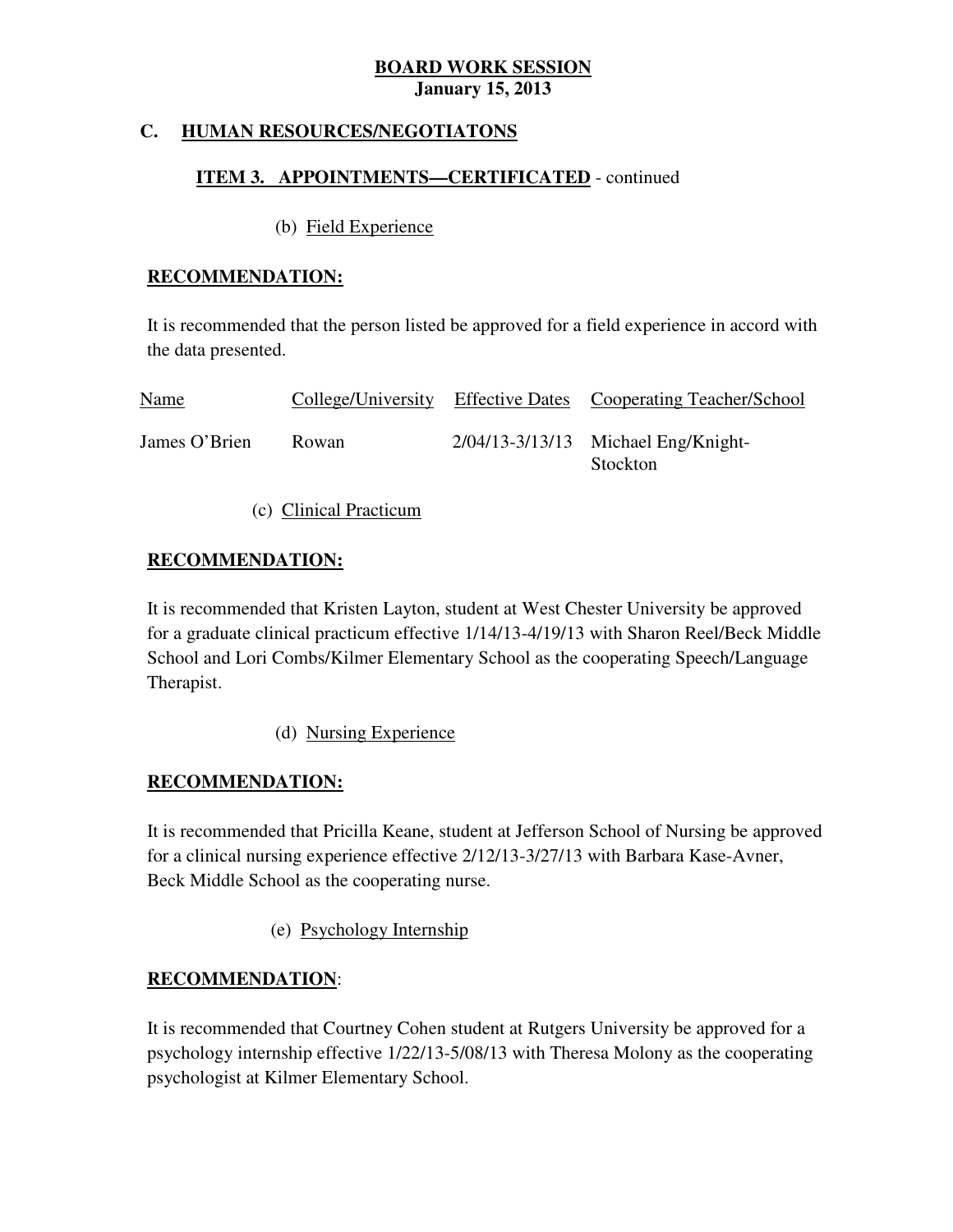#### **C. HUMAN RESOURCES/NEGOTIATONS**

### **ITEM 3. APPOINTMENTS—CERTIFICATED** – continued

# (f) Practicum Students

#### **RECOMMENDATION:**

 It is recommended that the persons listed who are students at Temple University be approved for a practicum at Barclay School 1/24/13-5/03/13 in accord with data presented.

| Name              | Cooperating Teacher            | Name                 | Cooperating Teacher            |
|-------------------|--------------------------------|----------------------|--------------------------------|
| Kimberly          | Jayne Schafer/Renee            | Gracianna Coscia     | Jayne Schafer/Renee            |
| <b>Buckwalter</b> | Mancini                        |                      | Mancini                        |
| Kristin Gdovin    | Jayne Schafer/Renee<br>Mancini | Serena Kabakoff      | Jayne Schafer/Renee<br>Mancini |
| Angel Nace        | Jayne Schafer/Renee<br>Mancini | Whitney<br>Weinstein | Jayne Schafer/Renee<br>Mancini |
|                   |                                |                      |                                |

(g) Co-Curricular

#### **RECOMMENDATION:**

 It is recommended that the persons listed be approved for the co-curricular positions listed in accord with the data presented.

| Name         | Assignment                                                                                              | <b>Effective Date</b> | Stipend |
|--------------|---------------------------------------------------------------------------------------------------------|-----------------------|---------|
| David Quinn* | <b>CHHS East-Co-Assistant</b><br>Coach, Boys Basketball (budget<br>$\#11 - 402 - 100 - 100 - 55 - 0101$ | 9/01/12-6/30/13       | \$1726  |
| Paul Connor* | <b>CHHS East-Assistant Coach,</b><br>Wrestling (budget #11-402-100-100-<br>$50-0101$                    | 9/01/12-6/30/13       | \$4128  |
| Lauren Curry | <b>CHHS West-Assistant,</b><br>Cheerleading (budget $#11-402-100-$<br>$100-55-0101$                     | 9/01/12-6/30/13       | \$2044  |
|              |                                                                                                         |                       |         |

\*Outside district employee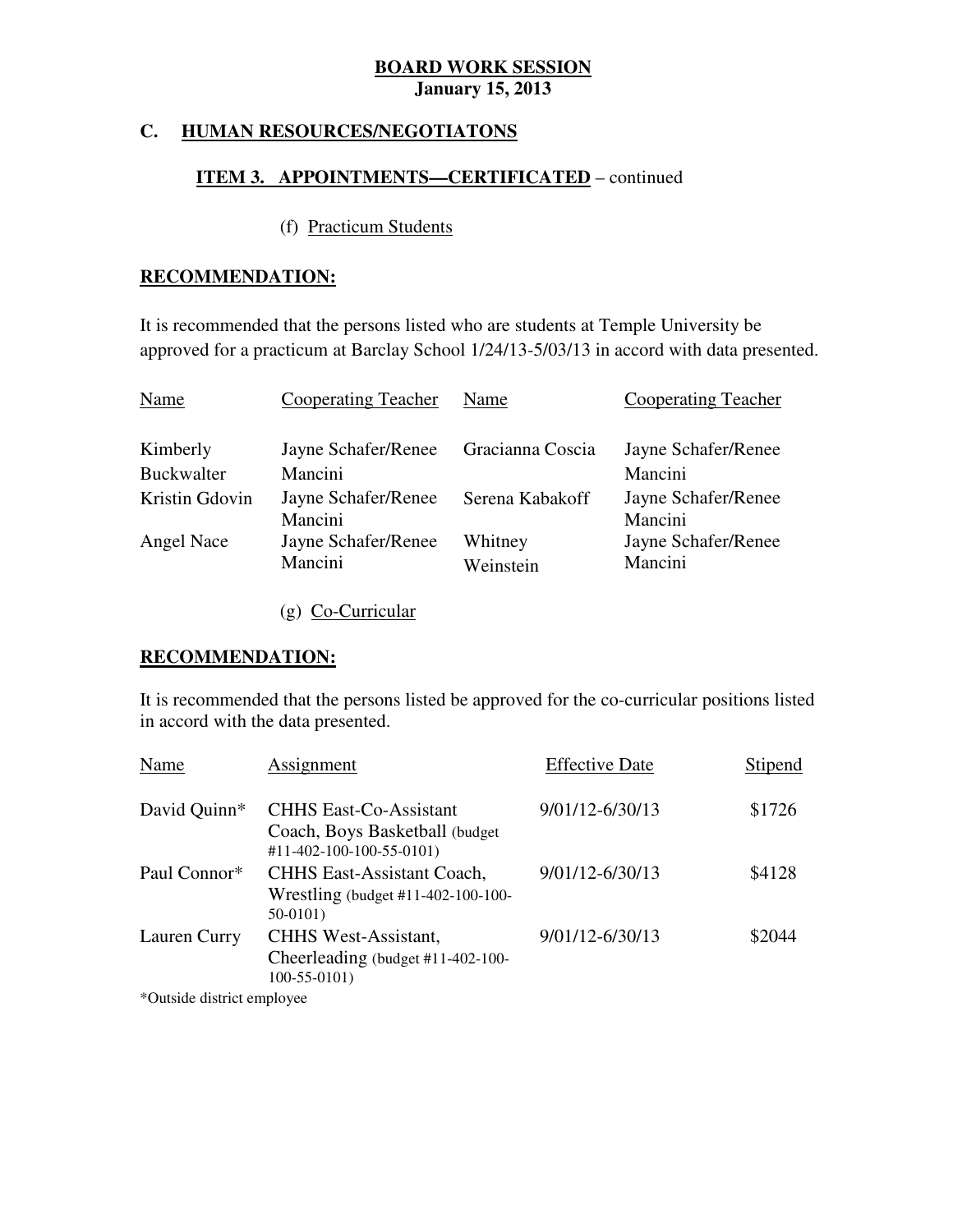### **C. HUMAN RESOURCES/NEGOTIATONS**

### **ITEM 3. APPOINTMENTS—CERTIFICATED** - continued

#### (h) Learning Evaluations

#### **RECOMMENDATION:**

 It is recommended that the persons listed be approved to provide outside learning evaluations at the rate of \$250/evaluation in accord with the data presented. Monies budgeted from account #11-000-219-104-71-0101.

| Name            | <b>Effective Date</b> | <b>Total Evaluations</b>    |
|-----------------|-----------------------|-----------------------------|
| Leanne Bernosky | 1/01/13-6/30/13       | 16 (not to exceed $$4000$ ) |
| Kristi Foster   | 1/01/13-6/30/13       | 10 (not to exceed $$2500$ ) |

(i) Mentor Teachers

#### **RECOMMENDATION:**

 It is recommended that the teachers listed be approved as mentors in accord with the data presented. Monies budgeted from account #'s 11-120-100-101-98-0102/#11-130-100-101 98-0102/#11-140-100-101-98-0102.

| <b>Name</b> | Protégé                | School    | Amount   | <b>Effective Dates</b> |
|-------------|------------------------|-----------|----------|------------------------|
| Maureen     | <b>Ashley Drummond</b> | Woodcrest | \$550    | 11/16/12-1/03/13       |
| Masher      |                        |           | prorated | (contract extended)    |
| John Murtha | Carolyn Coratolo       | Rosa      | \$550    | $1/26/13 - 3/01/13$    |
|             |                        |           | prorated | (contract extended)    |

(j) Title I Homework Club

#### **RECOMMENDATION:**

 It is recommended that Geovani Guzman (replacing T. Brodhead) be approved to provide homework club supervision at CHHS West for Title I students effective on or about 2/13/13-6/06/13 for a total of 5 hrs/wk at the rate of \$42.60/hr (not to exceed \$213/wk). Monies budgeted from account (FY1213-West Title I) #20-231-100-101-55-0101.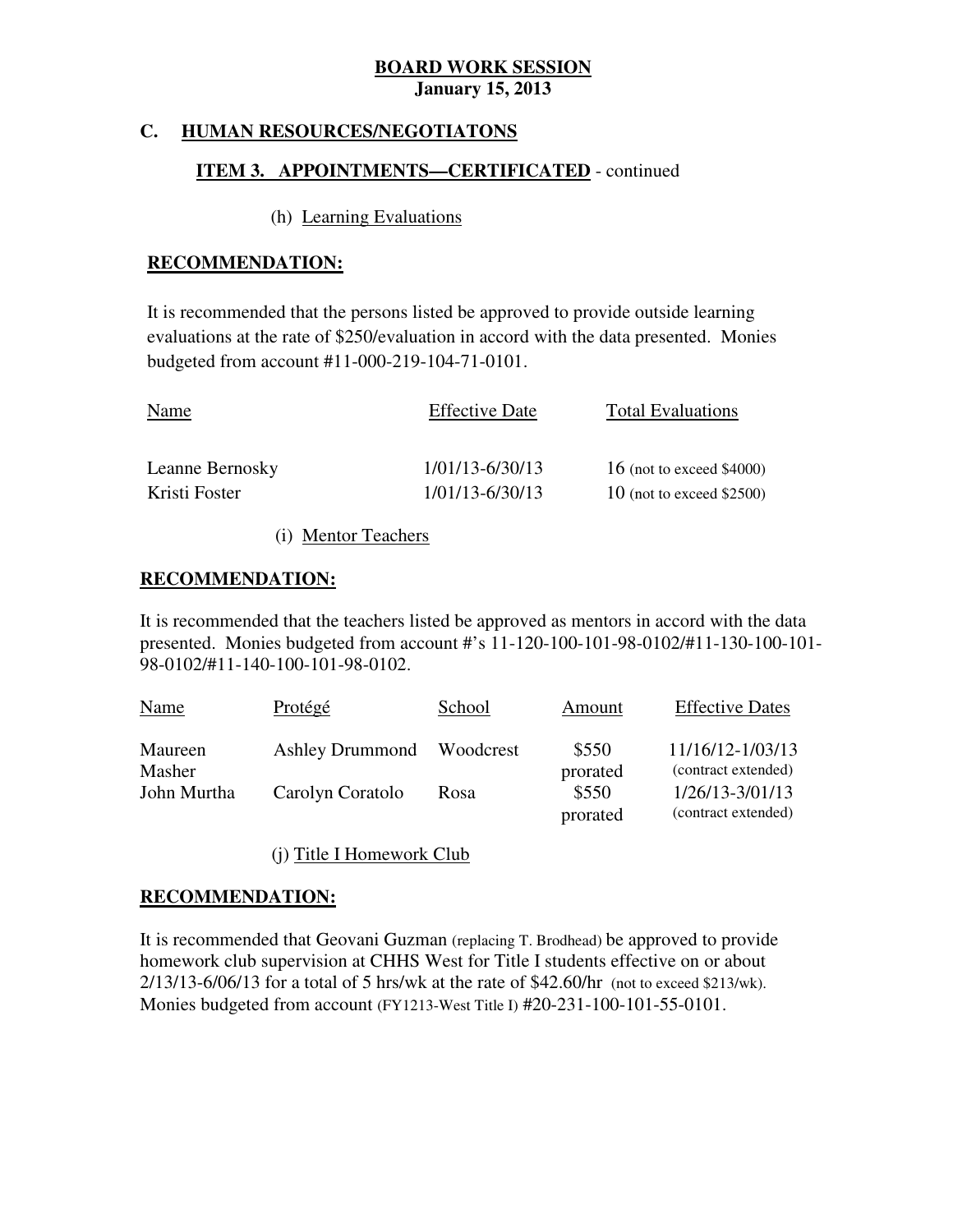#### **C. HUMAN RESOURCES/NEGOTIATONS**

#### **ITEM 3. APPOINTMENTS—CERTIFICATED** – continued

#### (k) After School Learning Lab

#### **RECOMMENDATION:**

 It is recommended that Kevin Brake, teacher at Carusi Middle School be used on a rotating schedule to provide tutoring after school to identified Title 1 students effective 11/01/12 6/30/13 for 1.25 hrs/day at the rate of \$42.60/hr for 85 days. Monies budgeted from account #20-231-100-101-45-0101.

#### (l) Cultural Proficiency Committee

#### **RECOMMENDATION:**

 It is recommended that the persons listed be approved as members of the cultural proficiency committee and are to receive training on 2/26/13 or 2/27/13, at the rate of \$35.71 per hour (not to exceed 2 hours). Monies budgeted from account #11-000-223-110-66 0002.

| Name                     | School                     | Name                   | School                     |
|--------------------------|----------------------------|------------------------|----------------------------|
| <b>Tracey Kennedy</b>    | <b>Barclay</b>             | Jayne Schafer          | <b>Barclay</b>             |
| Deborah Jacobs           | <b>Barton</b>              | Athena Langi           | <b>Barton</b>              |
| Kerry Floyd              | Cooper                     | Eileen Steidle         | Cooper                     |
| Rose Ann Noll            | Harte                      | Cheryl Tumolo          | Harte                      |
| Melinda Hess             | Johnson                    | Alisa Zmijewski        | Johnson                    |
| <b>Karen Russo</b>       | Kilmer                     | Jayne Murphy           | Kilmer                     |
| Sharri Koonce            | Kingston                   | Kristina DiGirolamo    | Kingston                   |
| Paula Pennington         | Knight                     | Linda Patterson        | Knight                     |
| June Stagliano           | Mann                       | Diana Morris           | Mann                       |
| Michael Cheeseman        | Paine                      | Sara Gilgore           | Paine                      |
| Kathleen Redmond         | Sharp                      | Kathryn Ripple-Gilmore | Sharp                      |
| <b>Lindsay Watkins</b>   | Stockton                   | <b>Susan Beinart</b>   | Stockton                   |
| <b>Susan Roussilhes</b>  | Woodcrest                  | Michelle Corona        | Central                    |
| <b>Natalie Stanzione</b> | Beck                       | Lori Gratch            | Beck                       |
| Denise Santucci          | Carusi                     | Paula Antonelli        | Carusi                     |
| Diane Zeltner            | Rosa                       | Min Sohn               | Rosa                       |
| Jennifer DiStefano       | <b>CHHS East</b>           | <b>Timothy Locke</b>   | <b>CHHS East</b>           |
| Greg DeWolf              | <b>CHHS</b> East           | Sean Wolosin           | <b>CHHS West</b>           |
| Kevin Tully              | <b>CHHS West</b>           | <b>Brian Drury</b>     | <b>CHHS West</b>           |
| Samantha Vanaman         | Alternative High<br>School | Dianne O'Brien         | Alternative High<br>School |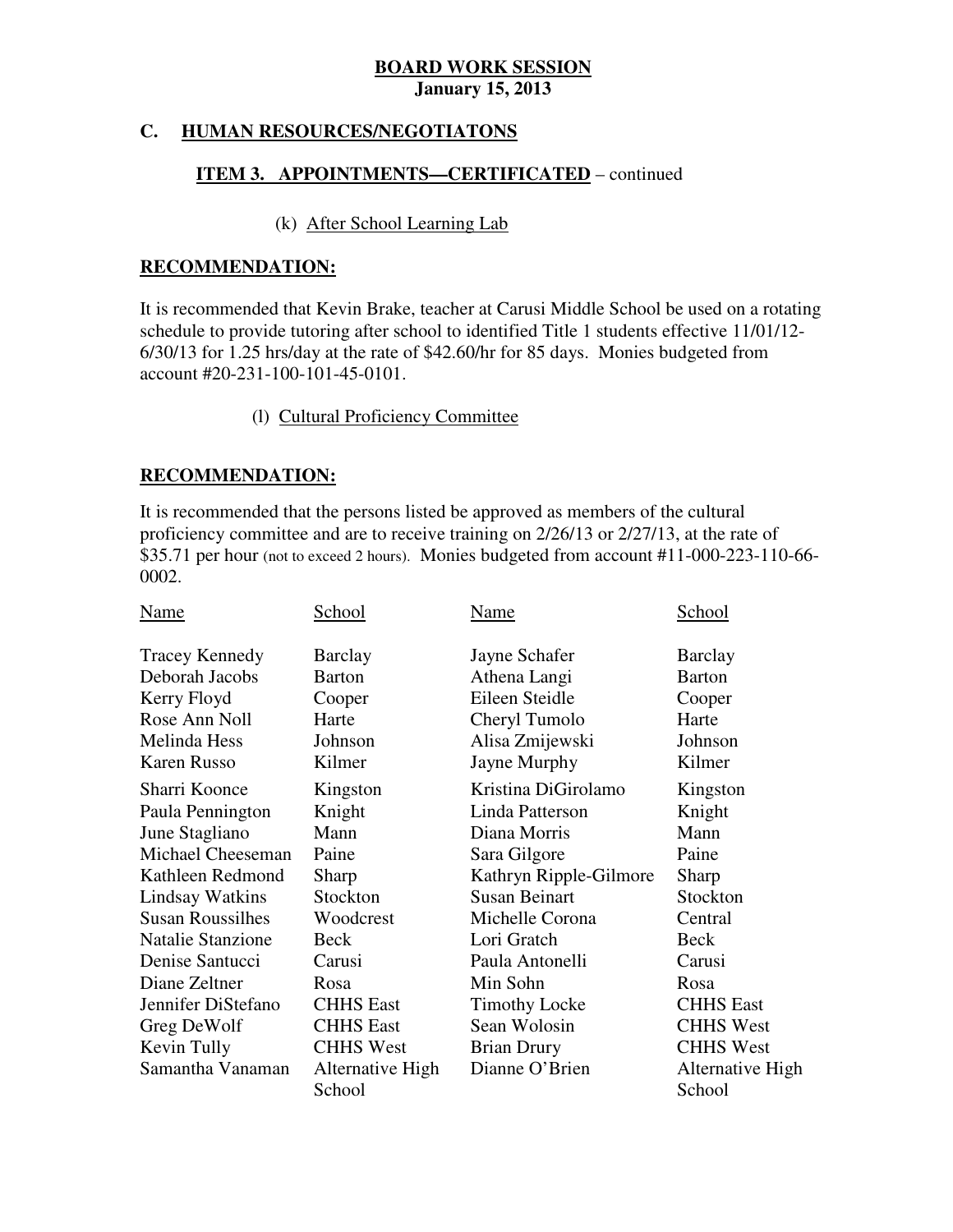#### **C. HUMAN RESOURCES/NEGOTIATONS**

#### **ITEM 4. APPOINTMENTS—NON-CERTIFICATED**

(a) Regular

#### **RECOMMENDATION:**

 It is recommended that the person listed be appointed to the position indicated in accord with the data presented.

| Name         | Assignment                                                              | <b>Effective Date</b> | <b>Hourly Rate</b> |
|--------------|-------------------------------------------------------------------------|-----------------------|--------------------|
| Karyl Murray | District-Substitute Teacher,<br>II (budget #60-990-320-101-58-<br>0001) | 1/30/13-6/30/13       | \$11.00            |

#### **ITEM 5. LEAVES OF ABSENCE—CERTIFICATED**

(a) Leave of Absence, With/Without Pay

#### **RECOMMENDATION:**

 It is recommended that the persons listed be approved for a leave of absence, with/without pay in accord with the data presented:

| Name                     | Assignment                       | <b>Effective Date</b>                                                                    |
|--------------------------|----------------------------------|------------------------------------------------------------------------------------------|
| Farrah Mahan             | Barton-Principal                 | Leave without pay 2/19/13-2/26/13<br>(revised for dates)                                 |
| Faith Holmgren           | Johnson-Teacher Coach            | Intermittent leave without pay 9/07/12-<br>$2/28/13$ (leave extended)                    |
| Kelly Hands-<br>McKenzie | Beck-Guidance                    | Leave with pay $8/29/12-9/12/12$ ; without<br>pay 9/13/12-3/07/13 (leave extended)       |
| <b>Stephanie Weiss</b>   | Rosa-Resource Room               | Leave with pay 10/15/12-12/20/12;<br>without pay 12/21/12-6/30/13 (revised for<br>dates) |
| Diana Polito             | <b>Barclay-Special Education</b> | Leave with pay $2/18/13 - 4/05/13$ ; without<br>pay 4/08/13-6/30/13                      |
| Timothy                  | Woodcrest/Mann-Health &          | Leave with pay 11/28/12-12/05/12                                                         |
| Dempster                 | P.E.                             |                                                                                          |
| Erica DeMichele          | <b>CHHS East-Science</b>         | Leave with pay $2/08/13 - 3/21/13$ ; without<br>pay 3/22/13-5/27/13                      |
| Susanna Esposito         | Johnson-Grade 4                  | Leave without pay 4/04/13-6/30/13<br>(revised for dates)                                 |
| Nicole Procacci          | Paine-Grade 5                    | Leave without pay 12/19/12-3/19/13<br>(leave extended)                                   |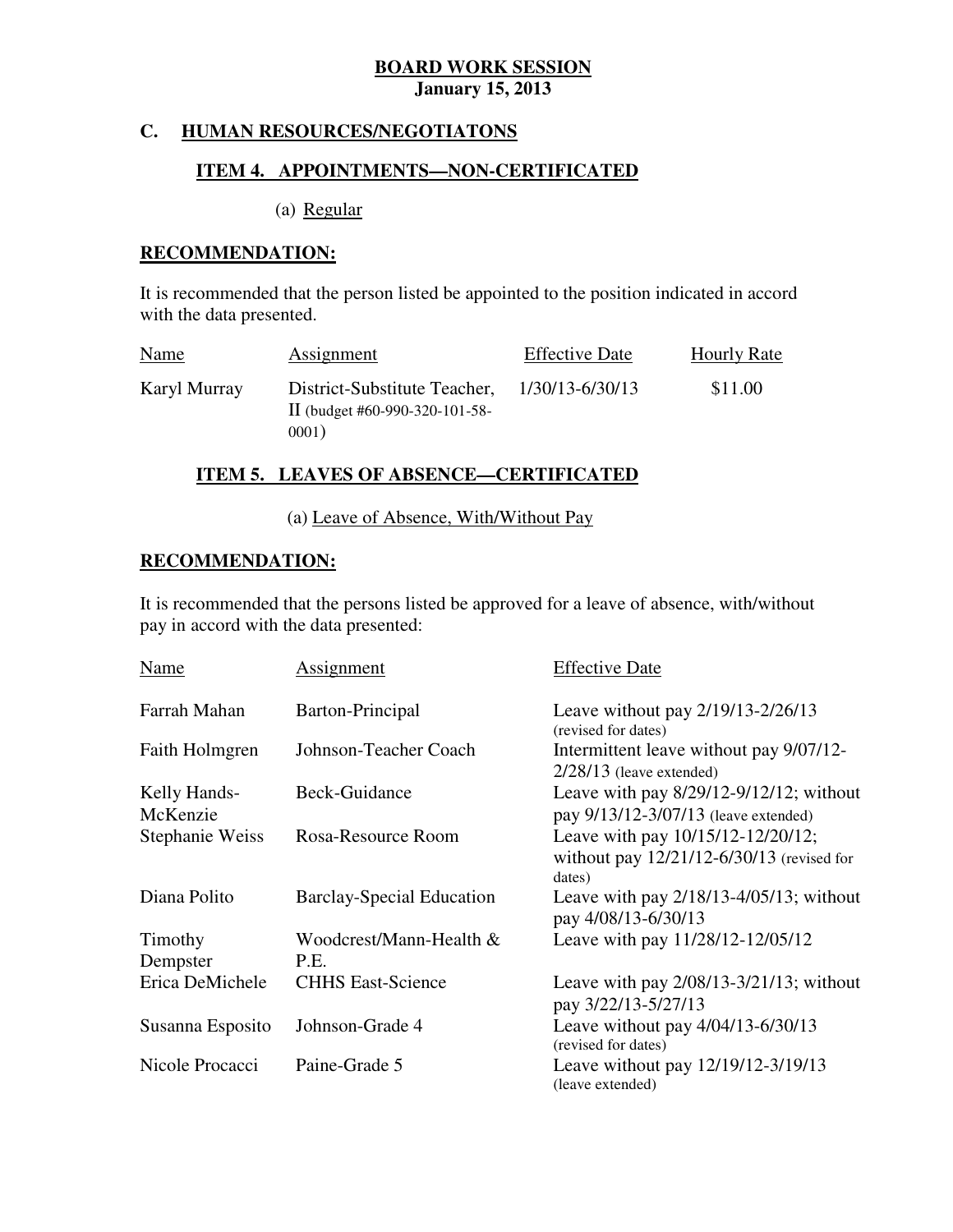#### **C. HUMAN RESOURCES/NEGOTIATONS**

#### **ITEM 5. LEAVES OF ABSENCE—CERTIFICATED** - continued

(a) Leave of Absence, With/Without Pay - continued

| <b>Name</b>  | <b>Assignment</b>                        | <b>Effective Date</b>                                             |
|--------------|------------------------------------------|-------------------------------------------------------------------|
| Tara Orsini  | Sharp-Grade 2                            | Leave with pay $4/25/13-5/30/13$ ; without<br>pay 5/31/13-6/30/13 |
| Nina Israel  | Stockton/Mann/Cooper/Paine-              | Leave with pay 1/02/13-1/27/13                                    |
| Zucker       | World Language                           |                                                                   |
| Ceil Leonard | <b>CHHS East/West-Industrial</b><br>Arts | Leave with pay $1/22/13-4/04/13$ ; without<br>pay 4/05/13-4/22/13 |

#### **ITEM 6. LEAVES OF ABSENCE—NON-CERTIFICATED**

(a) Leave of Absence, With/Without Pay

#### **RECOMMENDATION:**

 It is recommended that the persons listed be approved for a leave of absence, with/without pay in accord with the data presented:

| Name                 | Assignment                          | <b>Effective Date</b>                                             |
|----------------------|-------------------------------------|-------------------------------------------------------------------|
| Kyle Evans           | <b>Beck-Exceptional Educational</b> | Leave with pay 12/10/12-12/19/12;                                 |
|                      | Assistant                           | without pay 12/20/12-1/31/13                                      |
| Joanne Vitale        | <b>Mann-Educational Assistant</b>   | Leave without pay 9/11/12-3/29/13 (leave<br>extended)             |
| Theresa              | Marlkress-Technology Support        | Leave with pay 1/09/13-2/11/13                                    |
| Nowakowski           | Specialist                          |                                                                   |
| Lisa Cobb            | Kilmer-Teacher, SACC                | Leave with pay 12/07/12-12/12/12;<br>without pay 12/13/12-1/01/13 |
| <b>Melvin Luette</b> | Kingston-Teacher, SACC              | Leave with pay 12/03/12-1/02/13                                   |
| Audrey               | Harte-Teacher II, SACC              | Leave without pay 1/07/13-1/11/13                                 |
| Leibowitz            |                                     |                                                                   |
| Kimberly<br>Fisher   | Kilmer-Educational Assistant        | Leave with pay 10/21/12-1/14/13                                   |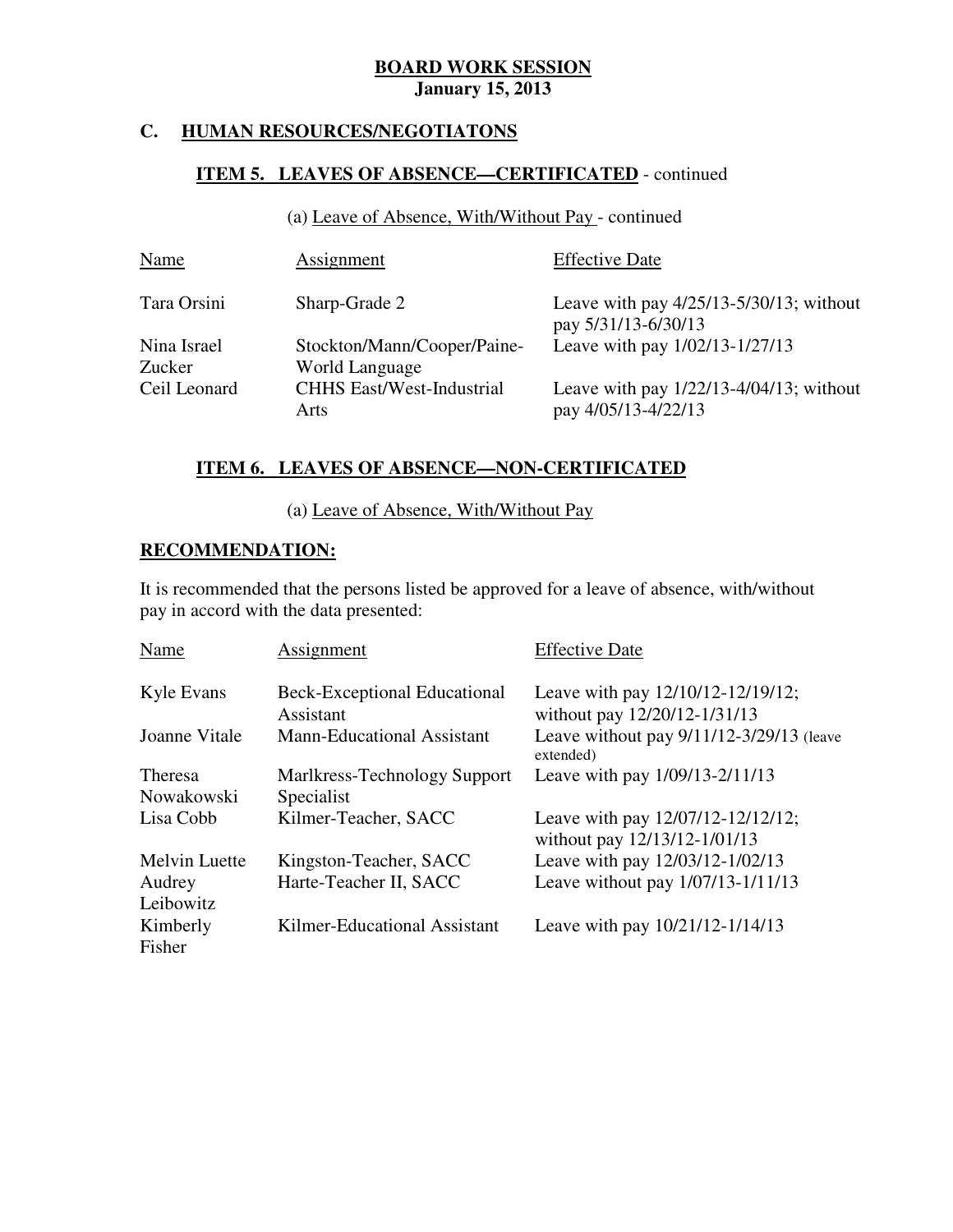### **C. HUMAN RESOURCES/NEGOTIATONS**

#### **ITEM 7. ASSIGNMENT/SALARY CHANGE-NON-CERTIFICATED**

#### (a) ESY Summer Program

#### **RECOMMENDATION:**

 It is recommended that the hourly rate of the educational assistant listed be adjusted for the ESY Summer Program which was effective 7/02/12-8/02/12 in accord with the data presented. Monies budgeted from account #11-204-100-106-71-0101.

Cathleen Clark Educational Assistant – Summer ESY Program- Exceptional Educational Assistant - \$12.28/hr Name To From To Summer ESY Program-\$10.65/hr.

#### **ITEM 8. OTHER COMPENSATION—CERTIFICATED**

(a) Payment to Presenters

#### **RECOMMENDATION:**

 It is recommended that the persons listed be approved to present after school workshop effective 10/01/12-5/30/13 at the rate of \$53.56/hr for the first 6 hours and \$71.42 for each additional hour (not to exceed \$928.40). Monies budgeted from account #20-271-200-101-99 0101.

Name Name Name

Elizabeth Lanza **Heather Brooks** 

(b) Tuition Reimbursement—CHASA

#### **RECOMMENDATION:**

 It is recommended that the person listed be reimbursed for successful completion of graduate credits in accord with the current agreement between the Board of Education and the Cherry Hill Association of School Administrators. Monies budgeted from account #11 000-291-290-98-0002.

| Name         | Amount |
|--------------|--------|
| Shilpa Dalal | \$1878 |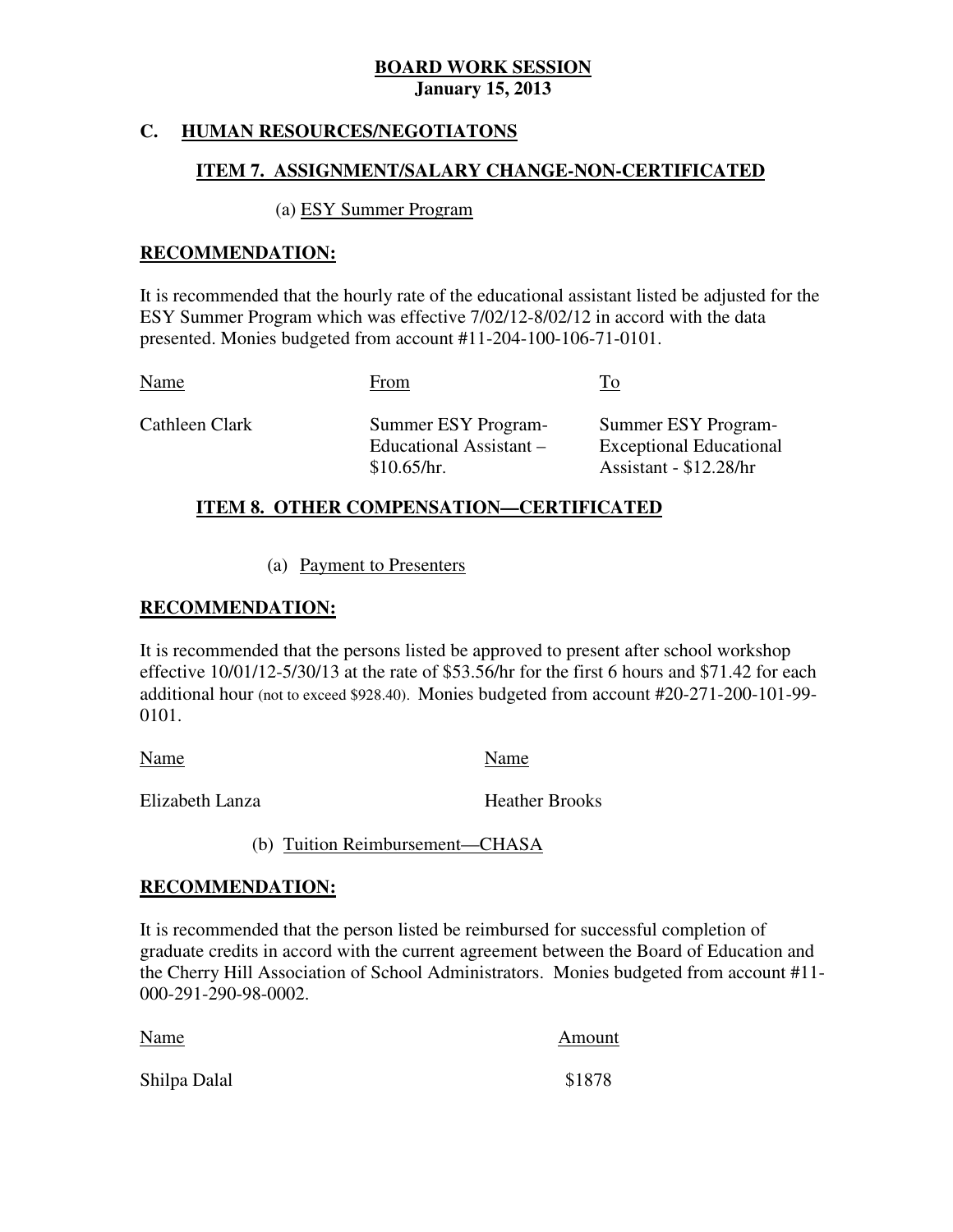#### **HUMAN RESOURCES/NEGOTIATONS**

### **ITEM 8. OTHER COMPENSATION—CERTIFICATED** - continued

#### (c) Payment for Additional Class

#### **RECOMMENDATION:**

 It is recommended that the person listed be approved for teaching an additional class in accord with the data presented. Monies budgeted from account #11-000-216-71-0100.

| <b>Name</b>  | School | Effective       | <b>Additional Class</b> |
|--------------|--------|-----------------|-------------------------|
| Sarina Hoell | Rosa   | 9/14/12-6/14/13 | \$13,816                |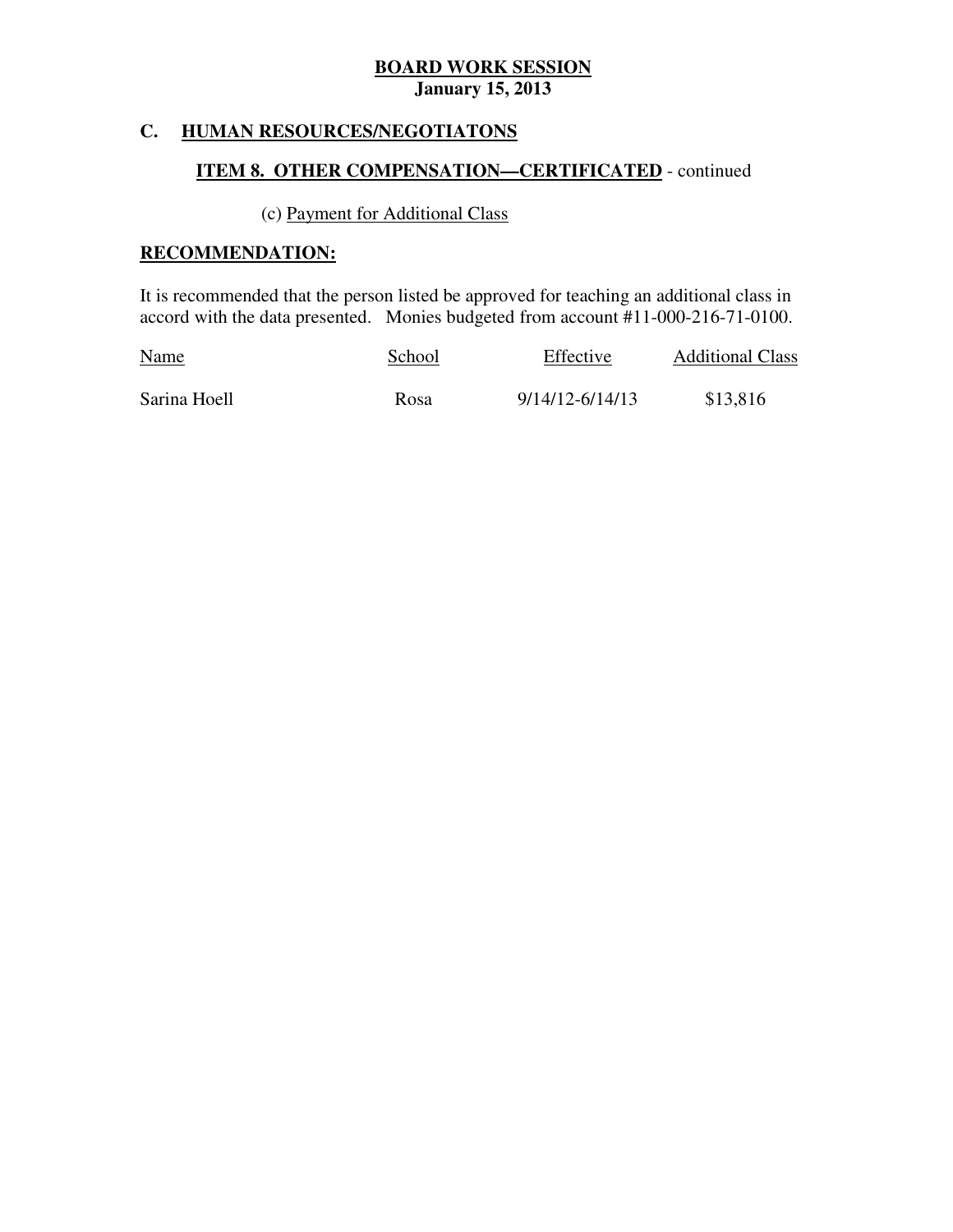#### **D. POLICIES & LEGISLATION COMMITTEE**

#### **Board Goals**

- • **Continue to improve student achievement at all grade levels for all students and close achievement gaps where they exist.**
- • **Create a cost-effective budget that provides for education resources as well as preventive maintenances and ongoing facilities improvement in all schools.**
- • **Enhance communication with and outreach to internal and external stakeholders.**

The Superintendent recommends the following:

- 1. Second Reading and Adoption of Policies
- 2. Approval of Harassment/Intimidation/Bullying Investigation Decisions

#### **ITEM 1. ISECOND READING AND ADOPTION OF POLICY**

o Draft Policy 3510.1: Integrated Pest Management

#### **RECOMMENDATION:**

 It is recommended that the draft policy listed be approved for second reading and adoption as revised.

#### **ITEM 2. APPROVAL OF HARASSMENT/INTIMIDATION/BULLYING INVESTIGATION DECISIONS**

 decisions affirming, rejecting or modifying the Superintendent's determination in the following student HIB investigations: Be it Resolved, that the Cherry Hill Board of Education approves issuance of written

| Incident Report No. | <b>Board Determination</b> | Incident Report No. | <b>Board Determination</b> |
|---------------------|----------------------------|---------------------|----------------------------|
| To be completed     |                            |                     |                            |
|                     |                            |                     |                            |
|                     |                            |                     |                            |
|                     |                            |                     |                            |
|                     |                            |                     |                            |
|                     |                            |                     |                            |
|                     |                            |                     |                            |
|                     |                            |                     |                            |